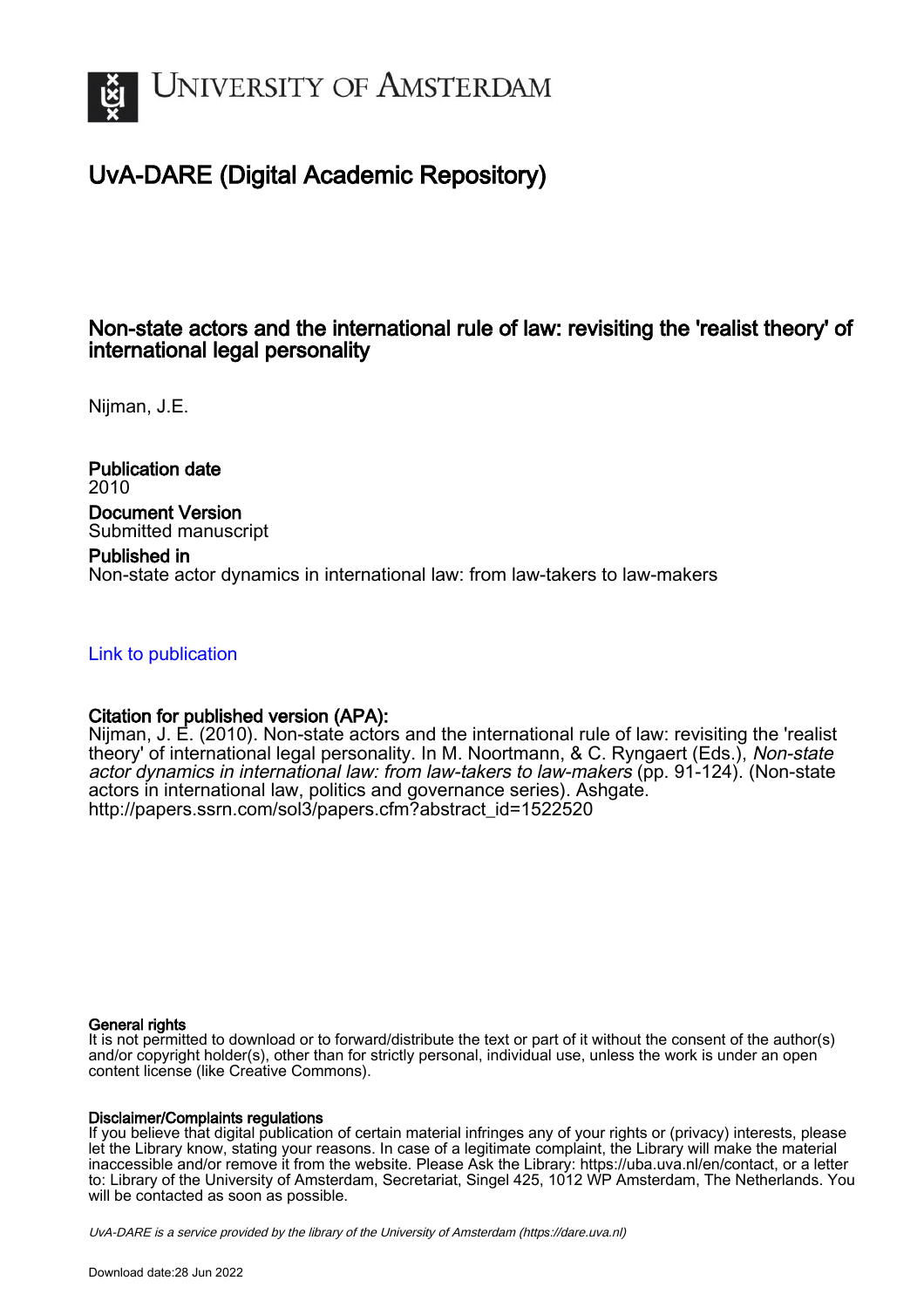

# **Non-state actors and the international rule of law:**

**Revisiting the 'realist theory' of international legal personality**

Janne E. Nijman

# **Abbreviated version will be published in:**

# **NON-STATE ACTORS IN INTERNATIONAL LAW, POLITICS AND GOVERNANCE SERIES - 2010**

**(Editor – Math Noortmann)** 

# **For information on the ACIL visit: www.jur.uva.nl/acil**



Electronic copy available at: http://ssrn.com/abstract=1522520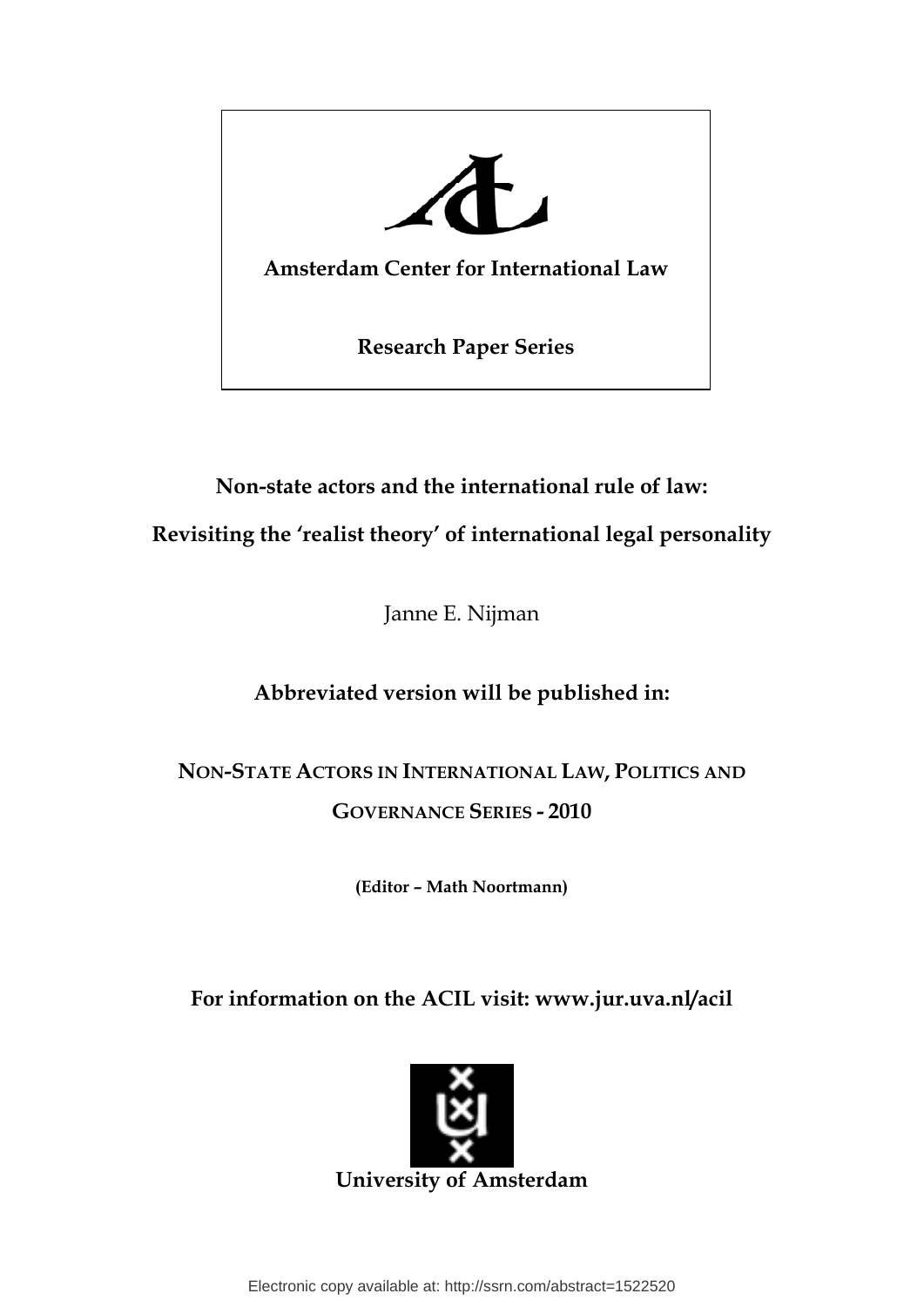# **Non-state actors and the international rule of law: Revisiting the 'realist theory' of international legal personality\***

*Janne E. Nijman\*\** 

#### **1. Introduction**

-

In the next ten to twenty years our world will transform dramatically. Globalization, demographic challenges, climate change, and the geopolitics of energy, among other developments, will challenge our current world governance structures. There is a looming global governance deficit as new powers  $-$  both state and (notably) non-state<sup>1</sup> - rise and international institutions fail to respond adequately, thus risking to create institutional decay rather than institutional innovation and adaptation. *Global Trends 2025: A Transformed World* (2008) of the US National Intelligence Council analyzes these developments and the way in which these (may) interact as change-driving factors. The report identifies global trends and - depending on how the variables are weighed – calculates four possible scenario's or alternative futures.

In each of these futures, non-state actors (NSAs) play a role and in one of the four scenarios, *Politics is Not Always Local*, NSAs and NSA-networks are assessed as the international agendasetters of the future, who even "use their clout to elect the UN Secretary General."<sup>2</sup> Such clout would in fact be unsurprising to IR/IL scholars. After all, NGOs and NGO-networks have played a significant role in the establishment of international criminal tribunals and the ICC to mention just one example of extensive NSA influence. Underlying all scenarios is the "relative certainty" that "the relative power of various nonstate actors—including businesses, tribes, religious organizations, and even criminal networks—will grow as these groups influence decisions on a widening range of social, economic, and political issues."<sup>3</sup> This global trend will bring significant changes to the international system: "By 2025, nation-states will no longer be the only—and often not the most important—actors on the world stage and the "international

ACIL WP – NSAs and the international rule of law 2

<sup>\*</sup> An earlier draft of this paper was prepared for the first seminar of the research project "Non-state Actors and International Law" recognized and funded as a "Research Community" by the Flemish Fund for Scientific Research for the period 2009-2013 and co-organized by the ILA's Committee on Non-State actors. I am grateful to the participants of this seminar for their comments on this earlier draft.

<sup>\*\*</sup> Senior Lecturer and Researcher, Department of international Law, Amsterdam Center for International Law (ACIL), University of Amsterdam (J.E.Nijman@uva.nl).

<sup>&</sup>lt;sup>1</sup> Here, "non-state actors" refers to international actors which are not a state, I do not include Inter-governmental Organisations as NSAs here. See, for IGOs as NSAs, e.g., C.M. Brölmann, *The Institutional Veil in Public International Law : International Organizations and the Law of Treaties*, Hart, Oxford, 2007. 2 NIC, *Global Trends 2025: A Transformed World* (November 2008), available online at

http://www.dni.gov/nic/NIC\_2025\_project.html, at 81 and 4. This report is a US National Intelligence Council publication, which is based on the expertise of many both US Government and non-USG experts. 3 Ibidem, at 81. Also, at vi.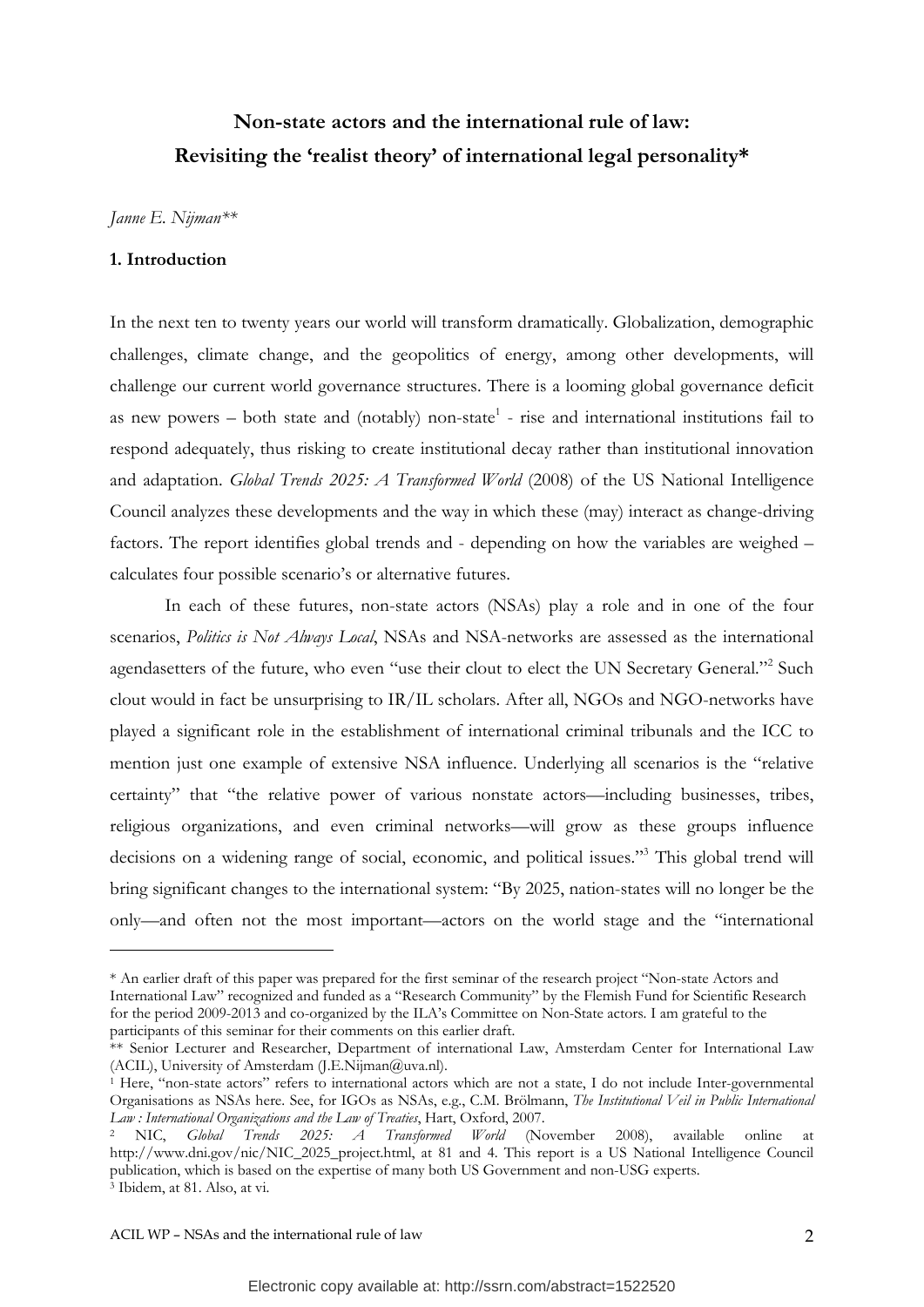system" will have morphed to accommodate the new reality. But the transformation will be incomplete and uneven." 4 In other words, for the future of the international system one may discern roughly two possible trajectories: either the multiplicity of actors will strengthen the international system for a global public domain to emerge,<sup>5</sup> or this multiplicity will contribute to the further fragmentation of the international system and undermine international cooperation and global governance institutions. The diversification of both state and non-state powers (into multipolarity and into multiplicity) increases the likelihood of the second scenario and complicates working towards realisation of the first. "The need for effective global governance [of the pressing transnational problems such as climate change, regulation of globalized financial markets, migration, failing states, crime networks, etc] will increase faster than existing mechanisms can respond."6

 In short, we are faced with a real risk that further dispersion of power and authority will contribute to a weakening of the institution of international law and to a growing global governance deficit. The international legal system and global institutions need to adapt to the new global reality, of which NSA power and influence is such a dominant feature. I deliberately use the words *power* and *influence --* this is what NSAs have and this is the reason why political scientists and IR and IL scholars are interested. We are dealing with actors that have sufficient autonomy and power to exercise influence on the international stage. Unsurprisingly, one of the central characteristics of our times is that power and influence are less based on territory and more based on network, information, knowledge, and function. Next to hard power, we now find soft power, the power to convince (or in Nye's words, the power to influence through attraction, and thanks to a capacity for effective communication) rather than to coerce.<sup>7</sup>

*Global Trends 2025* is not the first and surely not the only report to identify possible challenges and opportunities of the near future,<sup>8</sup> but the report's explicitness stimulates strategic thinking about (policy) interventions in developments that may cause a growing deficit of accountability/responsibility, a lack of governance at the global level, and the possible weakening of the international legal order. This once again provokes our discipline to deal with the topic of NSAs, their role in shaping international life and their position in a rapidly changing global

<sup>4</sup> Ibidem, at 81.

<sup>5</sup> Ruggie goes as far as to argue that "the newly emerging global public domain" is a public domain which is no longer coterminous with the system of states, the latter is actually becoming increasingly embedded in a "non-statebased public domain." J.G. Ruggie, Reconstructing the Global Public Domain – Issues, Actors, and Practices, …, at 519.

<sup>6</sup> *Global Trends 2025*, at 81. 7 See also David Held et al., *Global Transformations* (Oxford: Polity, 1999), at 447: 'we must recognize that political power is being repositioned, recontextualised and, to a degree, transformed by the growing importance of other less territorially based power systems." 8 Ibidem, at 85.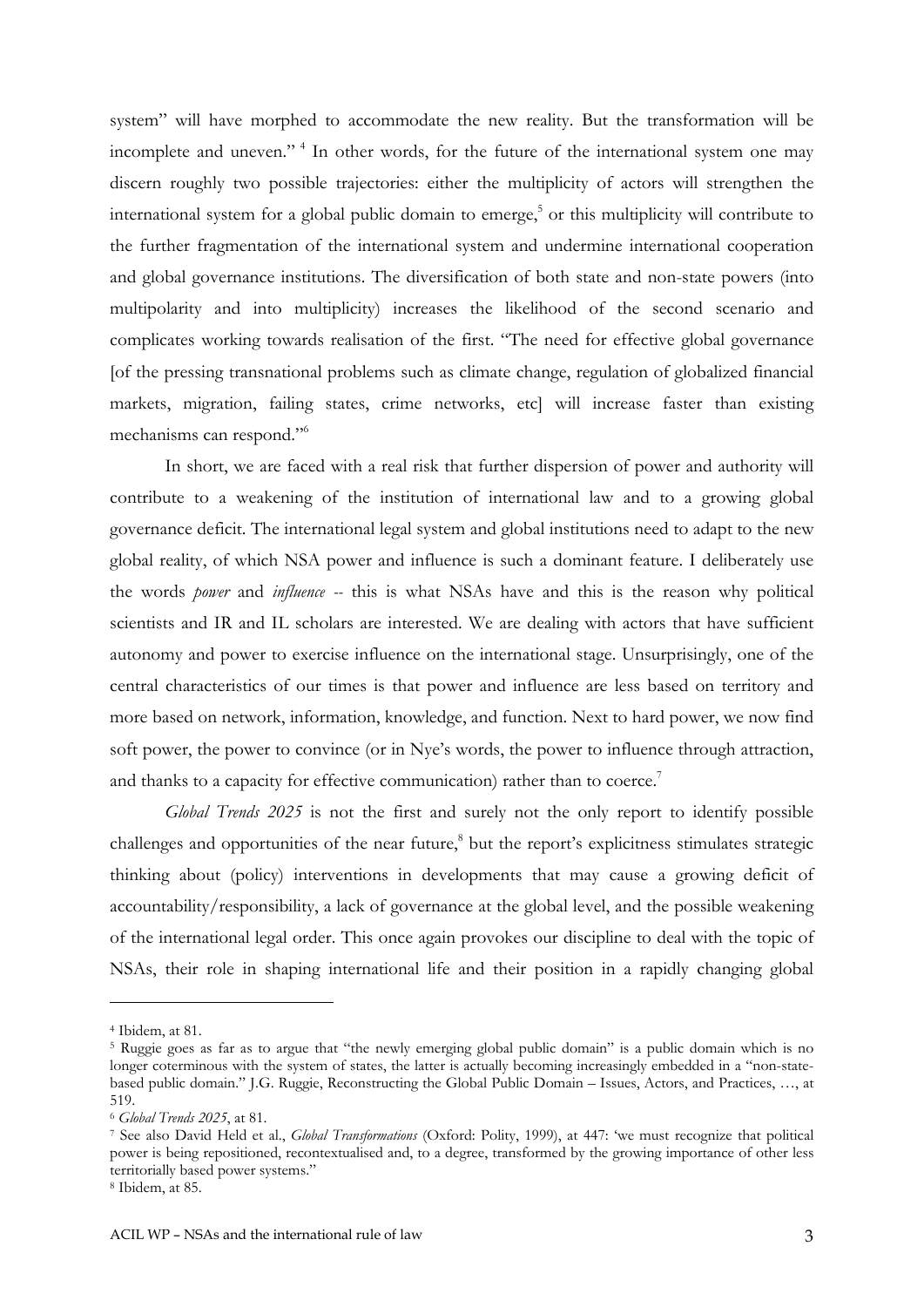(institutional) order. And, at a time in which the international community is committed to strengthening the international rule of law, this contribution also addresses the growing power of NSAs as a potentially undermining factor.

 In that context the present chapter argues the inclusion of powerful, international NSAs in the category of 'international legal persons.'9 The argument builds on the generally accepted idea that for the purpose of both the protection and the accountability of entities within the international legal system, these should have the enhanced status of legal 'subject' rather than 'object'. Behind this legal reality lies the normative reality of the international rule of law ideal: powerful entities that operate to some degree independently on the international plane should be controlled by law and held accountable for their actions. In other words: political or economic actors should be visible also in the international *legal* order (section 2). After these preliminary propositions, this chapter examines if and how the international legal personality (ILP) of NSAs may be constructed today. I distinguish three ways in which the ILP of NSAs is construed within the parameters of the conventional conception of ILP: a) 'transnational ILP', b) 'soft ILP', and c) 'regular ILP' (section 3). The chapter proceeds, however, to search for a new grounding of ILP theory. This search is supported by the general dissatisfaction with the formal conception of ILP, which draws on fiction theory. I will suggest to reconsider the 'real personality' theory or 'realist' theory of international legal personality (section 4). This theory reconnects to the non-or pre-legal realms – of political and social sciences, ethics, psychology, metaphysics etc. – that were cut off from the legal concept of international personality in the past. This chapter aims to provoke debate on the possibility of a 'new' realist theory so that we may be better equipped when addressing questions of NSAs and international law. In doing so it also aims to build an argument against the popular conviction that the concept of ILP and its theory has flopped. It defends the view that ILP is relevant and useful in today's international legal reality, provided that a new theoretical grounding is developed.

## **2. Preliminary propositions**

-

#### *a. Based on their social, political and economic subjectivity, NSAs should be legal subjects, not objects*

This chapter proceeds from two preliminary claims or propositions. The first is that because NSAs are such important powers in the political and social reality of today's world, it is necessary

<sup>9</sup> Following the general use in international law scholarship, legal personality, legal person, and legal subject are considered to be synonymous here.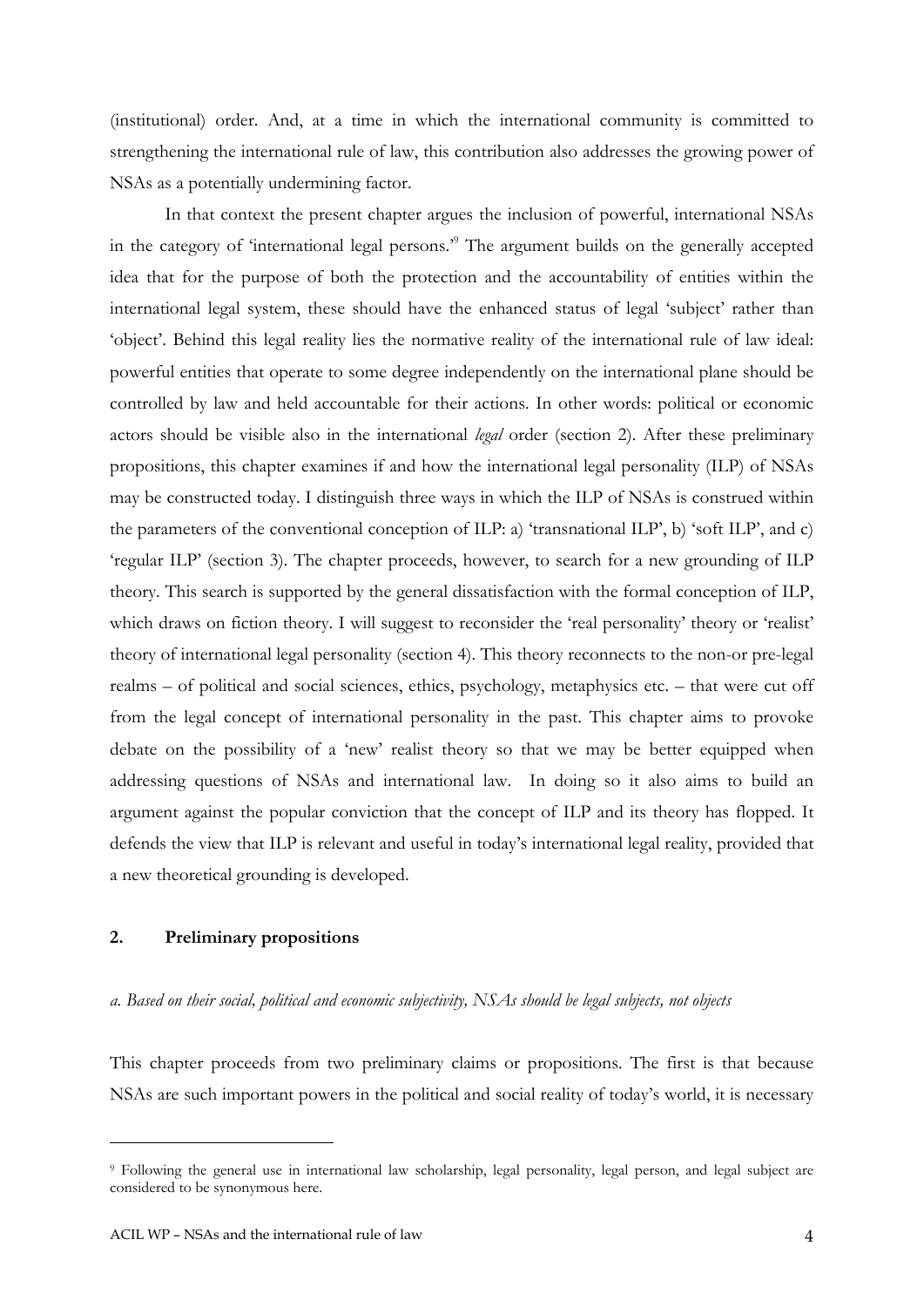that they are considered actors in the *legal* reality as well. 'Legal personality' then is the status which "enables an entity to function in a legal order."<sup>10</sup> Being a 'legal person' or 'subject' of international law better captures today's NSA's role than being an 'object' of international law. This is not an attempt to get back into the prison house,<sup>11</sup> or to disregard Koskenniemi's fair critique of the object/subject dichotomy.12 It is merely an effort to be clear on the underlying proposition of this chapter: in the confusion about whether to "relativiz[e] the subjects" or to "subjectivize the actors" this chapter is inclined to do the latter.<sup>13</sup> The dichotomy may be an obstacle at times, but that doesn't mean that international law is unlike any other legal system in that it can do without the notion of legal personality.<sup>14</sup>

 Traditionally, NSAs are not 'subjects' or 'persons' of international law. The conception of the NSA as an object of international law does however not sufficiently explain its present-day position in the international (legal) order. For one thing, it does not explain situations in which NSAs are the driving agents of important treaties (Ban on Mines Treaty), or the establishment of international institutions (ICC), the consultative status of NGOs within the United Nations, or the equality of States and MNCs as parties in ICSID procedures.<sup>15</sup> In other words, the power and influence of NSAs in many cases goes far beyond that of entities to which international law has traditionally accorded object-status. The various developments have not caused a (formal) adjustment of the traditional view on ILP to facilitate *legal* accommodation of these actors. As candidate international legal persons, NSAs are living in a conceptual twilight zone.

 The global reality of NSAs operating on the international plane however can no longer be ignored. Considering the discrepancy between the *de jure* conception of the non-state actor, which basically amounts to that of an object of international law, and the *de facto* global socio-political and legal role of powerful, rational, and purposeful NSAs, it is time to change the position of the non-state actor in international law. Moreover, as Jan Klabbers has rightly pointed out, international legal personality or "[s]ubjectivity" is "both declarative and constitutive."<sup>16</sup>

<sup>10</sup> Cf the treatment of ILP in Catherine M. Brölmann, *The Institutional Veil in Public International Law: International Organisations & the Law of Treaties* (2007), chapter 3. 11 Higgins 1994, at 49-50. See also Allott 1990, at 373.

<sup>&</sup>lt;sup>12</sup> Martti Koskenniemi, From Apology to Utopia: The Structure of International Legal Argument (1989).<br><sup>13</sup> Bianchi in his Introduction to A. Bianchi (Ed.), Non-State Actors and International Law, Series: The Library of Es in International Law, Ashgate, (2009).

<sup>14</sup> Or, to emphasize its crucial important by means of Klabbers' words: "subjects doctrine forms the clearing house between sources and substance: it is through subjects doctrine that the international allocation of values takes place, and as any political scientist knows, the authoritative allocation of values is one of the main political functions." Jan Klabbers, (I Can't Get No) Recognition: Subjects Doctrine, Petman & Klabbers (Eds.), *Nordic Cosmopolitanism. Essays in International Law for Martii Koskenniemi* (2003), at 369.<br><sup>15</sup> ECOSOC Resolution 1996/31 of 25 July 1996; Art. 25 Convention on the Settlement of Investment Disputes

between States and Nationals of other States, opened for signature 18 March 1965, entered into force 14 October 1966, 575 UNTS 159

<sup>16</sup> Klabbers, (I Can't Get No) Recognition, at 368.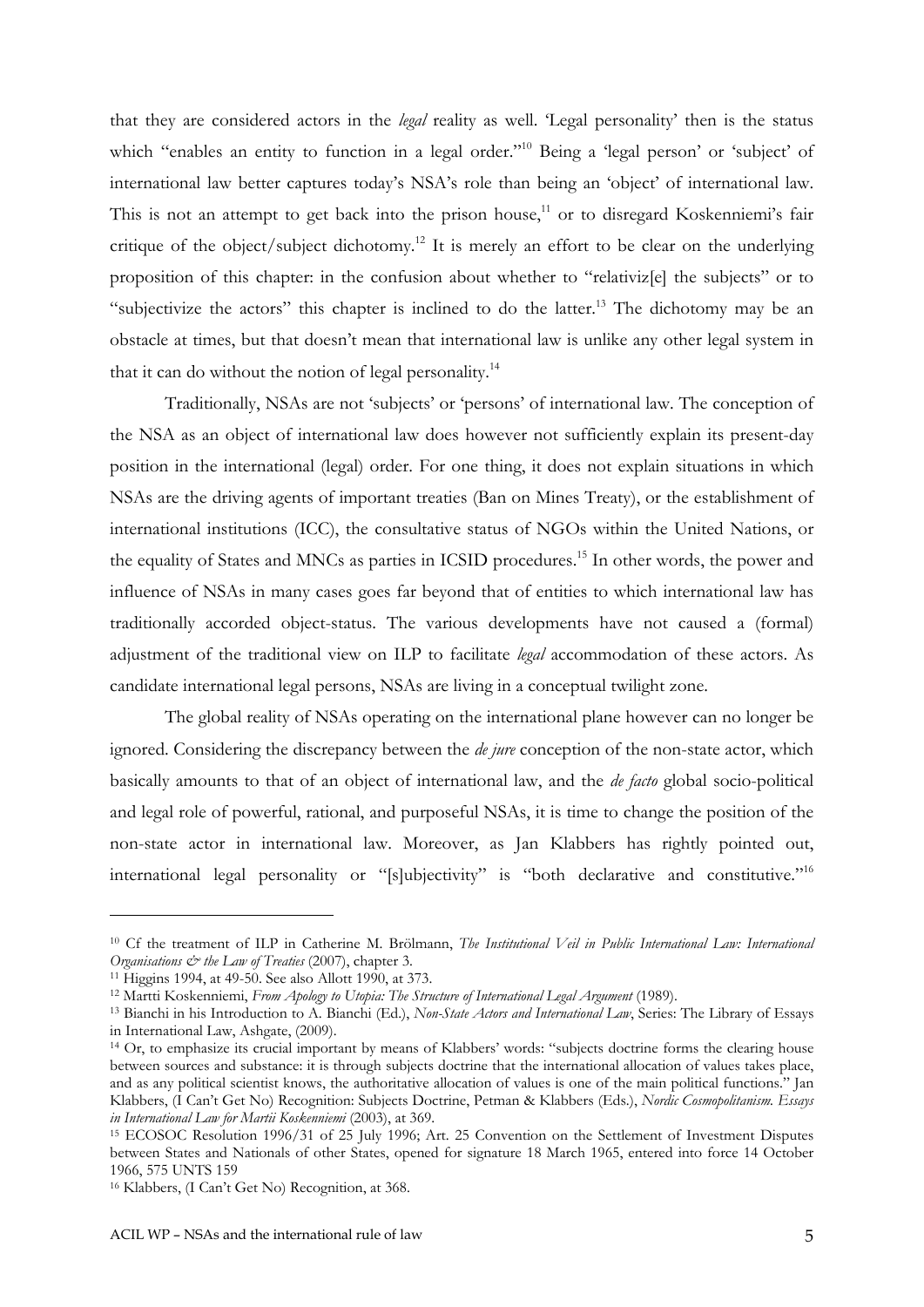Consequently, "creating rights and obligations left, right and centre, however useful perhaps in itself, does not add up to the sort of paradigm shift that international law might need in order to truly accommodate entities other that states. Indeed, it may even backfire, in that without a clear grounding, those non-state entities may always reject the authority international law holds or claims over them."17

 Indeed, a paradigm shift is required: without the recognition of NSAs as ILPs the gap between "the *de facto* significance" and "the *de jure* insignificance" is not resolved and, as Claire Cutler argues with regard to MNCs in particular, a "crisis of legitimacy" is at hand.18 And the inability of theory and practice to deal with the ILP of NSAs in another way than a formalistic way contributes to this crisis.<sup>19</sup> Rather than abandoning the conceptual category – possible in theory but hardly feasible in practice - the category of international legal persons is now broadened, due to 'a requirement of international life'.<sup>20</sup> When NSAs are not visible – quoting the 1933 Montevideo Convention – "in the eyes of international law,"  $^{21}$  there is a disjunction not only between theory and practice, but also between law and state. This ultimately undermines international law's claim to authority.<sup>22</sup>

As indicated, this chapter defines 'non-state actor' as any entity that is not a state under international law. It thus follows Clapham in his choice of terms, which means that "[t]he range of possible entities includes: rebel groups, terrorist organizations, religious groups, civil society organizations, corporations, all kinds of businesses, and international organizations. Anything less comprehensive starts to suggest immunity from certain international responsibilities that are being generated and increasingly recognized in international relations."

Thus, the first preliminary claim of this chapter is that in order to clarify the legal position of the NSAs, enhance their legal accountability to international society, and defuse a legitimacy crisis, NSAs have to be accommodated as subjects of international law. This leads us to the second proposition.

<sup>17</sup> Klabbers, (I Can't Get No) Recognition, at 368.

<sup>18</sup> A. Claire Cutler, Critical reflections on the Westphalian Assumptions of International Law and Organisation: A Crisis of Legitimacy, 27 *Review of International Studies* (2001); see also on this point but from a different perspective, Allott 1990, at 372 (17.77).

<sup>&</sup>lt;sup>19</sup> Ibid., Cutler, Critical reflections, at 149.<br><sup>20</sup> ICJ Rep. 1949 *Reparation for Injuries* Case, at 178: "Throughout its history, the development of international law has been influenced by the requirements of international life, and the progressive increase in the collective activities of States has already given rise to instances of action upon the international plane by certain entities which are not States."

<sup>21</sup> Art. 2 Montevideo Convention on the Rights and Duties of States, signed at Montevideo, 26 December 1933, entered into force on 26 December 1934.

<sup>22</sup> Cutler, Critical reflections, at 147-149.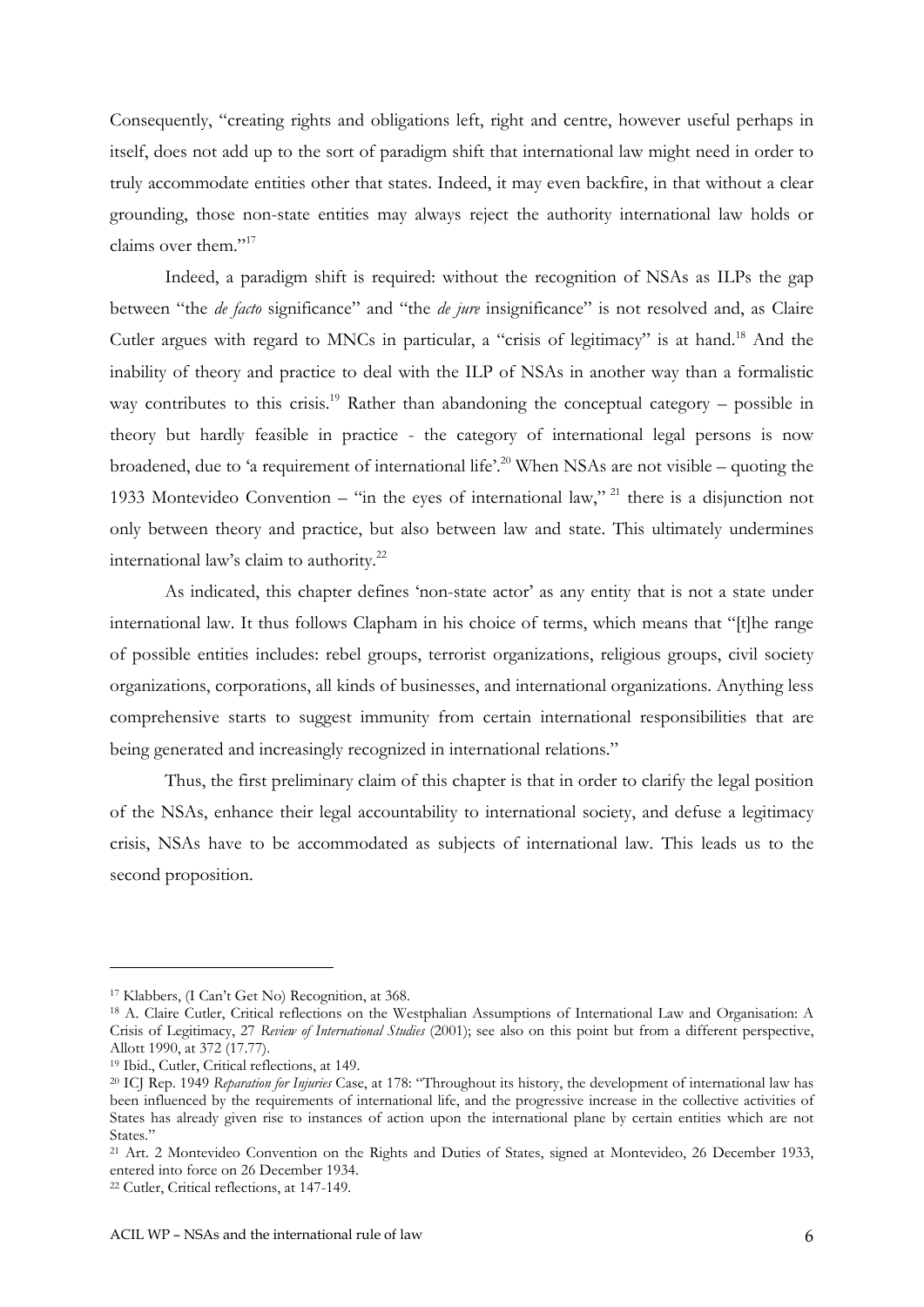*b. International Legal Personality (ILP) of NSAs contributes to the strengthening of the International Rule of Law* 

The second preliminary claim of this chapter is that the ILP of NSAs is a prerequisite for the strengthening of the international rule of law (IRoL). In other words, the constructive conception of NSAs as international legal persons helps to reinforce the international rule of law, which is a declared need of the international community today, and which has been identified on multiple occasions as a prime objective of the UN. In the words of the UN Legal Counsel: "the rule of law is today at the centre of the United Nations' concerns."<sup>23</sup>

In my understanding, an international rule of law cannot but extend international law's power-constraints to *non*-state actors. The exercise of power on the international stage is less and less a state-only privilege, due to the privatization of authority,  $24$  the privatization of governance,  $25$ deterritorialization,<sup>26</sup> outsourcing of public tasks,<sup>27</sup> globalization of corporate power, diversification of actors (among which increased participation of international NGOs), et cetera. In a vision of an international rule of law NSAs, as powerful governing and governed actors, should therefore be conceptualized as ILPs.

# (i). The Rule of Law *at the international level*

Here, focus is on what is meant by "the international level" when dealing with the conceptualisation of the RoL at this level. In the next paragraph, we will deal with the RoL concept as such.

 The conceptualisation of the International Rule of Law (IRoL) – here taken as synonymous with "the rule of law at the international level" - is going through a revival in practice and theory. In the first decades of the last century as well, the IRoL received much scholarly attention. Back then, between the two World Wars in particular, this attention was related to the attack on the late nineteenth century 'idolatry of the state', the reduction of

<sup>&</sup>lt;sup>23</sup> Address by Legal Counsel of UN on June 15, 2009, *The Rule of Law at the International Level*, at 1.<br><sup>24</sup> See, e.g., Christine Chinkin, Monism and Dualism: The Impact of Private Authority on the Dichotomy Between National and International Law, in Nijman & Nollkaemper (Eds.), *New Perspectives on the Divide between National and International Law* (Oxford: OUP, 2007).<br><sup>25</sup> See, e.g., Claire Cutler's argument that 'firms are basically functioning like governments', reflecting 'deeper

processes of globalization at work that are producing a disengagement of law and state' from the arena of global governance. (2002: 32–3); see for the privatization of global administrative regulation, GAL Bibliography. 26 See, e.g., Catherine Brölmann, Deterritorialization in International law: Moving Away from the Divide Between

National and international Law, in Nijman & Nollkaemper (Eds.), *New Perspectives on the Divide between National and International Law* (Oxford: OUP, 2007).<br><sup>27</sup> See, e.g., Anne Peters, The Globalization of State Constitutions, in Nijman & Nollkaemper (Eds.), *New Perspectives* 

*on the Divide between National and International Law* (Oxford: OUP, 2007).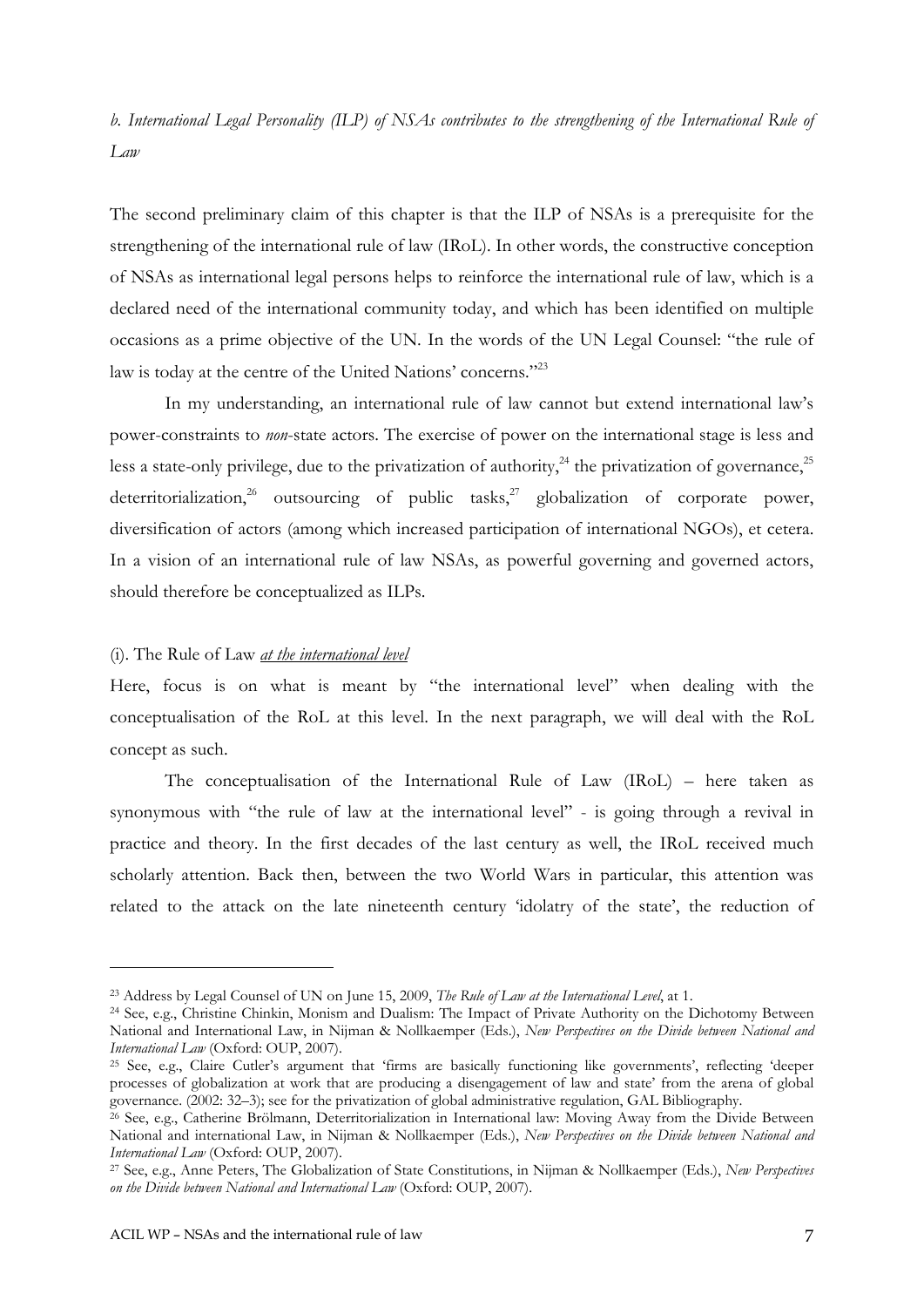sovereignty, and the attempts to 'rehabilitate' and renew international law.<sup>28</sup> Possibly the current revival rests on similar grounds – another rehabilitation of international law after the weakening of international law during the Bush years;<sup>29</sup> an attempt to strengthen international law in response to its increased fragmentation and diversification;<sup>30</sup> another defence of the Kantian project;<sup>31</sup> or a response to the scepticism of CLS scholarship on international law<sup>32</sup> (like the Realists uttered their critique on international law before). It is also possible the renewed interest has been tinkered by (accountability) questions in relation to failing UN missions $33$  (such as the one in Srebrenica); questions of transitional justice in conflict and post-conflict societies;<sup>34</sup> new international law phenomena, such as the Chapter VII-based International Criminal Tribunals; or it may be called for by an active UN Secretary-General with a view to improving local rule of law programs. This composite and complex background will not be further entered into here. In any case, contrary to what one might expect, the IRoL revival is *not* directly spurred by the increasing power and influence of NSAs.<sup>35</sup> This is especially remarkable since "the international level," to which we intend to transpose the RoL, is changing dramatically precisely due to the activity of powerful NSAs in the framework of globalisation. When we turn to global governance literature the image of disregard for the role of NSAs becomes somewhat nuanced.

Over the last decade, many International Relations (IR) and International Law (IL) scholars have become unsatisfied with the traditional state-centric paradigm, and its seemingly limited explanatory power for the contemporary state of global affairs.<sup>36</sup> "Global governance"<sup>37</sup> has emerged as a viable new paradigm for many IR and IL theorists and practitioners (it was

<sup>28</sup> See on these scholarly objectives, J.E. Nijman, *The Concept of International Legal Personality: An inquiry into the history and theory of International Law* (The Hague: Asser Press, 2004). (Hereinafter: Nijman 2004) 29 See for a complaint about the lack of concern for the Rule of Law, Philip Sands, *Lawless World: America and the* 

Making and Breaking of Global Rules (2005) and Torture Team: Deception, Cruelty and the Compromise of Law (2008).<br><sup>30</sup> See, ILC Report, Fragmentation of international law: difficulties arising from the diversification and

finalized by Martti Koskenniemi, 13 April 2006, UN Doc. A/CN.4/L.682. 31 See, e.g., Jürgen Habermas, *The Divided West* (Cambridge: Polity Press 2006), chapter 8 "The Kantian Project and

Divided West."

<sup>32</sup> See, e.g. Georgiev's response "Politics or Rule of Law: Deconstruction and Legitimacy in International Law," 4 *EJIL* 1-14 (1993) to Martti Koskenniemi, Politics of international Law, 1 *EJIL* 4-32 (1990). 33 UN Legal Counsel, Speech, at 5.

<sup>34</sup> See UN report infra note

<sup>&</sup>lt;sup>35</sup> IL scholarship appears to be lagging behind when it comes to NSAs and the conceptualisation of the Rule of Law at the *international* level. The 2007 HiiL Rule of Law Inventory Report confirms this *prima facie* impression. See, HiiL, Rule of Law Inventory Report (2007), Academic Part, section 8 Conclusions: "There is little research on: how nonstate actors (academia, NGOs, media, and the population at large) contribute to strengthening the rule of law."<br><sup>36</sup> In 1993, e.g., Slaughter proposed a new paradigm, the liberal agenda, to meet *inter alia* the challenge

non-state actors: A.-M. Slaughter, International Law and International Relations Theory: A Dual Agenda, 87 (2) *AJIL* (1993), at 227.<br><sup>37</sup> "At the global level, governance has been viewed primarily as intergovernmental relationships, but it must now be

understood as also involving non-governmental organizations (NGOs), citizens' movements, multinational corporations, and the global capital market." Report of The Commission of Global Governance, *Our Global Neighborhood* (New York: Oxford University Press, 1995), p. 2-3. See also, Thomas G. Weiss, Governance, good governance and global governance: conceptual and actual challenges, *Third World Quarterly,* Vol 21, No 5, pp 795– 814, 2000.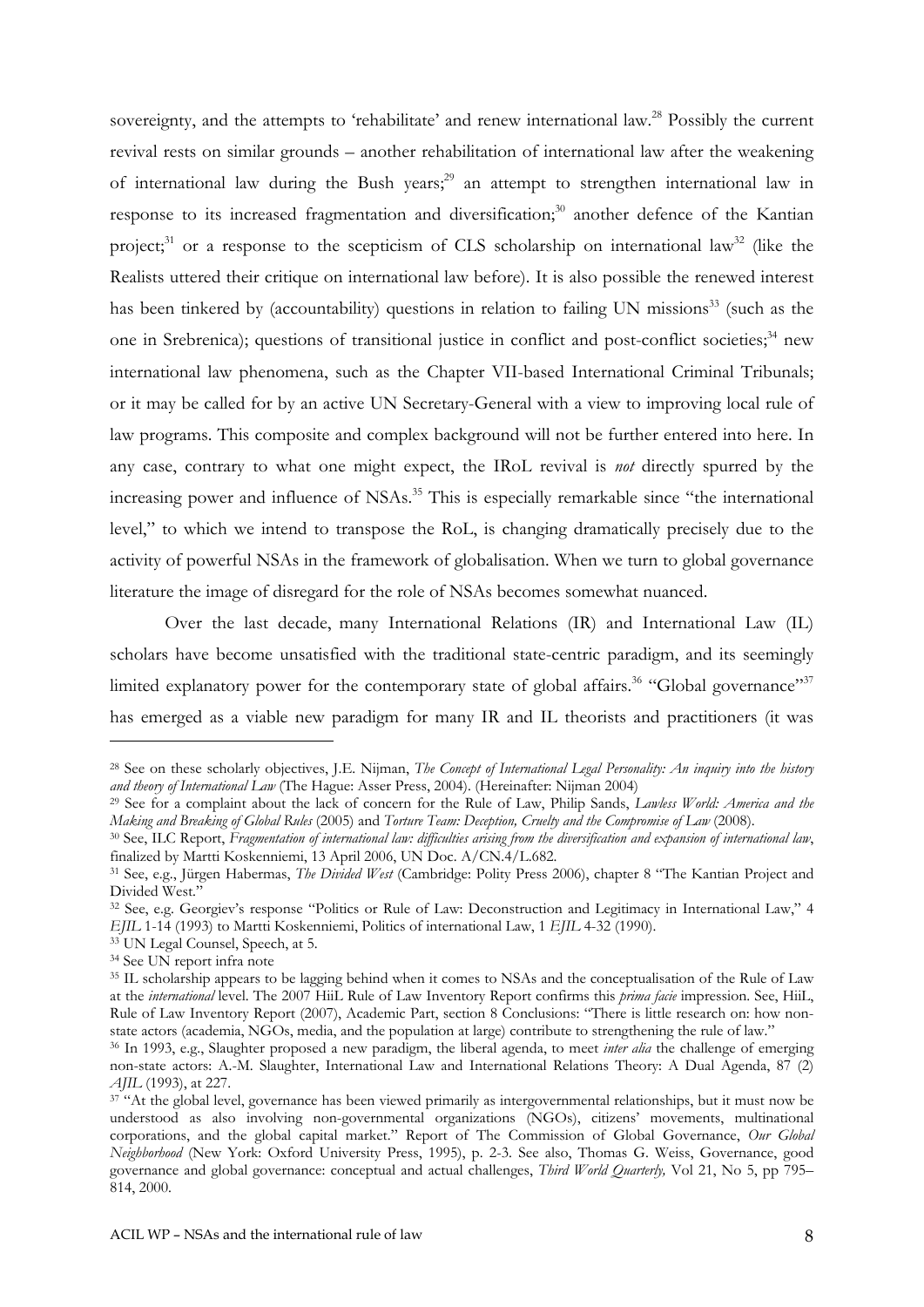rapidly absorbed by diplomatic and UN jargon) since it recognised the wide range of (non-state) actors now involved in governance at a post-national level. In Slaughter's definition it is "the formal and informal bundles of rules, roles and relationships that define and regulate the social practices of state and nonstate actors in international affairs."38 It describes and examines the realities of the changing international (legal) system, while recognising the increased and variegated participation of sub-state and NSAs on the global stage.<sup>39</sup> In the words of this book's title, NSAs as both law-makers and law-takers. Once the role and impact of NSAs are recognized, the need to adjust accountability and responsibility mechanisms becomes paramount.

 A 'global governance' understanding of international life is indeed the context in which the RoL "at the *international* level" has to be conceptualised. The challenge then is how to conceive of an IRoL in the absence of a world *government* and in the reality of global *governance*, which moreover is not purely inter-statist but involves non-state participants too. This is the international context in which the IRoL has to function and assert meaning.

 At least two legal approaches to global governance recognise the significant role of NSAs at the international level and the importance of securing RoL values where these actors are involved in global governance practices: Global Administrative Law (GAL) and Global Constitutionalism (the relation between the two has to be left aside here).<sup>40</sup>

 Firstly, there is the NYU Law School IILJ's project on the administrative law of global governance.41 'Global governance' is understood as global *administration*, which in the absence of an international executive power is exercised in various ways. Formal inter-governmental organisations exercise only one type of the identified global administrative actions : *international* administration. Other types of global administration are carried out by, for example, hybrid intergovernmental-private or purely private bodies. A great variety of actors is involved in global administration. On the one hand, private actors are involved in functions at the global level which would qualify as 'public' or 'governmental' in the domestic sphere. On the other hand, the global administration of classic transnational interests such as 'international peace and security' is still a largely intergovernmental business regulated by traditional international law.

 In this perspective, classic (inter-state) international law is only one of the sources of GAL and states are only one category of GAL subjects. The subjects of global administration are

<sup>38</sup> Slaughter & Tulumello & Wood, International Law and International Relations Theory: A new generation of

interdisciplinary scholarship, 92 *AJIL* (1998), at 371.<br><sup>39</sup> A succinct report of NSAs' involvement in the Copenhagen process in Anna Spain *Who's Going to Copenhagen?: The*<br>*Rise of Civil Society in International Treaty-*

<sup>&</sup>lt;sup>40</sup> In the book chapter version, elaboration on these two very relevant schools of thought is left aside.<br><sup>41</sup> Benedict Kingsbury, Nico Krisch & Richard Steward, The Emergence of Global Administrative Law, 68 Law &

*Contemp. Problems* (2005), p. 15. GAL is a project of the Institute for International Law and Justice at NYU Law School. For numerous working papers, workshop reports, bibliographies, and other links, http://iilj.org/GAL/.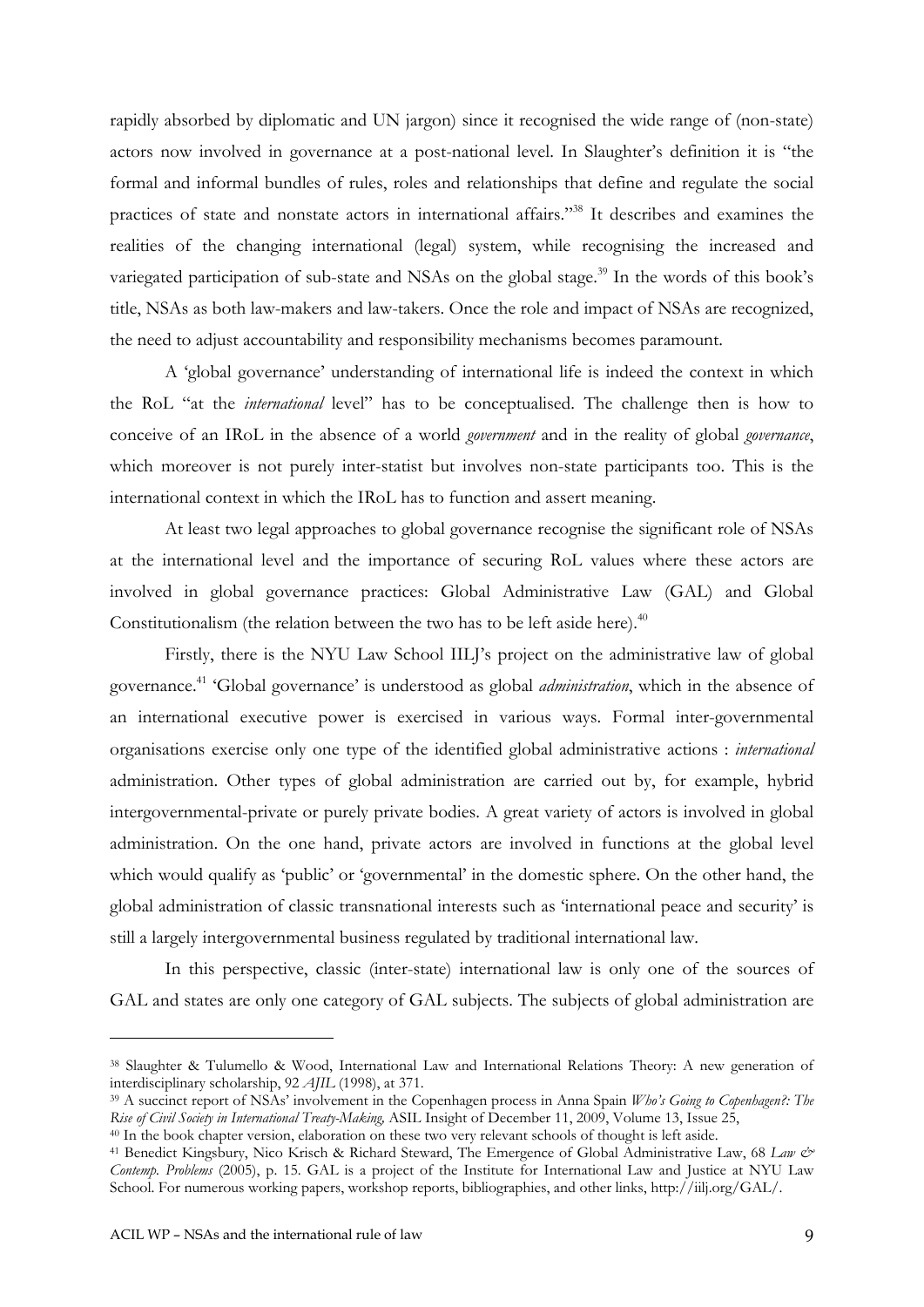basically identical to those in the domestic context: individuals (in various roles), corporations, NGOs and other collectivities. Private actors then function both as global administrators and as addressees of global administration. Thus, in global administrative law the question of 'subjects' is not problematic. Moreover, with the disappearance of the divide between the domestic legal sphere and the international legal sphere  $- a$  'global administrative space' encapsulates (part of) both – the concept of ILP fades into the background. From a GAL's perspective traditional inter-national law is shrinking, it functions increasingly within a global governance space regulated by global administrative law. Traditional sources and subjects doctrine insufficiently describe and accommodate important new developments, and so GAL argues for a new lens. 'International legal personality', as a formal international law-concept, is not used to try and capture the new developments.

 The normative dimension of the GAL project focuses on the values (such as participation, transparency, review, and - key -: accountability) and consequent principles that should play a role within global administrative regimes to enhance the legitimacy of these regimes and to ensure "that those – increasingly important – areas of global governance that escape the jurisdiction of both public international and domestic administrative laws are not thereby beyond the reach of the rule of law altogether."42 The RoL and human rights are among the central values of the emerging GAL, and are meant to set the standard for global administration, also when NSAs are involved. To ensure these standards within the global legal order, global administration must develop more adequate mechanisms and become more 'institutionally mature.<sup>43</sup> The context of 'global administration' among other things requires clearly further conceptualisation of the RoL.

A second approach to address NSAs and the RoL is the global constitutionalism (GC) perspective on international law. It understands global governance practices as developing within a global constitutional space. In this vision a global constitution is emerging – its norms scattered over various sources,<sup>44</sup> yet drawing on common values -, which provides the basis for a constitutional (hierarchical) reconstruction of international law. The interpretation of global governance practices through the lens of a (emerging) value-laden 'global constitution' brings out problems of accountability, legitimacy, and – to some extent - the RoL. Global constitutionalism emphasises that a constitutional framework is developing at the global level, which may complement domestic constitutional law and compensate for the fact that many governmental

<sup>42</sup> S. Cassese et al. (Eds), *Global Administrative Law: Cases, Materials, Issues* (2nd ed, 2008), at XXV. Also, supra fn. 41, p. 26.

<sup>43</sup> See, on the shortcomings of international law in securing Rule of Law and human rights values, an excellent paper by Dyzenhaus, The Rule of (Administrative) Law in International Law, 68 *Law & Contemp. Problems* (2005), p. 127. 44 Some argue the UN Charter should be read as a global constitution.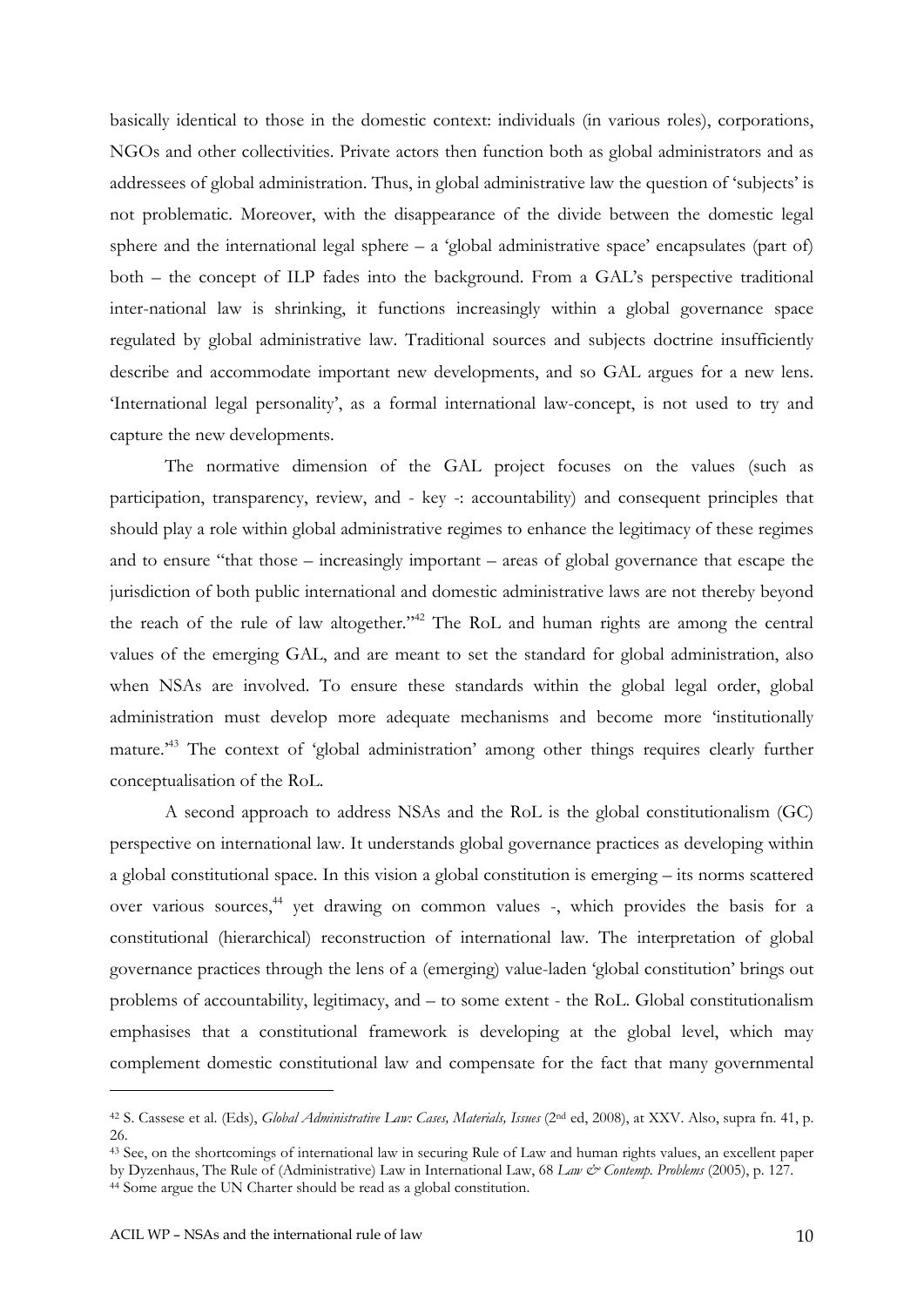functions take place increasingly beyond the state level. Global constitutional law must then develop to secure 'constitutional principles' (including the RoL) at the global level.

In the international-constitutionalist version of Anne Peters, constitutional values help to overcome formalism and to improve global governance. She points to a possible constitutional strategy for safeguarding human rights, which obliges NSAs (empowered by global governance processes) to comply with international human rights law directly.45 This could remedy the emerging RoL deficiency due to NSAs participation in global governance. Daniel Thürer discusses in great length the new role of NSAs from a constitutionalist perspective and confirms that touching on the IRoL is inevitable in this context.<sup>46</sup> He argues that international law itself is changing due to a) the diffusion of power from the state to the sub-state and international levels; and b) globalisation, which he defines as, the shift of power to private actors. Since the state is conceived of as a "normative concept," i.e "a legal entity designed to realize basic values of justice and the 'rule of law'," these two trends diminish the role of the state and thereby potentially undermine the IRoL. In order to prevent the IRoL from weakening together with the waning nation-state, Thürer argues that the international community should purposely include NGOs. In his view, these NSAs often function as "the judicial conscience of the international community<sup>"47</sup> and may thus work as "countervailing forces<sup>"48</sup> to global political and economic powers. Within the global constitutional order then NGOs will remind states of their responsibilities and thus be "stimulate[d] ... to live up to their function under the rule of modern international law." In addition, Thürer argues that the rule of international law should be extended (by the creation of new law and new institutions) to improve control over transnational enterprises and to ensure responsible corporate conduct. A constitutional approach to international law offers, according to Thürer, a way to "escap[e] the rigidly defined circle of traditional subjects of international law."49 By means of this approach, "these new entities can be elegantly integrated into a broader concept of 'international community'."50 Rather than to propose extension of 'the circle' or to redefine ILP under the pressure of the international rule of law, Thürer avoids what he calls "the sterile question" about the ILP of NSAs. Thus it could seem that, although in a global constitutional order no power can operate unchecked, the

<sup>45</sup> Anne Peters, The Globalization of State Constitutions, Janne Nijman and André Nollkaemper (Eds), *New* 

<sup>&</sup>lt;sup>46</sup> Daniel Thürer, The Emergence of Non-Governmental Organizations and Transnational Enterprises in International Law and the Changing Role of the State, Rainer Hofmann (Ed.), Non-State Actors as New Subjects of International Law (1999), as published in Andrea Bianchi (Ed.), *Non-State Actors and international Law* (Surrey: Ashgate, 2009), at 57-78.

<sup>47</sup> Ibid., at 66.

<sup>48</sup> Ibid., at 75.

<sup>49</sup> Ibid., at 73.

<sup>50</sup> Ibid., at 73.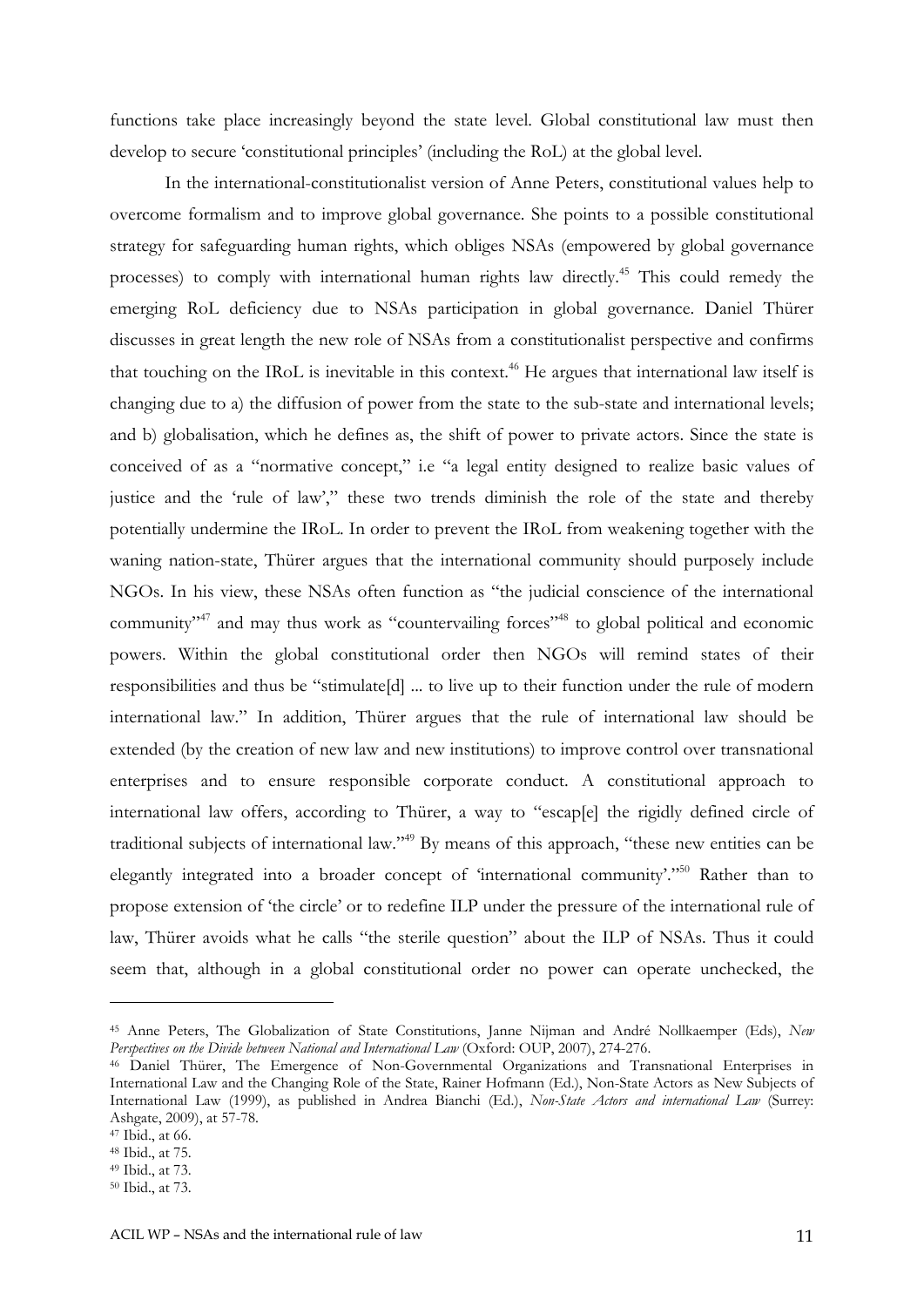ultimate legal consequence of global constitutional developments – the formal vehicle of legal personality – is left untouched.

 Thus, both GAL and GC recognise the significant role of NSAs at the international level and the importance of securing RoL values where these actors are involved in global governance practices. Both, however, also decline to deal with the consequences of a strengthening of the IRoL for the international legal status of NSAs. The traditional, formal definition of ILP as well as the textbook-catalogue of international legal persons are considered obsolete. This critique of the current ILP doctrine is valid. Nonetheless, a reconceptualisation of ILP and a reconstitution of NSAs as IL persons would arguably benefit the IRoL more than rejecting ILP altogether. To substantiate this claim I will now take a different point of departure: the RoL concept itself.

## (ii) *The Rule of Law* at the international level

<u>.</u>

To substantiate the claim that the IRoL would benefit more from the reconstitution of NSAs as legal persons it is helpful briefly to look at the RoL concept as such. In spite of its long history, <sup>51</sup> there is no clear definition of the 'international rule of law' (IRoL), neither in customary international law nor in treaty law, nor in pronouncements of the ICJ. Over the past five years, however, the term has come to feature in many UN documents,  $52$  as the international community through the UN repeatedly expressed its commitment to the 'strengthening of the IRoL'. There is general consensus on such a commitment, yet the precise normative content of the IRoL and the question of whether its definition should be 'thick' or 'thin'<sup>53</sup> remain to be determined. By consequence, the body of scholarship on the conceptualisation of 'the international rule of law' is growing.54 The debate revolves around the possibility of an IRoL as such,55 as well as the path along which the IRoL would be emerging.<sup>56</sup> The history of the IRoL and the fine points of this

<sup>51</sup> See, for "the 'arrival' of the rule of law argument within the discourse of global order" F. Kratochwil, Has the 'Rule of Law' become a 'Rule of Lawyers'? An inquiry into the Use and Abuse of an Ancient *Topos* in contemporary debates, in Gianluggi Palombella and Neil Walker (Eds.), *Relocating the Rule of Law* (2009), at 173; see, for the history of the rule of law at the national and international level, also, Simon Chesterman, An International Rule of Law?, 56 (2) *Am. J. Comp. L.* 331-361 (2008); also, Brian Z. Tamanaha, *On the Rule of Law: History, Politics, Theory* (2004), and Palombella, The Rule of Law Beyond the State,

<sup>52</sup> Three UN documents that are central to UN project on the Rule of Law at this point may be mentioned. The Report of the Secretary-General, *The rule of law and transitional justice in conflict and post-conflict societies*, 23 August 2004 (UN Doc S/2004/616) famously contains the 'UN definition' of the Rule of Law in § 6 (see infra note ...) Secondly, the 2006 Secretary-General report, *Uniting our strengths: Enhancing United Nations support for the rule of law* (UN doc. A/61/636). Thirdly, in August 2009 the UNSG issued the first *Annual report on United Nations efforts to strengthen engagement on the rule of law at the national and international levels*, which focuses on the RoL at the international level, the national level and the internal-institutional level.

<sup>53</sup> In this context, an intriguing paragraph of SG Report 2004 is para. 138 "Justice is a vital component of the rule of law."

<sup>54</sup> To mention just a few, Beaulac, Chesterman, Crawford, Goodin, Nollkaemper, Tamanaha, Gianluggi Palombella and Neil Walker (Eds.), Relocating the Rule of Law (2009)<br><sup>55</sup> See e.g., Martti Koskenniemi, The Politics of International law, 1 *EJIL* 4 (1990).<br><sup>56</sup> Ph. Allott, *The Health of Nations: society and law beyond the state*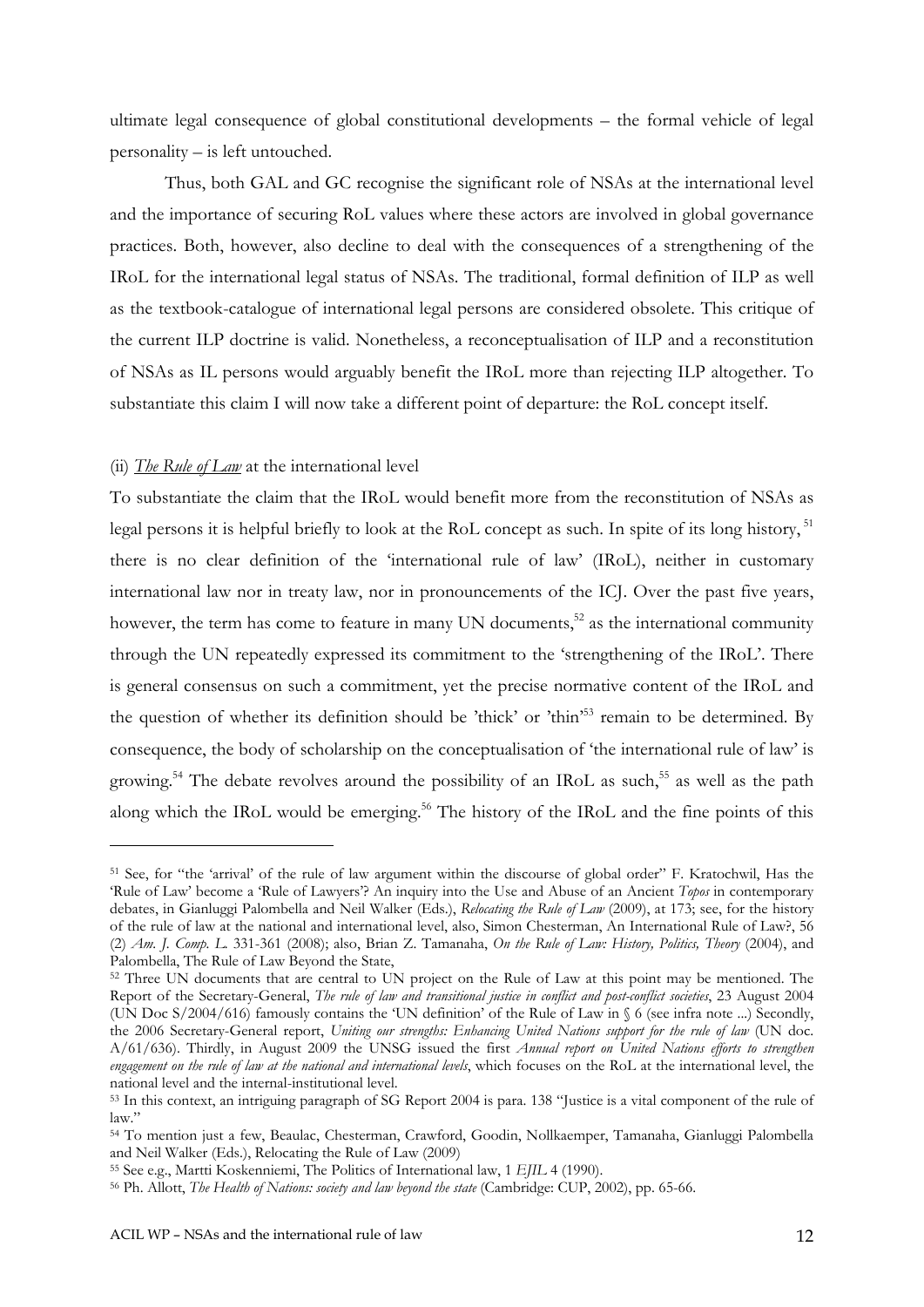debate are outside the scope of this chapter, which rather aims to contribute to the conceptualization of 'the international rule of law' by considering the inclusion of NSAs in the international legal system.

International law scholarship aimed at the conceptualisation of the IRoL is frequently statecentric.<sup>57</sup> The IRoL is then applied to a grid of inter-governmental relations, within an international community constituted primarily by states and international organisations.<sup>58</sup> In an attempt to transpose the domestic rule of law model to the international context,<sup>59</sup> many refer to the three principles of A.V. Dicey's classic definition of the rule of law.<sup>60</sup>

 I will not discuss the difficulties that come with the transposition to the international level of Dicey's model. At this point I merely want to put in a caveat to avoid a false premise : the IRoL is meant to *check* states and international organisations, but states are not the beneficiaries of the IRoL. This would go against the essence of the RoL ideal. In the context of this chapter, I would like to try and move behind the more technical considerations to consider the IRoL *ideal*. Such in order to better understand what we aim to do, what we *mean,* when we seek to apply the RoL at the international level. Surely the meaning of a concept changes along with the context in which it is used. <sup>61</sup> Yet there appears to be a core meaning that persists. This must be the reason why we seek to *transpose* the concept existing in the domestic law context to the international level in the first place?

 To underpin the proposition that the IRoL requires the ILP of international NSAs, I make three claims.

i) The RoL is a political ideal, the beneficiaries of which are human individuals also in the international context. From this follows that *all* international 'governing actors' (that is : actors involved in a form of global governance) are subjected to international law, whether state or non-state.

<sup>&</sup>lt;sup>57</sup> The same is true for UN reports, which conceive of the international rule of law as governance values but without concern for NSAs position. See, e.g., Secretary General's Report *In Larger Freedom: Towards Development, Security and* 

<sup>&</sup>lt;sup>58</sup> See, e.g., Mohammed Bedjaoui, *The New World Order and the Security Council* (Dordrecht, 1994). See also, Simon Chesterman's report The United Nations Security Council and the Rule of Law (2008).<br><sup>59</sup> See e.g. S. Beaulac, *An Inquiry into the International Rule of Law*, EUI Working Papers Series. Chesterman,<br><sup>60</sup> A.V. Dicey, *Introd* 

predominance of regular law as opposed to the influence of arbitrary power, and excludes the existence of arbitrariness, of prerogative*,* or even of wide discretionary authority on the part of the government. … [2] equality before the law or the equal subjection of all classes to the ordinary law of the land administered by the ordinary Law Courts; … [and 3] the law of the constitution … are not the source but the consequence of the rights of individuals as defined and enforced by the courts."

<sup>61</sup> Quentin Skinner, *Visions of Politics, vol. 1 Regarding Method* (Cambridge 2003). J.L. Austin, *How to do things with words, the William James Lectures delivered at Harvard University in 1955* (Londen 1962, revised edition 1967).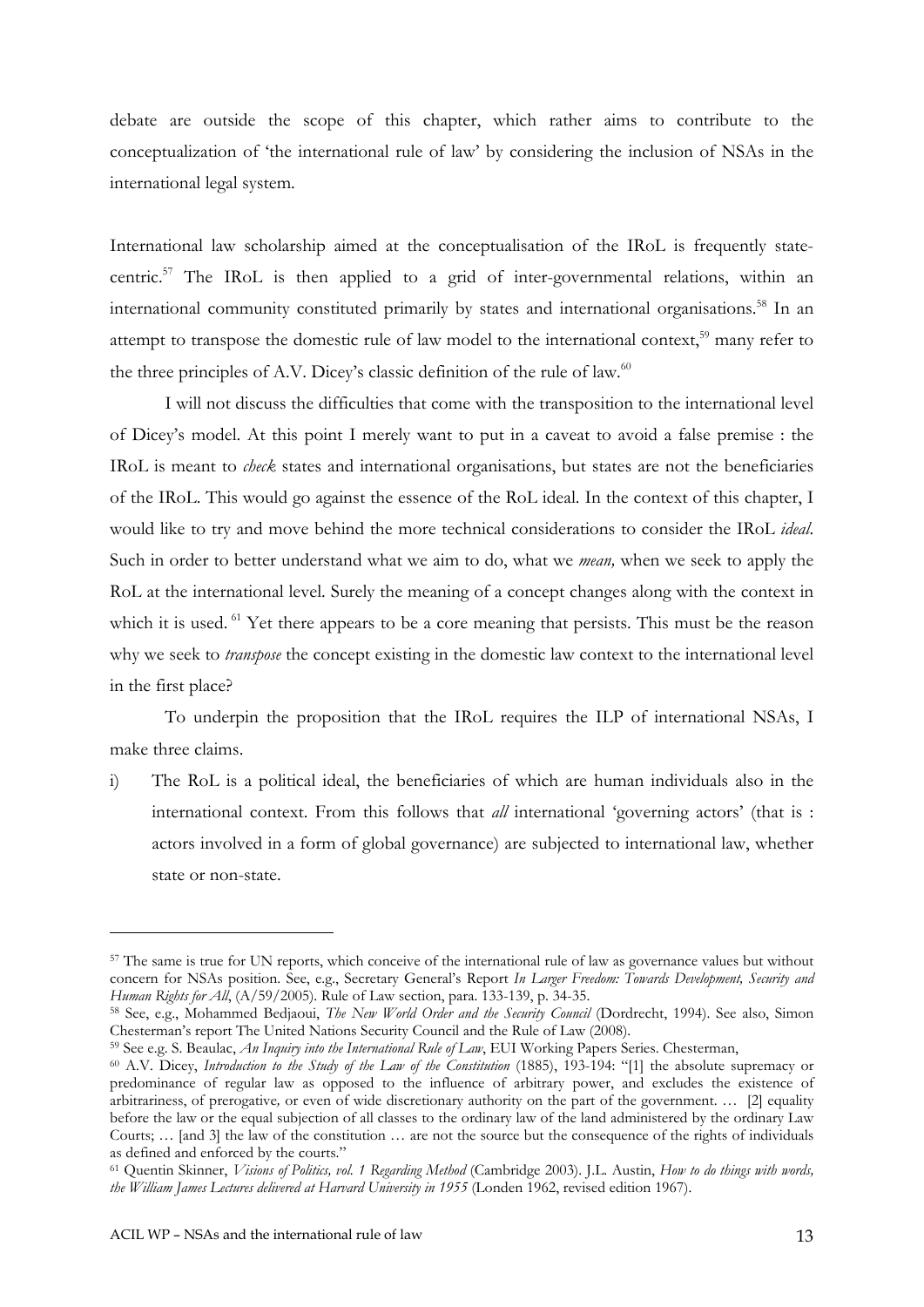- ii) The RoL ideal is perhaps best known for placing governing actors under the law, protecting individuals in a 'vertical' relationship. However, we should not forget the RoL equally addresses 'horizontal' relationships, stipulating that *all* actors, governing and non-governing, are subject to the law. The RoL presupposes the 'rule by law' - the idea that law governs society. It moreover envisions a legal order which covers the entire *social* order with its acts and actors. Thus, when we aim to apply the RoL to the international level, this arguably entails a claim that the international order operates on an international law to which *all* actors, governing and non-governing, state and non-state, are bound.
- iii) If the essence of the RoL ideal is protection of the individual against the arbitrary and unjust use of – governing or non-governing - power by any international actor, it follows that the RoL ideal has at least some substantive content, a *minimum level of justice.*

The first claim refers to the RoL as an ideal about the relation between the individual, society, politics and law. Applied to the international level, the RoL is an ideal about the relation between (the constitution of) the global political order and international law. With the transposition to the international level, institutional mechanisms and legal arrangements may change, but the objective of the RoL ideal does not. As a political ideal, it is aimed firstly at the protection of individual liberty and human dignity against the arbitrary and unjust use of governing power.

Arguably, this objective, or rationale, $62$  is the essence of the RoL ideal, and this does not change with its transposition to another level of governance. Human individuals, not states, are "the bearers of ultimate value,"<sup>63</sup> they are "the real concerns that underlie the ROL," as Jeremy Waldron points out. It is "the raison d'être" of the RoL "[t]o eliminate uncertainty in the interests of freedom and to furnish an environment conducive to the exercise of individual autonomy." 64 With the *raison d'être* of protection of individual autonomy against lawlessness and arbitrariness, human individuals are indeed the beneficiaries of the RoL. These core elements of the RoL ideal – the standards of protection and the individual beneficiary - may serve best as starting point for the conceptualization of the RoL at the international level. In my view this is more helpful than conceptualisation which proceeds from the power *against* which the rule of law was first developed to make a stand – arguably this is historically contingent. The distribution of governing power changes; but the ideal to protect the people against power abuse by law in

<sup>&</sup>lt;sup>62</sup> Cf Palombella, *op cit.*, p. 9.<br><sup>63</sup> Jeremy Waldron, Are Sovereigns Entitled to the Benefits of the International Rule of Law?, *IILJ Working Paper* 2009/3, p. 10.

<sup>64</sup> Ibid., p. 23. See also, p. 10: "The real purpose of IL and, in my view, of the ROL in the international realm is not the protection of sovereign states but the protection of the populations committed to their charge. People are not now regarded just as chattels of the sovereign powers, if they ever were."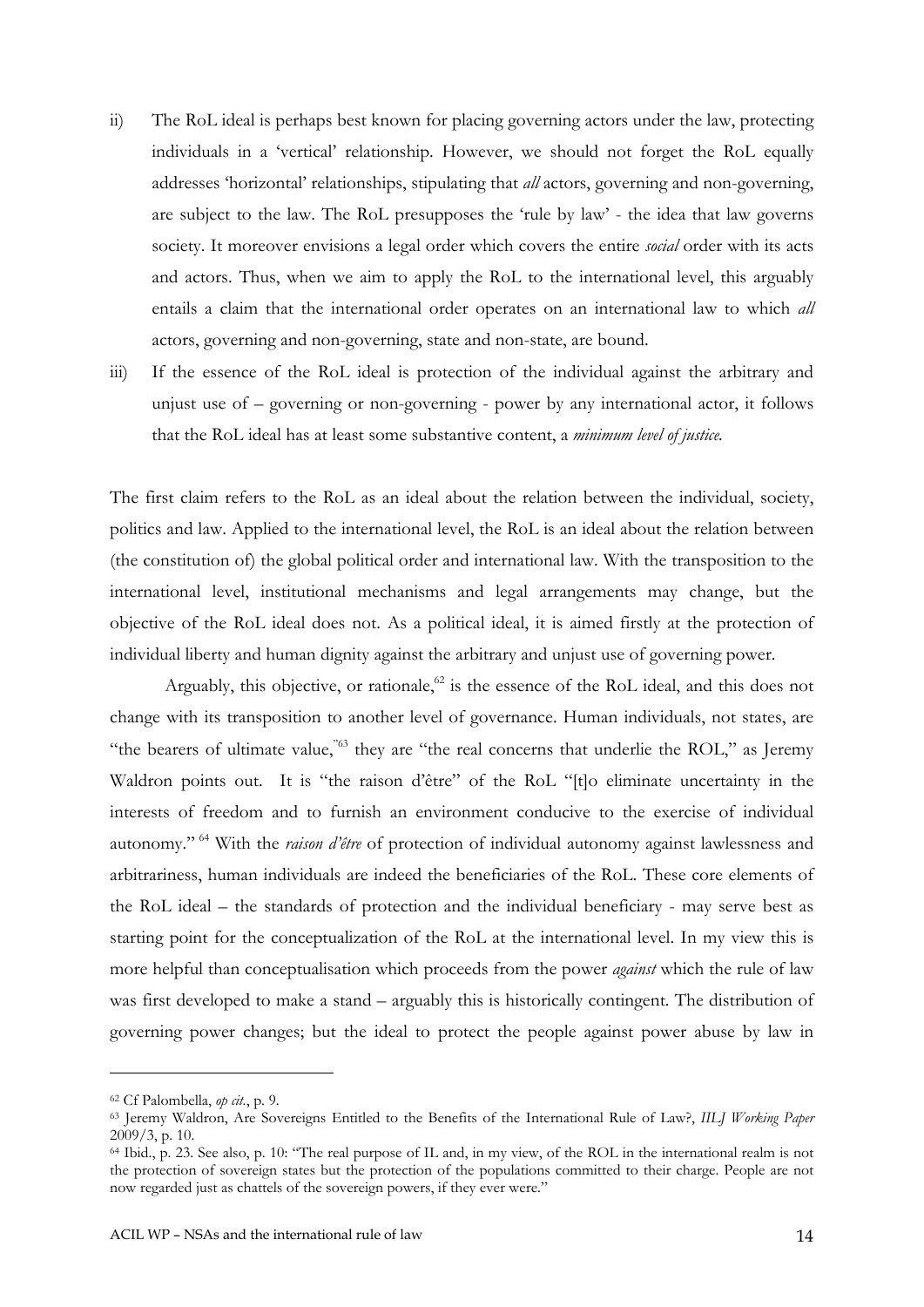essence remains the same. The fact that there is no central world government but rather a set of complex patterns of global governance, complicates things but does not ultimately prejudge that ideal.<sup>65</sup>

To fulfil its purpose at the international level, the IRoL claims the subjection to international law of state *and* non-state actors involved in global governance in order to constrain their governing power and therewith protect the people. I have argued elsewhere,<sup>66</sup> following others, that human individuals are the primary legal persons in international law. States are the subsidiary legal persons in international law, representing internationally their citizens. States can best be understood as 'agencies', or in the words of Abram Chayes: "[i]f states are the 'subjects' of international law, they are so, not as private persons are the 'subjects' of municipal legal systems, but as government bodies are the 'subjects' of constitutional arrangements."<sup>67</sup> In other words, governing bodies are the actors subjected to IRoL arrangements to the benefit of human individuals.

Strengthening the IRoL entails the development of the international legal order to better constrain and channel the exercise of governing power. The IRoL may thus be conceived as a model in which states, international institutions, and other NSAs fulfilling global governance functions are obliged to use their power justly and with respect for the liberty and dignity of human individuals. In order to have any significance at all, the IRoL can only mean that *all* powerful international actors participating in global governance are bound by the law. This view on NSAs and the IRoL appears to be supported by the 2004 Transitional Justice report of the UN SG.<sup>68</sup> The IRoL implies that all governing actors are conceived of as addressees of international law norms and values, in other words - that these actors are international 'legal persons'.

The second claim recalls that the RoL exists on the basis of the prerequisite that there is law, that law is created and enforced, that a public legal order exists which addresses every (significant)

<sup>65</sup> It does explain however the fact that the RoL features at all governance levels (domestic, international and in between) of multilevel governance analysis. See for the rule of law "in between," André Nollkaemper, The Internationalized Rule of Law, *Hague Journal on the Rule of Law,* 1: 74–78, 2009. 66 Nijman 2004

<sup>67</sup> As cited in Waldron, at 13.

<sup>68</sup> Report of the Secretary-General The Rule of Law and Transitional Justice in Conflict and Post-Conflict Societies, U.N. Doc. S/2004/616 (23 August 2004), para. 6: "The rule of law is a concept at the very heart of the Organization's mission. It refers to a principle of governance in which all persons, institutions and entities, public and private, including the State itself, are accountable to laws that are publicly promulgated, equally enforced and independently adjudicated, and which are consistent with international human rights norms and standards. It requires, as well, measures to ensure adherence to the principles of supremacy of law, equality before the law, accountability to the law, fairness in the application of the law, separation of powers, participation in decisionmaking, legal certainty, avoidance of arbitrariness and procedural and legal transparency."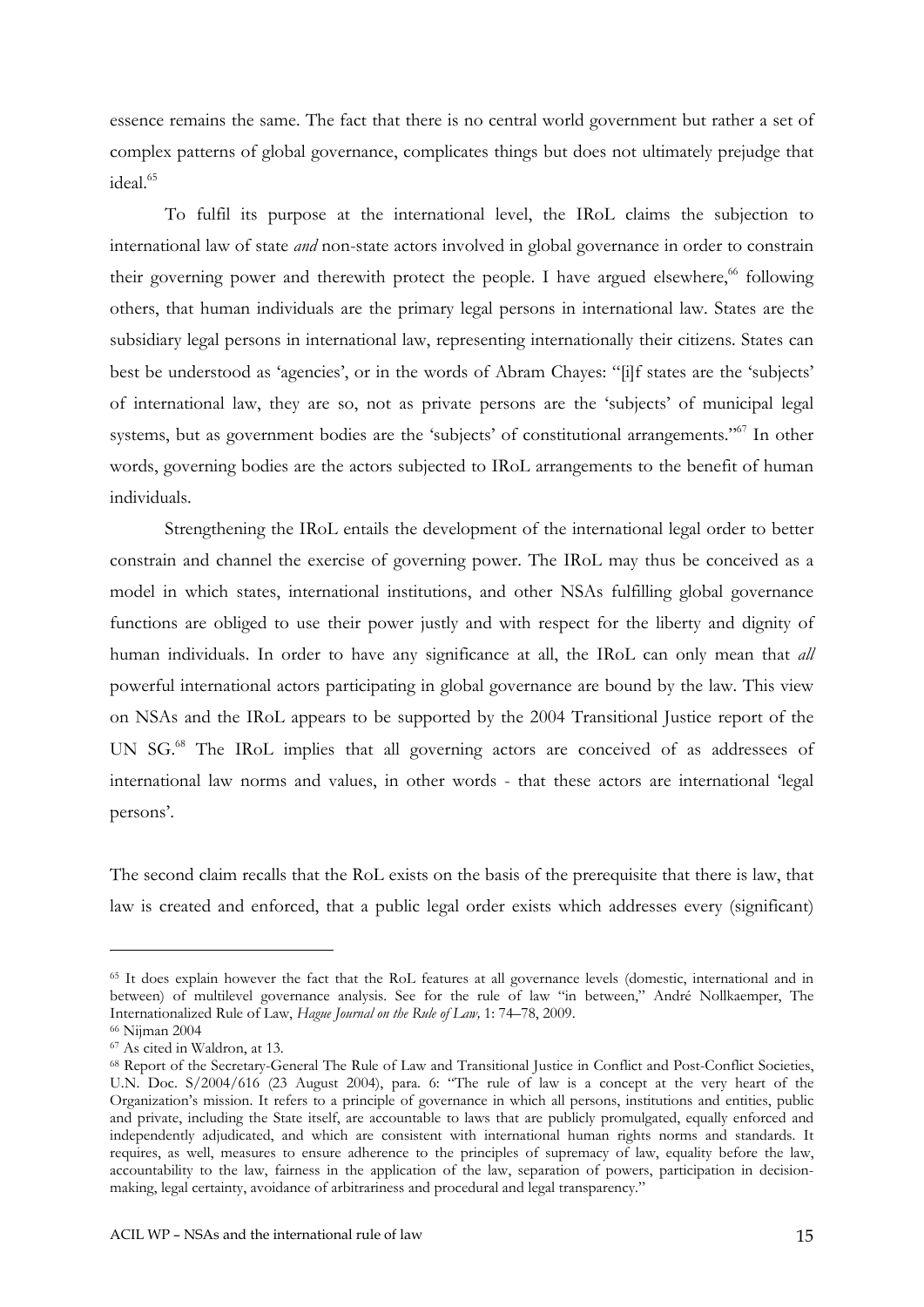entity within that order. It is worth recalling that the RoL ideal has developed within the European domestic power structures of the last few centuries. This was a time of state-building, i.e. a period of the centralisation of power, the monopolisation of force, and the supremacy of public order over private power. In other words, the RoL idea developed in societies where a 'rule of man *by* law' already existed. This was a context in which ruler or government (theoretically) had to serve the people, to uphold the law, to secure social peace, and thus to protect the individual against the unlawful use of power by members of society. Hence, the most important power from which an individual would need to be protected was public or governmental power. The governed, on the other hand, were already subject to the law and thus theoretically protected from each other by the law.

In the development of the definition(s) of the RoL, much emphasis has been placed on limitation of governing power by law to the benefit of human individuals. Although the RoL ideal may have been specifically geared to constraining the power of governing actors, it also binds non-governing actors in their relationship with one another. The RoL essentially proceeds from the idea that *all* actors, governing and non-governing, are subject to the law.

In part this is a normative claim inherent to the IRoL ideal: the catalogue of actors subjected to international law is thus expanded to include international NSAs so that their (mostly non-governing) powers, too, are constrained for the protection of human dignity and individual autonomy. Reading the 2005 World Summit Outcome document with this in mind, the sentence "the theory of the rule of law demands that actors exercising public authority be subject to the law," 69 may be completed with "*just as all other actors are subject to the law*." It is a reality of present-day international society that some internationally operating NSAs are more powerful than some states. Hence, to be true to the ideal and effective in pursuing its objective (the protection of individual dignity and autonomy against arbitrary and unjust use of – governing and non-governing - power) the IRoL requires the subjection of state and NSAs to the law.<sup>70</sup>

<sup>&</sup>lt;sup>69</sup> 2005 World Summit Outcome, G.A. Res.  $60/1$ , U.N. Doc.  $A/RES/60/1$  (Oct. 24, 2005).<br><sup>70</sup> Cf in this context Weeramantry's call for a re-assessment of the traditional ILP-doctrine: "When it is considered

that some of the major trading multi nationals have revenues which far [sic] those of over 150 of the nation states, it becomes clear that they have a correspondingly large role to play on the international stage and that any attempt to advance the international rule of law requires reorientation of traditional principles discounting the importance of non state actors [such as the ILP doctrine]. The proliferation of powerful non-governmental organisations, which are often bonded together across national boundaries, is another factor requiring a reconsideration of traditional attitudes. Many of the standard international instrumentalities lack the ability to deal with these entities because of traditional attitudes." C.G. Weeramantry, *Universalising International Law*, (Leiden: Martinus Nijhoff Publishers, 2004), p. 192.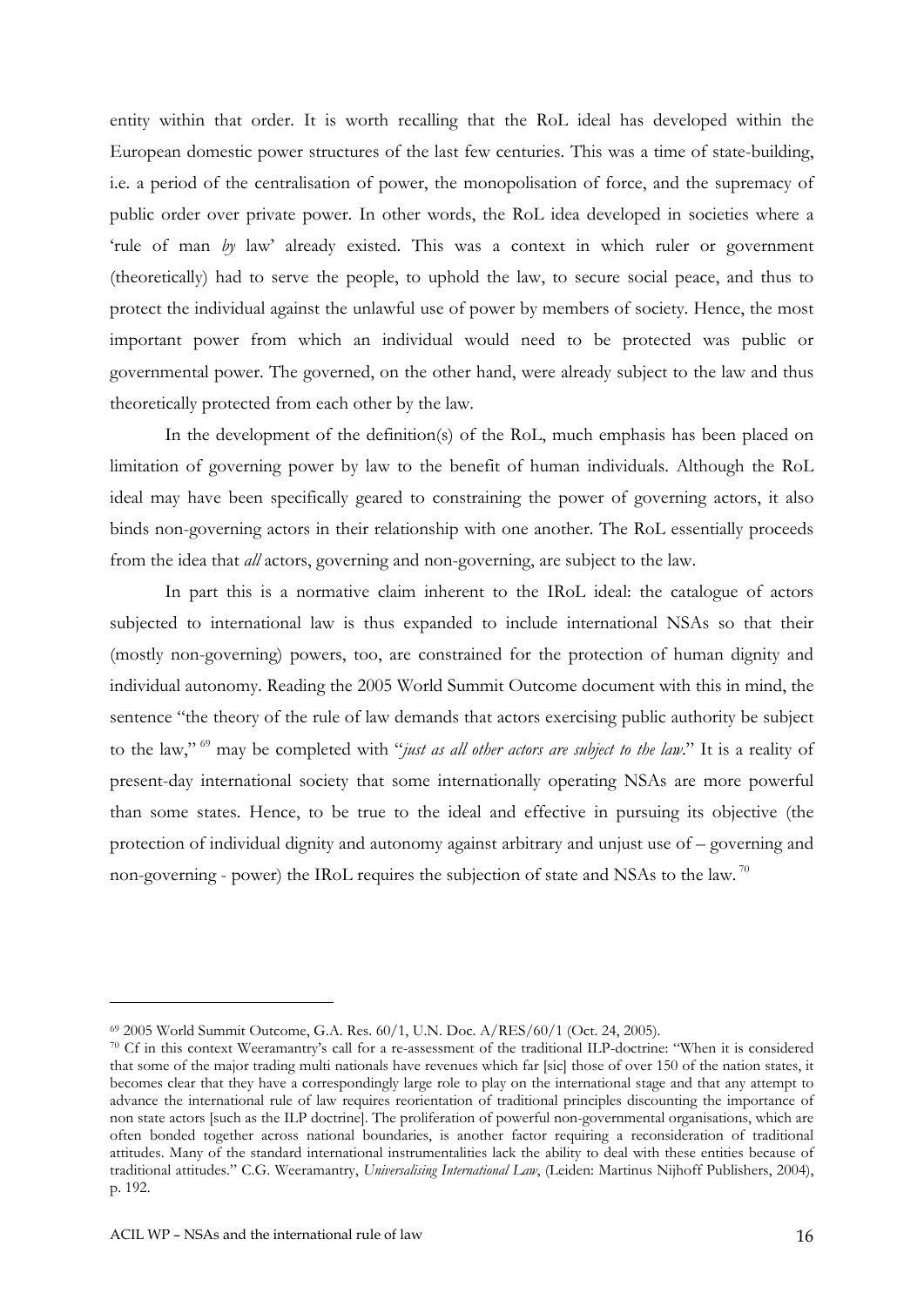ILP could be instrumental in the reconstitution of global political life and the global public order, $71$  so as to further the IRoL and to contribute to the closing of "the gap between rhetoric and reality" as the UN Secretary-General pleaded in 2005 report.<sup>72</sup> Fostering "[t]he rule of law as a mere concept is not enough. New laws must be put into place, old ones must be put into practice and our institutions must be better equipped to strengthen the rule of law." Construing ILP for NSAs may be such an innovation. As this would constitute a further link between the factual actor and the law, it would enable the rule of law to play its ordering role and to guide the conduct of all social international actors in the international arena.

The third claim is that if the essence of the RoL ideal is protection of the individual against the arbitrary and unjust use of – governing or non-governing - power by any international actor, it follows that the RoL ideal has at least some substantive content, a *minimum level of justice.* In other words, the RoL ideal also has a substantive dimension. As set out above, the commitment to a stronger IRoL raises a claim for an international law that protects human individuals against infringements of their dignity and autonomy by governing actors as well as globally operating influential private actors or NSAs. This is not a neutral objective. Fuller argued indeed that the rule of law is 'a moral good', because of the aforementioned objective. But then again, a moral good such as the enhancement of individual autonomy can be nurtured by a set of *procedural* requirements of the law (generality, predictability, degree of certainty, *nulla poena*, etc.) *only*, i.e. the *formal* conception of rule of law. This line of argument explains Raz's statement

A non-democratic legal system, based on the denial of human rights, on extensive poverty, on racial segregation, sexual inequalities, and religious persecution may, in principle, conform to the requirements of the rule of law better than any of the legal systems of the more enlightened western democracies. This does not mean that it will be better than those western democracies. It will be an immeasurably worse legal system, but it will excel in one respect: in its conformity to the rule of law.73

This is part of an extremely positivist position on law. I would argue that Raz's position in fact runs contrary to the RoL ideal. In defending Radbruch's formula that 'extreme injustice is no law' in discussions with Raz, Robert Alexy has established that there is "an utmost limit" to certainty

<sup>71</sup> At a 2009 UN Expert Meeting on the Rule of Law, David Kennedy pointed out that "global governance and the international rule of law are about more than management and problem solving. They concern the structure and ends of our global political life. As a result, in building the global legal order, we must grasp the depth of the injustice of the world today and the urgency of change. … … Revitalizing the international rule of law is to remake the forms and channels of global political life. My own hope is that we carry the revolutionary force of social justice and the democratic promise – of individual rights, of economic self-sufficiency, of citizenship, of community empowerment, and participation in the decisions that affect one's life --- to the sites of global and transnational authority, however local they may be." Opening statement "The Rule of Law at the International Level", UN, New York, June 15, 2009.<br><sup>72</sup> SG Report 2005, In Larger Freedom, para 133-4. rule of law section, p. 25.<br><sup>73</sup> Joseph Raz, The Rule of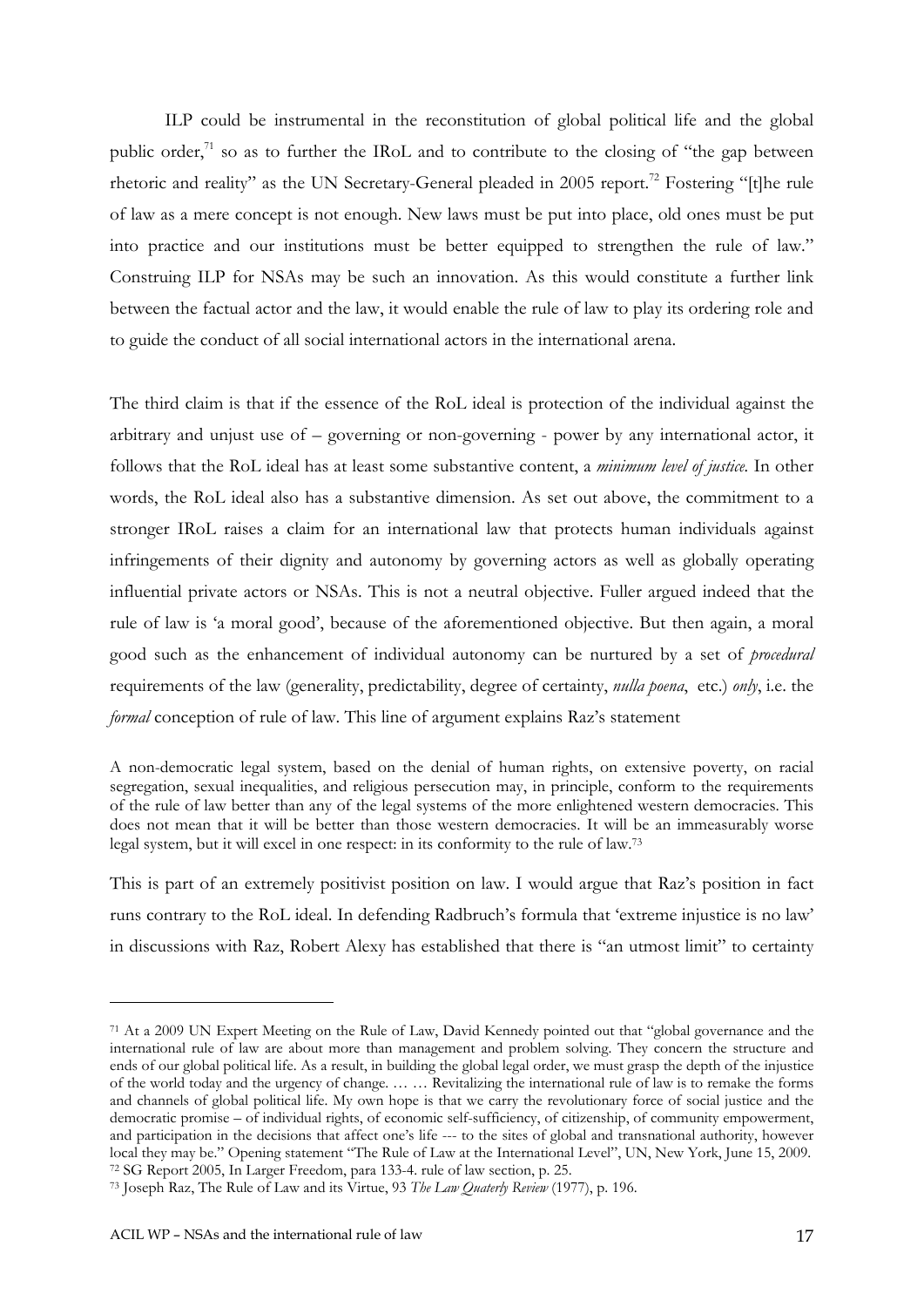trumping justice that is fixed by "substantial correctness."74 I would argue that this utmost limit is set by the essence or raison d'être of the RoL, the protection of human dignity and individual autonomy. This is not the place to discuss extensively the 'thickness' of the definition of the RoL, but it is definitely 'thicker' than the very 'thin' version. There is some non-instrumental, moral substance to the RoL. Fuller explains that underlying the 'internal morality of law' (his words for the RoL) there is in fact an implicit view of man: human dignity requires the law to be committed to "man as a responsible agent."<sup>75</sup> Respect for autonomy and human dignity are moral values that underpin the RoL and set the parameters for the institutional and legal framework created on that basis.

 This substantive, and essential, dimension of the RoL is not lost when transposed to the international level. This means that a call for a stronger IRoL entails a moral claim for an international law and international institutional order which better respect and protect the autonomy and dignity of the individual. There are in fact signs of support for a normatively 'thicker' conception of the IRoL, such as substantive human rights norms having entered the international RoL discourse, or substantive standards more generally, as expressed in the statements by former UN Secretary-General Annan : "Justice is a vital component of the rule of law."76 The commitment to the strengthening of the IRoL includes a commitment to a minimum of substantive justice. 77

<sup>74</sup> Robert Alexy, My Philosophy of Law: The Institutionalisation of Reason, in: Luc Wintgens (ed.), *The Law in Philosophical Perspectives*, Law and Philosophy Library vol. 41, (Dordrecht: Kluwer, 1999), p. 34. Alexy defended Radbruch's formula in discussions with Raz; according to Radbruch's formula extreme injustice is no law: "…wo Gerechtigkeit nicht einmal erstrebt wird, wo die Gleichheit, die den Kern der Gerechtigkeit ausmacht, bei der Setzung positiven Rechts bewußt verleugnet wurde, da ist das Gesetz nicht etwa nur "unrichtiges Recht", vielmehr entbehrt es überhaupt der Rechtsnatur. Denn man kann Recht, auch positives Recht, gar nicht anders definieren denn als eine Ordnung und Satzung, die ihrem Sinn nach bestimmt ist, der Gerechtigkeit zu dienen." Gustav Radbruch, Gesetzliches Unrecht und übergesetzliches Recht (1946), in: G. Radbruch, *Der Mensch im Recht* (Göttingen 1961), p. 119. See also John Rawls, *A Theory of Justice* (Oxford: OUP, 1972), p. 351: "When the basic structure of society is reasonably just [...], we are to recognize unjust laws as binding provided they do not exceed certain limits of unjustice."

<sup>75</sup> Lon L. Fuller, *The Morality of Law*, Revised Ed., (New Haven: Yale University Press, 1969), p.162: "legal morality can be said to be neutral over a wide range of ethical issues. It cannot be neutral in its view of man himself. To embark on the enterprise of subjecting human conduct to the governance of rules involves of necessity a commitment to the view that man is, or can become, a responsible agent, capable of understanding and following rules, and answerable for his defaults. Every departure from the principles of the law's internal morality is an affront to man's dignity as a responsible agent."

<sup>76</sup> SG Report 2005, In Larger Freedom, para. 138

<sup>77</sup> In Dworkin's reinterpretation, this means that the RoL includes individual rights: "the second conception of the rule of law [is called] the 'rights' conception. It is in several ways more ambitious than the rule-book conception. It assumes that citizens have moral rights and duties with respect to one another and political rights against the state as a whole. It insists that these moral and political rights be recognizes in positive law, so that they may be enforced upon the demand of individual citizens through courts or other judicial institutions of the familiar type, so far as this is practicable. The rule of law on this conception is the ideal of rule by an accurate public conception of individual rights. It does not distinguish, as the rule-book conception does, between the rule of law and substantive justice; on the contrary it requires, as part of the ideal of law, that the rules in the rule book capture and enforce moral rights." Ronald Dworkin, *A Matter of Principle*, (Cambridge: Harvard University Press, 1985), p. 11-12.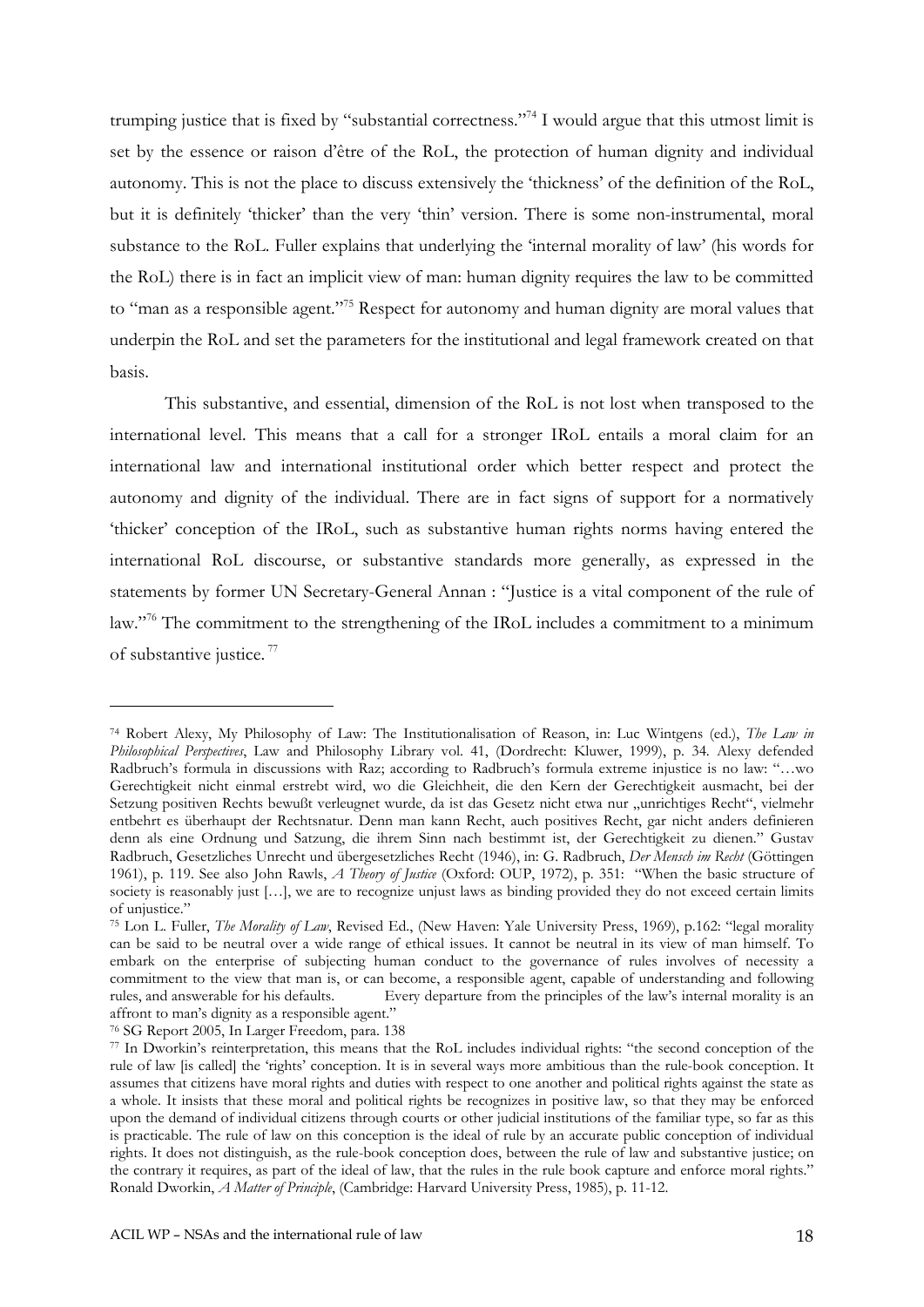Even from these few points it seems fair to say that the rule of law within international society raises a claim for inclusion of all governing and non-governing powers of the international society in order to prevent any powerful, globally operating actor from being outside or 'above' international law. How else can the IRoL be upheld while a considerable degree of power is shifting away from states to NSAs? An international legal system with blind spots for powerful actors contributes to a weakening of the IRoL. The concept of ILP contributes to the IRoL by functioning as a linchpin between the factual and the legal, by bringing actual power under the law.<sup>78</sup> The IRoL prescribes international law to rule supremely, and the tool of ILP connects NSAs to international law. Proceeding from here, it is now time to examine *how* to develop the reconstitution of NSAs as international legal persons.

## **3. Conventional approaches to ILP79 – shortcomings and opportunities**

Unlike most domestic legal systems, international law lacks the rules to stipulate which are the system's legal persons. There is no "Vienna Convention on the law of international legal persons", similar to the *Code Civil Livre premier: Droit des Personnes* in Civil Law countries. Nor is there an unequivocal, substantive *stare decisis* developed body of law on personality, as in the way of the Common Law tradition. Of course, there are a number of relevant international judgements, most notably the 1949 *Reparation for Injuries* case of the International Court of Justice. However, no positive international law catalogue of legal persons exists. This may be a shortcoming as well as an opportunity.

 In the absence of black letter law, doctrine and practice cover up controversy by quoting from the Court's 1949 Advisory Opinion:

[Being an international person] does not even imply that all its rights and duties must be upon the international plane, any more than all the rights and duties of a State must be upon that plane. What it does mean is that it is a subject of international law capable of possessing international rights and duties, and that it has capacity to maintain its rights by bringing international claims.

The *dictum* of which this passage is part,<sup>80</sup> has become an incantation for dealing with the controversies of ILP. Being probably the most authoritative judicial statement on ILP, it has

<sup>78</sup> See also, Allott in Health of Nations for example 420-421; A theory of representation, states as well as non-states are representation of, see eg Health of Nations or Eunomia.

<sup>&</sup>lt;sup>79</sup> See, for an extensive examination of twentieth century ILP scholarship, Nijman 2004.<br><sup>80</sup> Advisory Opinion on Reparation for Injuries suffered in the service of the United Nations Case, 1949 ICJ Rep., at 178-179; it i preceded by the other famous sentences: "[t]he subjects of law in any legal system are not necessarily identical in their nature or the extent of their rights, and their nature depends upon the needs of the community. Throughout its history, the development of international law has been influenced by the requirements of international life, and the progressive increase in the collective activities of states has already given rise to instances of action upon the international plane by certain entities which are not states."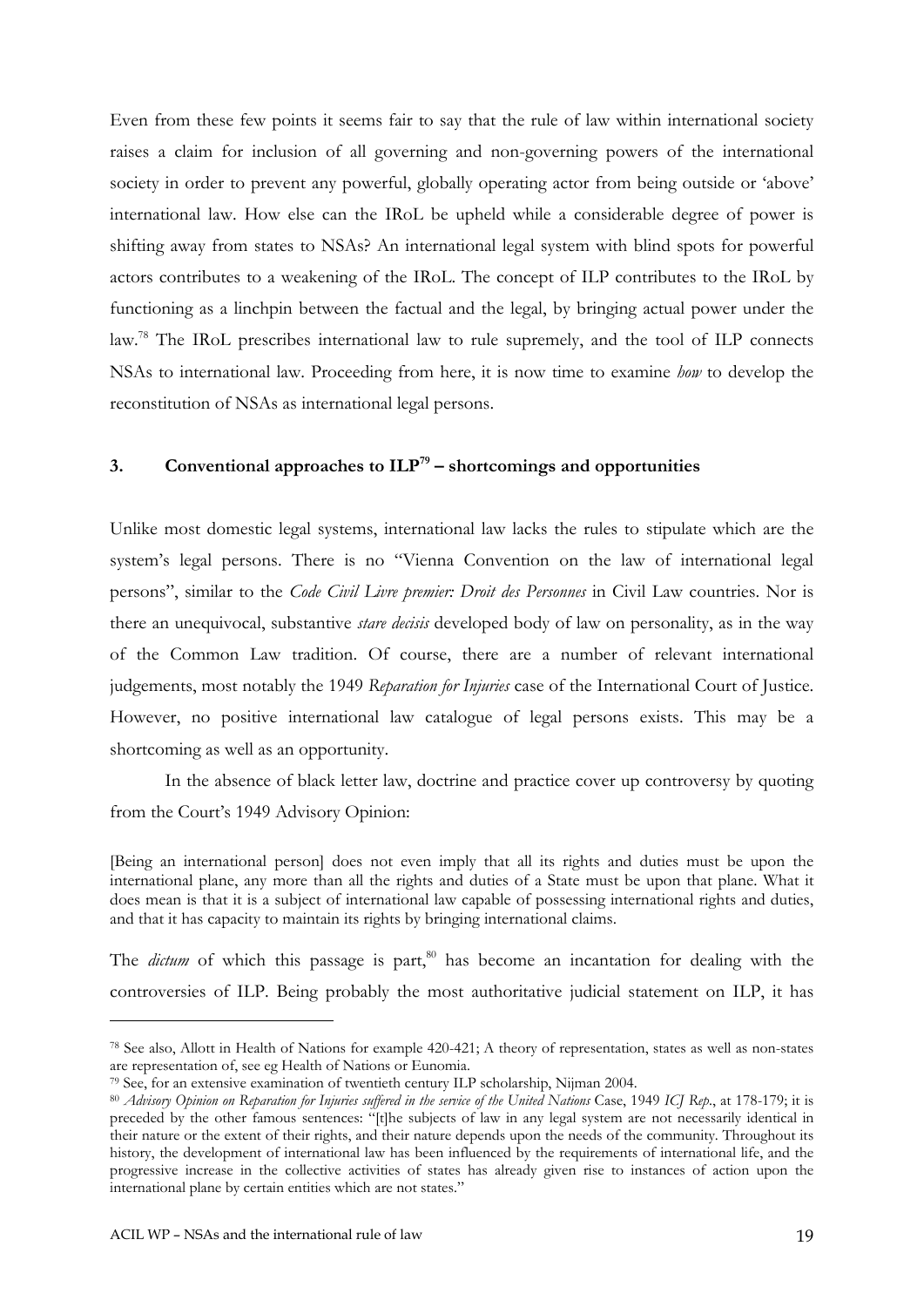come to serve as the basis for the conventional approach to ILP. It defines the international legal person as an entity capable of possessing international rights and duties and of bringing international claims when it needs to maintain these rights.<sup>81</sup> Over the years the *Reparation* definition has also been criticized sharply for being – as Brownlie explains - "unfortunately circular because the indicia referred to depend on the existence of a legal person."82 The definition may be circular indeed, but what is relevant is that it provides for international legal personality *created by* the international legal system (viz when this system addresses an actor through an international norm, or when it attributes rights, duties, and/or competences). This implies that inclusion of new, non-state, actors is well possible if international life so requires. The Court takes a formal or fictional approach to ILP (as opposed to a 'real personality' approach<sup>83</sup>): legal personality is created by international law by way of attribution of specific rights and/or duties to an actor (the Court grounds the ILP of the UN on the rights, duties and competences attributed to the United Nations in the Charter, i.e. international law). This formal concept of ILP has come to dominate mainstream, positivist international law scholarship. In the words of Hans Kelsen, ILP is generally not understood as a "*reality* of positive law or of nature,"<sup>84</sup> but as an epistemological fiction and "thoroughly formal concept."<sup>85</sup> Formal in the sense that not a certain reality causes a legal person to emerge but merely the law.

 One could say that with this inductive line of reasoning the Court provided international law with an in principle inclusive, open system of ILP. After all, the *Reparation* opinion seemed to suggest that normally, NSAs would become international 'legal persons' if international life so required. But, although the 'conventional approach' to ILP is open-textured, in practice it has failed to fulfil an inclusive role. Two related factors may be mentioned by way of explanation.

 Firstly, international law never developed a new theory of personality that could have offered a way out of the circularity of the *Reparation* doctrine. Arguably, with an open-textured model the need for a *theory* of international personality increases. If 'legal personality' means '(apparent) capacity of being a subject of rights and duties', there is need for a theory which addresses the question as to "*when* an actor has the capacity of possessing rights and duties?", or "when an actor *should* possess rights and duties under international law?", or "to *which social reality*

<sup>81</sup> See, e.g., I. Brownlie, *Principles of Public International Law* 57 (OUP, 6th ed. 2003); A. Cassesse, *International Law* 46 (OUP, 2nd ed. 2005); M. Dixon, Textbook on International Law (OUP, 5th ed. 2005); P. Malanczuk, Akehurst's Modern Introduction to International Law 91 (7<sup>th</sup> ed. 1997); M.N. Shaw, *International Law* 175 (CUP, 5th ed. 2003); R.Y. Jennings & A. Watts (Eds.), *Oppenheim's International Law* (9<sup>th</sup> ed. 1992).

<sup>82</sup> Ian Brownlie, The rule of law in international affairs: international law at the fiftieth anniversary of the United Nations, Volume 1 van Hague Academy of International Law Monographs (The Hague: Martinus Nijhoff Publishers, 1998), p. 35. 83 See below.

<sup>84</sup> Hans Kelsen, *Principles of International Law* (1952) at 98. Emphasis added. 85 Ibid., at 152.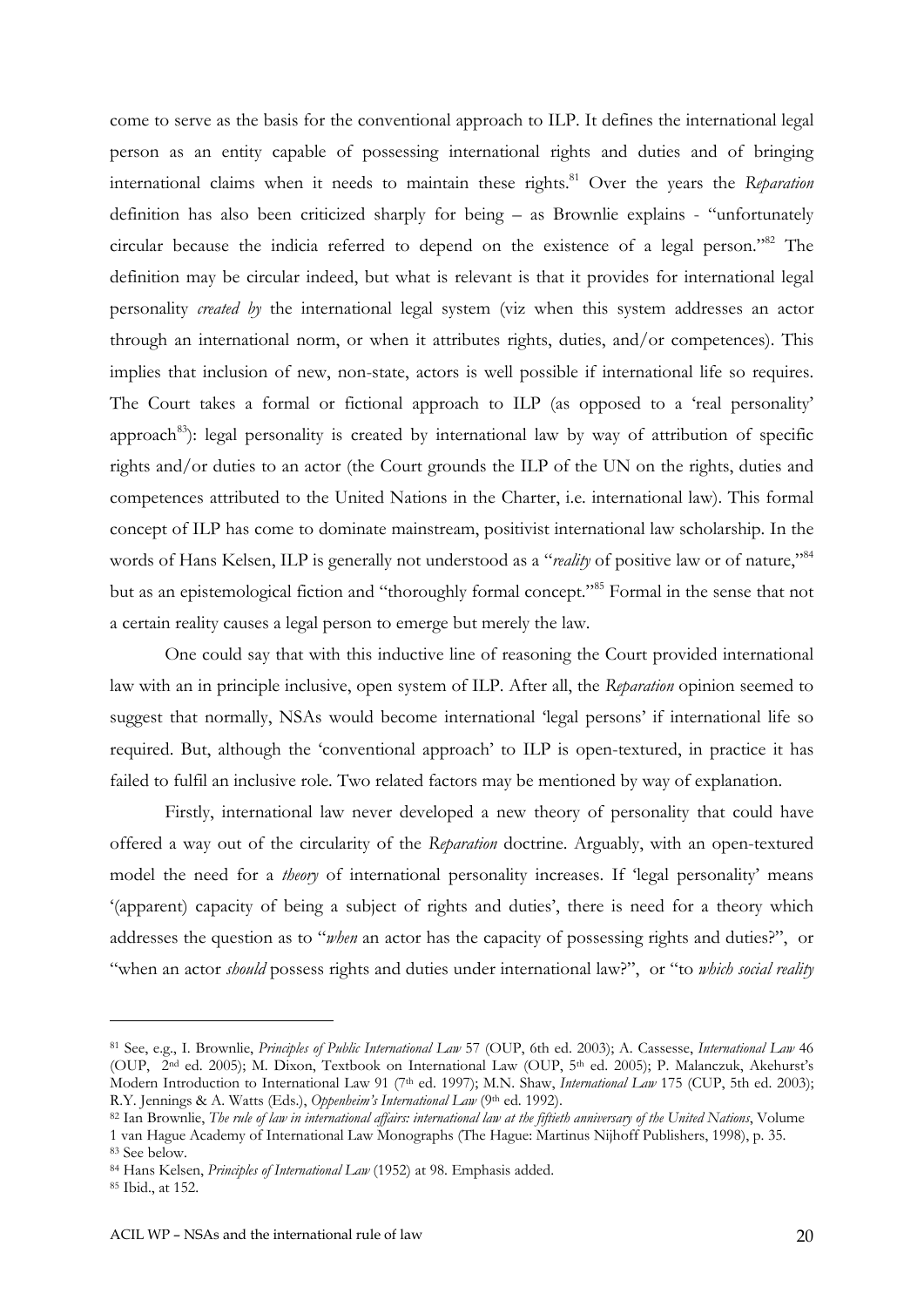ILP is to be attached," to name a few. However, according to the conventional approach ILP is a formal concept, that is a legal fiction wielded by the legal order. By consequence scholars have focused on the technical legal aspects, while socio-psychological and ethical dimensions or philosophical underpinnings of the concept were basically left aside.<sup>86</sup> As the prevailing 'fiction theory' ignored all extra-legal considerations, the social reality behind the attribution of ILP was purposely ignored.87 An alternative theory about the nature of ILP, eg grounded on the idea that social circumstances may be a source of ILP, never took hold.

 Secondly, how the formal conception of ILP works out, depends on how international law is defined. An actor exists as a legal person in the 'eyes of international law' when international law attributes rights and duties to it and thus grants it legal 'visibility'. Legal personality is merely a legal fiction, collective entities are not 'persons' but in law. In John Dewey's classic words: "for the purposes of law the conception of 'person' is a legal conception; put roughly, 'person' signifies what law makes it signify."<sup>88</sup> Only law gives existence to legal personality, the creation of an international legal person is a purely formal exercise. This may seem 'politically neutral,<sup>89</sup> but international law defined as a law between states 'sees' different subjects than international law defined as 'the universal law of humanity.' In other words, the *conception* of international law plays a vital role in the identification of the international person. The positivist paradigm has famously dominated international law in practice and in theory.<sup>90</sup> It holds a view of international law that is state-centric and consent-based. Unsurprisingly, the catalogue of international legal persons by definition includes states and international organisations established by states. States are the 'primary' and 'original' persons in international law.<sup>91</sup> Oppenheim's International Law in the third edition captures well the mainstream approach:

*The conception of International Persons is derived from the conception of the Law of Nations*. As this law is the body of rules which the civilised States consider legally binding in their intercourse, every State which belongs to the civilised States, and is, therefore, a member of the Family of Nations, is an International Person. And since now the Family of Nations has become an organised community under the name of the League of Nations with distinctive international rights and duties of its own, the League of Nations is an

<sup>86</sup> Alston 2005; Nijman 2004, at 392.

<sup>87</sup> John Dewey: 'There is no general agreement regarding the nature *in se* of the jural subject; courts and legislators do their work without such agreement, sometimes without any conception or theory at all regarding its nature'. J. Dewey, The Historic Background of Corporate Legal Personality, *Yale Law Journal*, XXXV (6), April 1926, 655-673.<sup>88</sup> Ibid., at 655.

<sup>&</sup>lt;sup>89</sup> W. Friedmann, *Legal Theory* (London: Stevens& Sons, 1967, 5<sup>th</sup> ed.), p. 557.<br><sup>90</sup> Koskenniemi 2002, Nijman 2004

<sup>&</sup>lt;sup>91</sup> Nations-states are the principal subjects of international law (Shaw at 1) the "normal type" of international legal persons, since "in spite of the complexities, it is as well to remember the primacy of states as subjects of the law." (Brownlie at 57).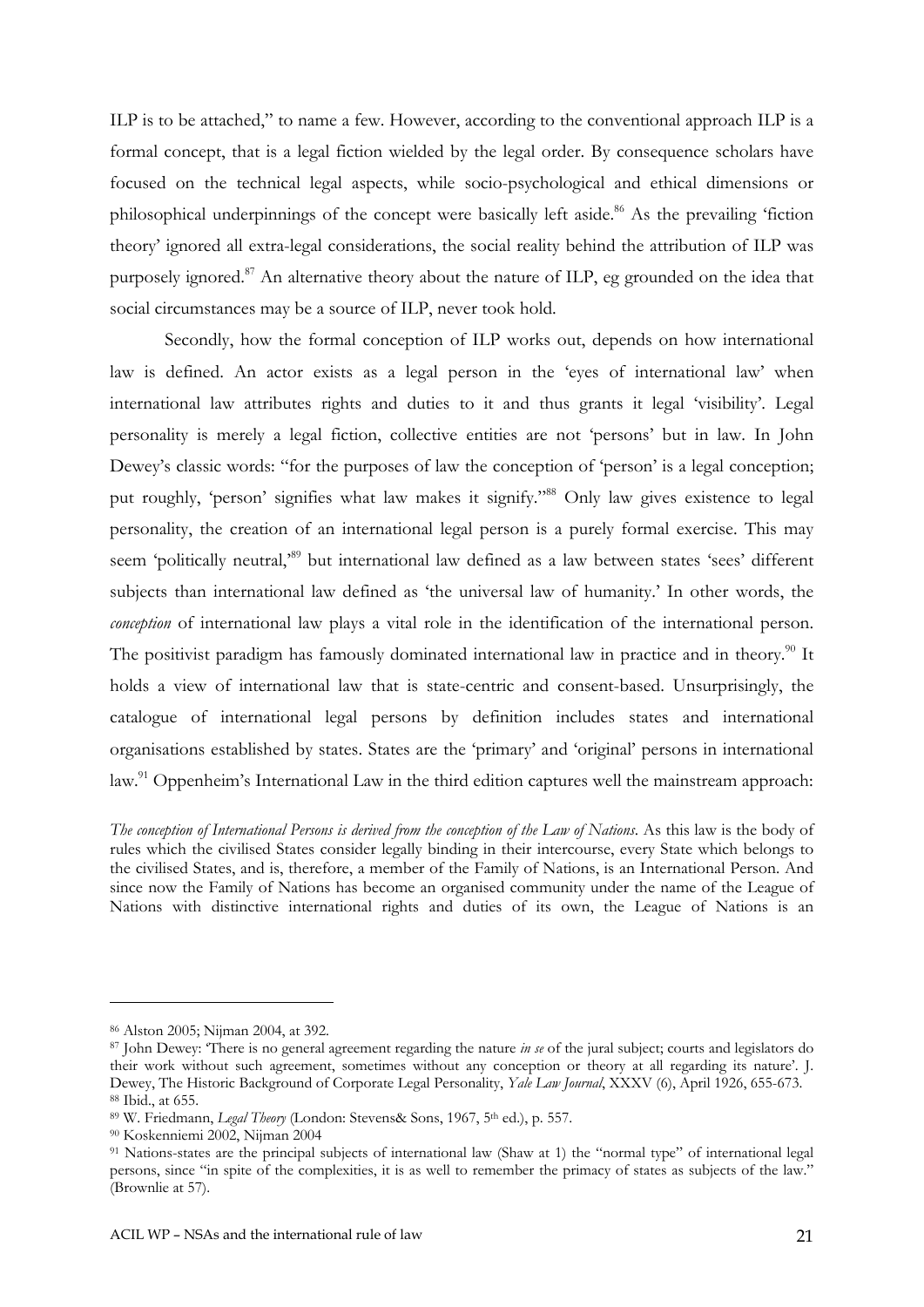International Person *sui generis* besides the several States. But apart from the League of Nations, sovereign States exclusively are International Persons—*i. e.* subjects of International Law.92

The accommodation of new, non-state, actors into the international legal system is thus hampered by the conventional positivist understanding of international law, that is basically defined by the actors it regulates primarily: sovereign states.

 In other words, together with the formal conception of ILP there is another view on ILP at work which is determined by the political outlook on international law. When ILP is defined as 'bearing rights and duties under international law', ILP is inferred from the international rights and duties borne by a particular actor. ILP then "merely is an *ex post* qualification on the basis of apparently performed legal acts." However, at the same time ILP in relation to some actors is used as "a threshold – proceeding from an established catalogue of international legal subjects, which keeps actors from being considered as a subject of international law regardless of their actions at the international plane."<sup>93</sup> If not a priori included in the catalogue, an actor does not have ILP, and neither can it obtain ILP on the basis of actual doings in the international arena. This 'threshold approach' – international law *a priori* stipulating or withholding legal personality for a specific actor – seems to explain the legal practice with regard to *some* NSAs, notably NGOs. Whatever their actual functioning in international law, NGOs are generally excluded from the catalogue of international legal persons, according to some in order to prevent further 'empowerment' of these NSAs on the international plane.<sup>94</sup> This approach, when geared by a mainstream conception of international law, then functions so as to exclude most actors other than states as persons of international law. In addition, both the 'inductive approach' and the 'threshold approach' see ILP as attributed by international law. If international law then is defined as inter-state law this will logically mark the choice of actors which qualify for ILP.

 Now, when the ILP concept operates in the context of a different view on international law, as in the case of Hans Kelsen's *Pure Theory of law*, ILP as a legal fiction and a mere point of attribution (*Zurechnungspunkt*), is found to contribute to *inclusion* of the individual - and in principle of all international actors – in the group of international *legal* actors.<sup>95</sup> The same holds true for the

<sup>92</sup> L. Oppenheim, *International Law: A Treatise,* R. F. Roxburgh (ed) (3rd edition, 1920) at 125. Emphasis added. As to the source of ILP, Oppenheim's approach – the international legal person emerges through the explicit or implicit attribution of ILP by international law (to states primarily) – has remained the standard well into the 20<sup>th</sup> century.<br><sup>93</sup> Brölmann, *op cit* note 10, at 69-70.<br><sup>94</sup> Ibidem, at 70.

<sup>95</sup> In 1932, Hans Kelsen argued at the Hague Academy: "Comme tout droit, le droit international est …, lui aussi, une réglementation de la conduite humaine. C'est à l'homme que s'adressent les normes du droit international, c'est contre l'homme qu'elles dirigent la contrainte, c'est aux hommes qu'elles remettent le soin de créer l'ordre. … La "personne" en tant que sujet de droits et d'obligations n'est que l'expression personnifié de l'unité d'un système de normes réglementant des actions humaines, de 'unité d'un ordre total (Etat) ou partiel (autres personnes juridiques et << personnes physiques>>). H. Kelsen, *Théorie Générale du Droit International Public, Problèmes Choisis,* RCADI (1932-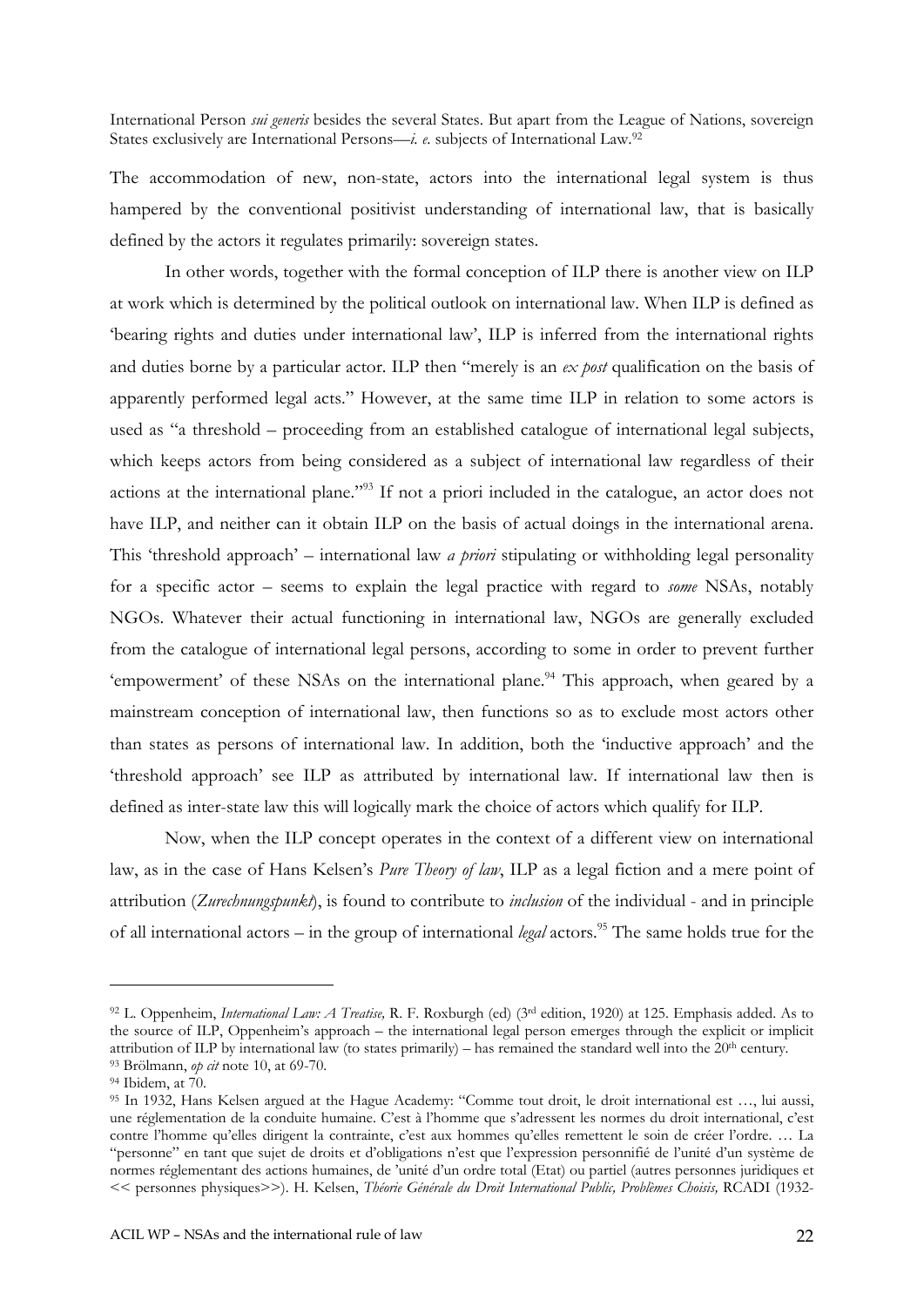views of other progressive scholars of the Interwar and post-WWII years: they supported a truly open and inclusive approach to international legal personality, but did adhere to the 'fiction theory' on ILP since 'real' personality could only be attached to individuals who therefore counted as the original persons in international law. James Brierly also called for as "the broadening [of the] notion of international legal personality<sup>"96</sup> and so did sociological school scholars Politis<sup>97</sup> and Scelle.<sup>98</sup> This goes to demonstrate that the formal conception of legal personality, which draws on fiction theory, is *in theory* not an obstruction to the expansion of the catalogue of international legal persons.

 In short, the formal conception of ILP is not used in a neutral world. ILP may be an epistemological fiction and a purely legal auxiliary device, but its application cannot escape the political agenda or ideological outlook of those who advance fiction theory. Much depends on the general theory of international law that focuses the ILP lens when looking at new, non-state, actors: this may be a conventional, positivist or, for example, an individualistic outlook on international law.99 Traditional international law creates a legal person by attribution of international rights and duties to an entity, but since it defines international law as the law that is created by states for the regulation of relations between states, other actors are not readily addressed. The term "non-state actor" is in fact an indication of prevailing exclusivist trends or even fundamental reflection about it.<sup>100</sup> Rather than to include, the mainstream positivist use of ILP excludes new (non-state) actors from the international legal system. This means that the formal conception of ILP leads to an open system in theory, yet a closed system *in practice*.

 In light of the growing influence of NSAs in international life and the (related) changing identity of international law, I see three ways in which currently ILP may be, and is, construed for NSAs. In all cases, the notion of legal personality is used in a rather conventional way - as a legal fiction –, but it is operationalized by 'new' international law (conceptions). Consequently, 'new'

IV), at 142-146, 162. *See also*, Kelsen's 1926 Course at the Hague Academy, *Les Rapports de Système entre le Droit Interne et le Droit International Public*, RCADI 243-244 (1926-IV). 96 Brierly, The basis of obligation, at 51-52.

<sup>97</sup> N. Politis, *Condition juridique des associations internationales. Rapport préliminaire et avant-projet de convention internationale*. Quatorzième Commission de l'Institut de Droit International, Session de Bruxelles (1923).

<sup>99</sup> Scholarship that firmly upholds this definition of international law and aims to refrain from including non-state actors, the possession of a capacity to create international law is frequently added as a criterion to be fulfilled in order to be an international person. If one has an individualistic take on international law and aims at the inclusion of the individual as legal person in international law, the capacity to make law is not a requirement to be fulfilled. 100 P. Alston, The 'Not-a-Cat' Syndrome: Can the International Human Rights Regime Accommodate Non-State

Actors?, in P. Alston (Ed.), *Non-State Actors and Human Rights* (2005), at 21: "Various explanations might be suggested: an intrinsic lack of imagination; a natural affinity with the status quo; a deeply rooted professional commitment to internationalism, albeit one premised on the continuity of the system of sovereign equality; a reluctance to bite the hand that feeds; or simply the conviction that respect for that system has taken a great deal of time and human suffering to achieve and that it continues to offer a better prospect than any alternative that has so far been put forward."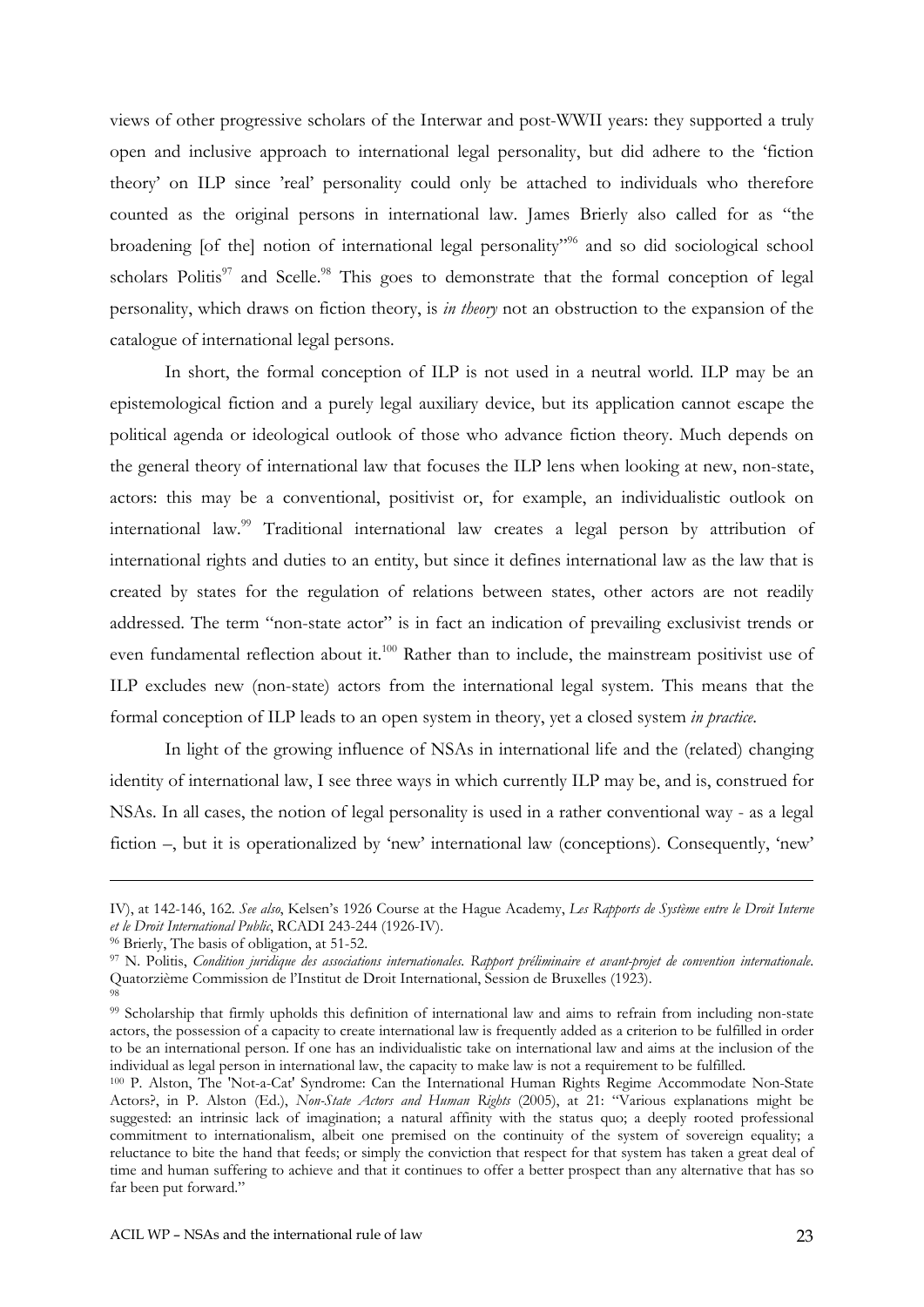international legal persons are created. This is discussed in the following paragraphs a) on 'transnational ILP'; b) on 'soft ILP'; and c) on sufficient 'regular' ILP.

## *a. Transnational legal personality*

Unsurprising for someone standing in the Yale school *International Law as Process* tradition, Rosalyn Higgins rejects the positivist subject-object dichotomy; it is without "credible reality" or "functional purpose." Higgens argues moreover that "[w]e have erected an intellectual prison of our own choosing and then declared it to be an unalterable constraint." <sup>101</sup> The inflexible subjectobject dichotomy of the positivist school is "unhelpful," both intellectually and operationally, she states, and many have repeated her words since. In her view international law has "only *participants*." "Individuals are participants, along with states, international organizations (...), multinational corporations, and indeed private non-governmental groups."102 Here too, the definition of 'international law' determines the concept of ILP; when international law appears as a dynamic process of authoritative decision-making aimed at realising certain common values in which many actors interact, only a flexible and holistic notion can serve as a basis for ILP: the participant. A clear-cut legal definition of the 'international legal person' is less important in the 'law as process' approach. Rather, it hinges on a more fluent and inclusive conception which links up with the actor's participatory role in the global decision-making processes. Higgins carries on the line of Myres McDougal who indeed used 'participant' deliberately to include new actors into international law and put an end to the "blind[ness]" of international law for non-state participants.103

 Currently, Harold Koh carries the process approach further with what may be termed the "transnational legal process" understanding of international law.104 International law develops into transnational law. National and international law take part in the same system and the same processes. In other words, international law is redefined. It becomes more dynamic and "nonstatist: the actors in this process are not just, or even primarily, nation-states, but include nonstate actors as well." The transnational legal process moreover includes both hard law and soft law instruments. Koh too considers the traditional ILP notion unsuited as a tool for determining which international actors are bound by, and part of, the international *legal* system. In his view, the actual influence of a NSA on policy making and legal decision-making is a yardstick

<sup>&</sup>lt;sup>101</sup> R. Higgins, *Problems and Process: International Law And How We Use It* (1994), at 49-50.<br><sup>102</sup> Ibidem, at 50.<br><sup>103</sup> M. McDougal, International Law, Power, and Policy: A Contemporary Conception, RCADI (), at 160-162.

the theory and practice of how public and private actors -- nation-states, international organizations, multinational enterprises, nongovernmental organizations, and private individuals -- interact in a variety of public and private, domestic and international fora to make, interpret, enforce, and ultimately, internalize rules of transnational law."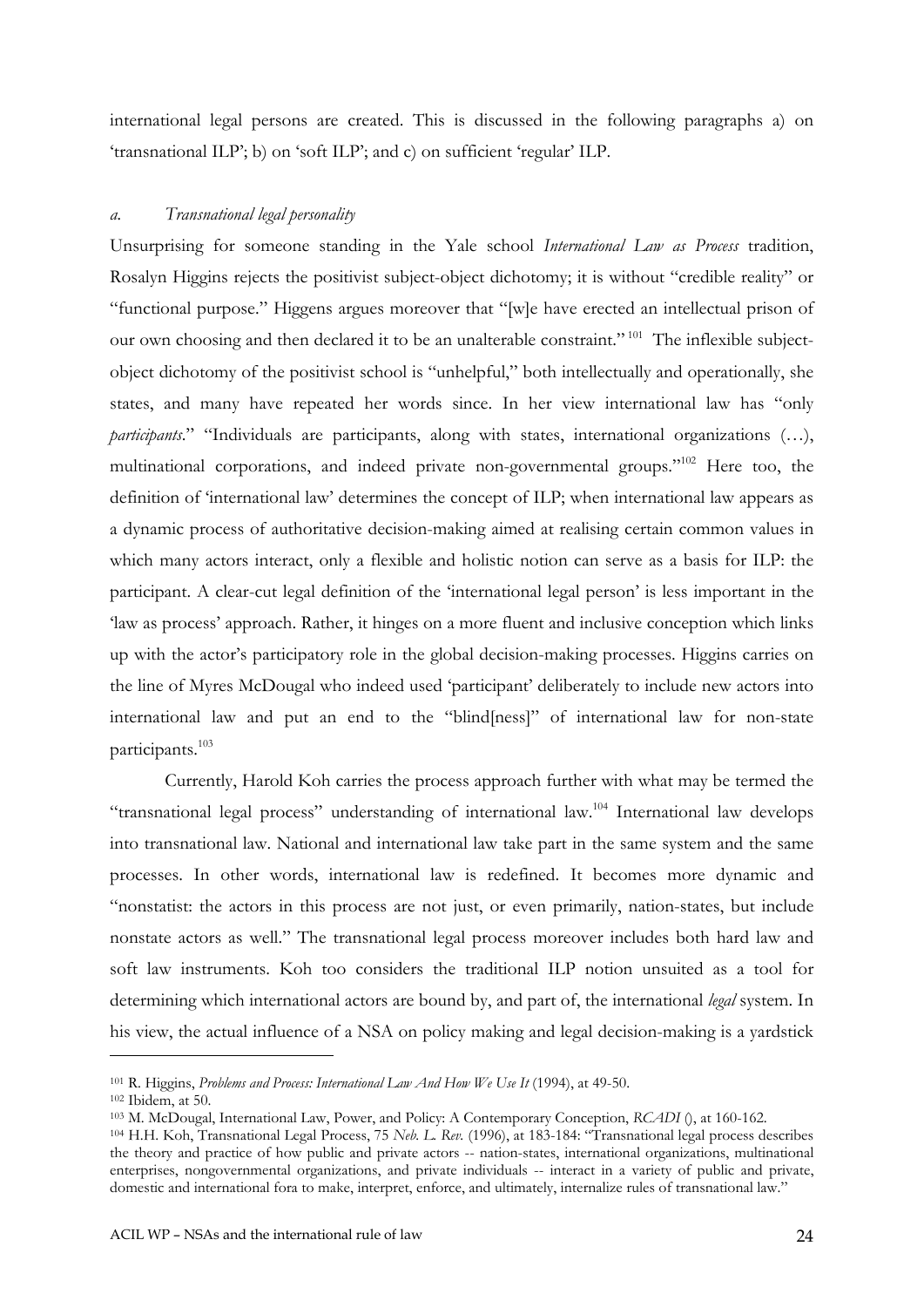in judging whether that actor is included in the system of transnational law.<sup>105</sup> Lindblom sums up well Koh's understanding of ILP: "The New ILP, in Koh's version, requests the lawyer to take the full scope of *societal interaction* into consideration when analysing the process and normativity of transnational law."106 If through its interaction – of whatever type - an international actor can be seen to exercise influence on the shaping of transnational law and policy, that actor has ILP in Koh's version of the concept, ie 'transnational legal personality'. In this transnationalist version ILP is a more dynamic and more relative concept, defined by a new understanding of international law. It is noteworthy that with this redefinition of international law and ILP, Koh also leaves the 'fiction theory' and opens the door to a 'real theory' of personality, in which social circumstances create 'transnational legal personality'. Legal personality then emerges from *social interaction* and actual *influence* on the transnational decision-making processes in which NSAs participate.

## *b. Soft international legal personality?*

Outside the 'law as process' school, certainly softness of international law is also an issue. The end of the binary opposition between international law as a system of 'hard' rules on the one hand and 'soft' international law on the other,<sup>107</sup> arguably leaves room also for a softer (version of) international legal personality. The general idea then is that for actors to be addressed by soft international norms, to be involved in the creation of soft law instruments, et cetera, may not be enough to have full-fledged ILP in international law - yet it stands for something. 'Soft international legal personality' may then express the 'existence' of a particular actor in the eyes of international soft law instruments. In other words, it is not so much a fundamental adaptation of the definition of ILP as it is an implication of the growing "softness in international law"108 for the ILP conception. While Jean d'Aspremont is right that the binary nature of law is worth fighting for, I beg to differ on the point of his explanation for the softening of international law. In this case, the introduction of a softer version of ILP for NSAs means a more adequate description of a serious normative development, i.e. soft law that addresses NSAs.<sup>109</sup> It is not "an artificial extension of the frontiers of international law" for the sake of mere scholarly pleasure.<sup>110</sup>

<sup>&</sup>lt;sup>105</sup> Ibidem, at 181.<br><sup>106</sup> A.K. Lindblom, *Non-governmental organisations in International Law* (2006), at 98.<br><sup>107</sup> C.M. Chinkin, The Challenge of Soft Law: Development and Change in International Law, 38 (4) *ICLQ* (198 pp. 850- 866

<sup>108</sup> J. d'Aspremont, Softness in International Law: A Self-Serving Quest for New Legal Materials, 19 (5) *EJIL* 1075- 1093 (2008).

<sup>109</sup> D.L. Shelton, Soft Law, in David Armstrong (Ed.), *Handbook of International Law* (New York: Routledge, 2009), p. 68-80; also, Ch Chinkin, 'Normative Development in the International Legal System,' in D Shelton (ed.), *Commitment And Compliance, The Role Of Non-Binding Norms In The International Legal System*, (Oxford: OUP, 2000), pp 21-42. 110 J. d'Aspremont, Softness in International Law (2008).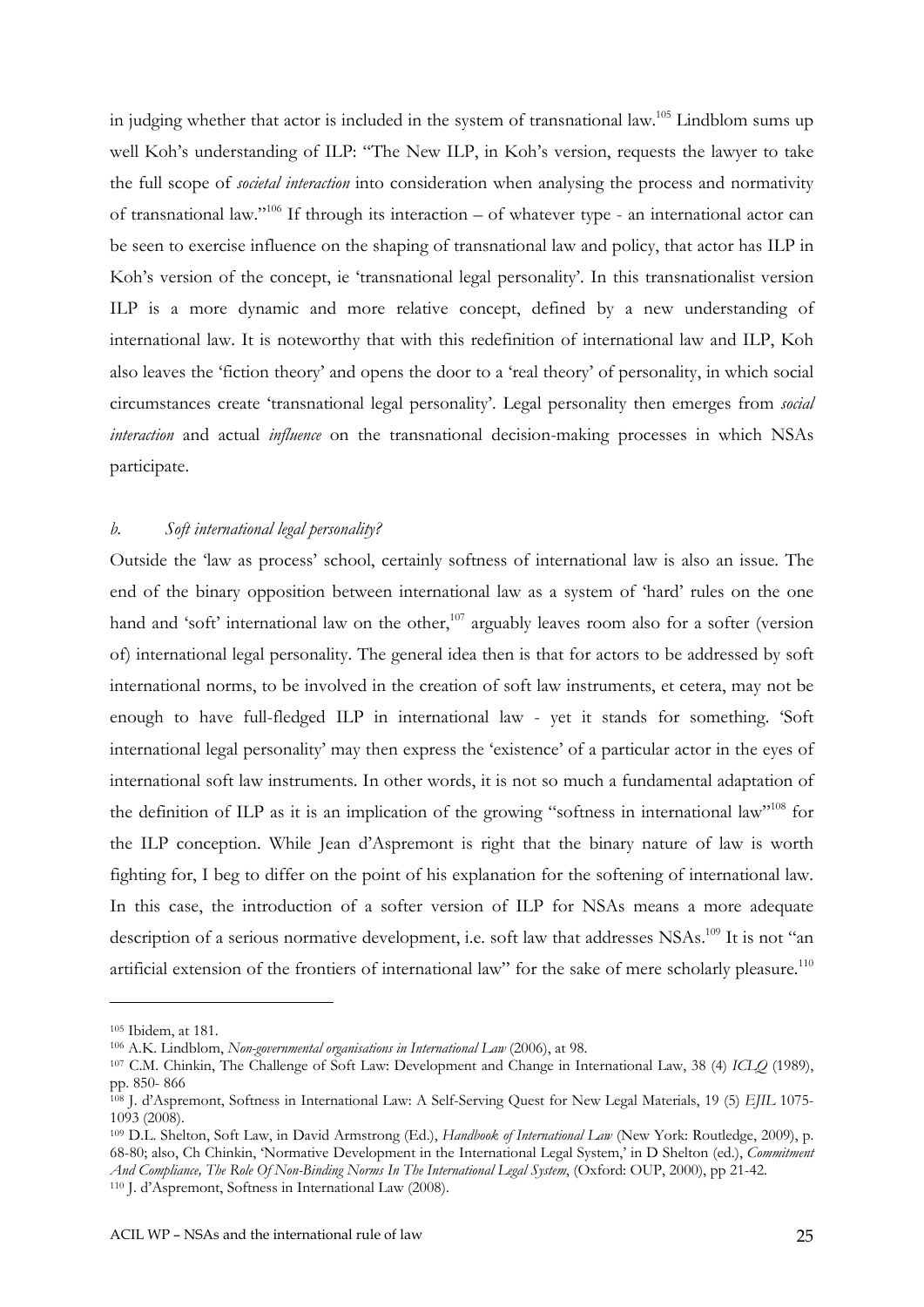It is worth developing our terminology so as to encompass also softer tones of 'legalness' and recognise that international law can have normative force also for actors which are not formally bound by a particular international norm, yet sometimes willing to comply; or that international normativity can be shaped by international documents which escape the binary structure of law, such as non-binding documents of international organisations, Codes of Conduct, private governance arrangements. A soft ILP notion would thus accommodate and recognise the new role of NSAs within the international legal system. Otherwise they are left with an unclear, controversial status within a global legal arena that will become only more complex and plural.

 Obviously, on the one hand softening ILP is an inclusive exercise. It may serve to rescue ILP from the positivist, binary understanding of international law and contribute to its adaptation to new legal phenomena. On the other hand, softened ILP confirms to some extent the validity of Higgins' critique of how our discipline has 'erected an intellectual prison' that obstructs the adaptation of international law to the social reality. Alston has uttered similar critique with his 'Not-a-Cat' image;111 the use of the term '*non*-state actors' is in itself an intentional technique to exclude these actors from the international legal system. Behind our discipline's terminology functions the exclusive club or 'catalogue' approach to  $ILP<sub>112</sub>$  which stands in the way of inclusion. Against the backdrop of the traditional approach to ILP and the exclusion it builds into international law, the idea of 'soft ILP' is not unappealing. Soft ILP works well for the declaratory as well as constitutive role played by ILP. The idea may suffer from indeterminacy, but it takes hesitations and concerns about the recognition of ILP for NSAs serious as the soft aspect steers clear of the suggestion that NS actors instantly come to possess *rights*, apart from duties and obligations, under general international law. This particular concern regarding the participation of NSAs within the international legal order – of which international human rights law forms an important part - is found neither with Alston nor with Clapham. Both scholars readily accept obligations for NSAs under international law.

## *c. Clapman rescues the prisoners of doctrine: sufficient 'regular' ILP of NSA*

In order to counter the formal exclusion of NSAs from the international legal system and to rescue them from their doctrinal imprisonment,<sup>113</sup> Andrew Clapham calls for "radical" new thinking with respect to these actors in international law.114 In his view, "[e]verything [in respect to ILP] turns on the conception that one has of the Law of Nations." In this sense, Clapham's

<sup>111</sup> P. Alston, The 'Not-a-Cat' Syndrome: Can the International Human Rights Regime Accommodate Non-State Actors?, in P. Alston (Ed.), *Non-State Actors and Human Rights* (2005), at 3-4 and 19-20.<br><sup>112</sup> Ibidem (Alston), at 19. Clapham 2006, at 70-71: "*doctrinal filters*". Brölmann: threshold approach.<br><sup>113</sup> A. Clapham, *Human*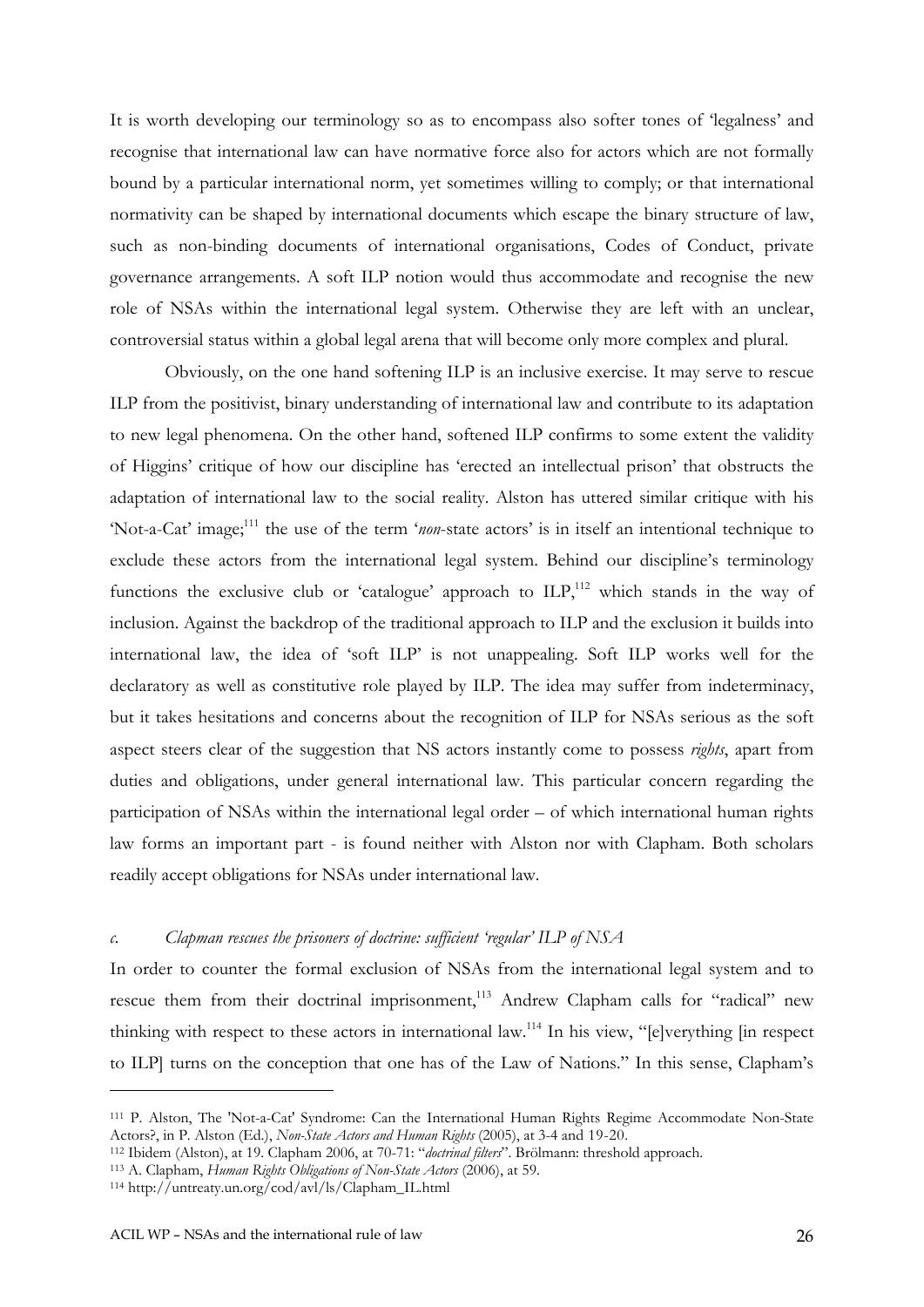approach to ILP is rather conventional: only law defines ILP. However, he reconceptualizes international law to be also the law of NSAs and thus renders the 'threshold' or exclusive catalogue approach inoperative. He argues that "we need to see international law not only in terms of obligations for governments but also for non-state actors."<sup>115</sup>

 First, Clapham disentangles ILP from "the misleading concept of 'subjects' of international law and the attendant question of attribution of statehood under international law."116 This leads to resistance among mainstream scholars, because expansion of the category of international legal persons would "lead to an expansion of the possible authors of international law. [And t]his, of course, is seen to threaten the viable development of a decentralized, statecentred international legal order."117 The inclusion of *not-yet*-state actors is seen moreover as another threat to the system: the recognition of their ILP would empower these actors in their quest for statehood. The arguments to include (or exclude) NSAs as an ILP category are – to put it in Koskenniemi's words - "vulnerable to the charge that such law [or doctrine] is in fact political because apologist or utopian."<sup>118</sup> For that reason, most scholars stick to a functional approach and avoid the question about the formal status of NSAs.<sup>119</sup> Clapham on the other hand does not dodge the question.

 Subsequently, Clapham develops a way around the self-imposed problem of legal formalism by moving from 'personality' to 'capacity'. He draws on the circular description of ILP by the ICJ in the *Reparation for Injuries* opinion<sup>120</sup> but only to break out of it. In the view of the ICJ, ILP may be a precondition for the exercise of international rights and duties, but at the same time to have these rights and duties is evidence of an actor's ILP. Clapham focuses on the more general "*capacity to fulfil obligations*,"121 which was brought in by the Court in 1980: "subjects of international law …, as such, are bound by any obligations incumbent upon them under general rules of international law …"122

 Clapham shows how in international relations today, NSAs have acquired direct rights and obligations under positive international law (the prerequisite for ILP) and that under particular circumstances they have a capacity to be party to a claim.123 From the established capacity to enjoy rights and obligations, it is then "only a short jump … to imagining that non-

<sup>&</sup>lt;sup>115</sup> http://untreaty.un.org/cod/avl/ls/Clapham\_IL.html<br><sup>116</sup> Clapham 2006, at 59.<br><sup>117</sup> Ibid., at 59. See, for the fears which prevent MNCs from being recognised as international legal persons, at 78-79.<br><sup>118</sup> M. Koskenni

effect to them.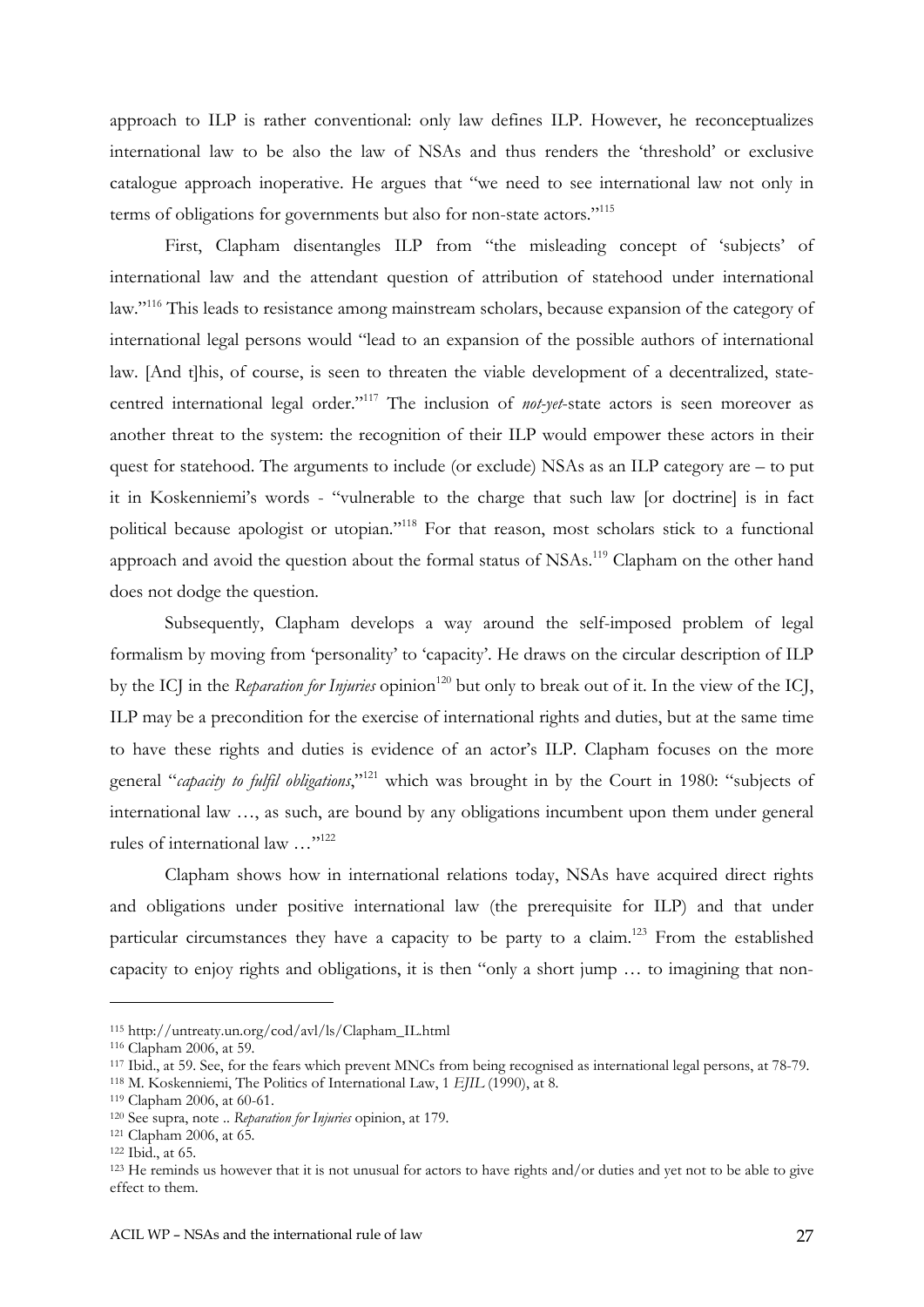state actors may have, not only the capacity to enjoy rights and obligations, but also the capacity to be held accountable for failure to fulfil those obligations to which they have been subjected."<sup>124</sup> From this viewpoint there is no "conceptual barrier" or formalistic legal problem to preclude recognition of NSAs (including MNCs) as international legal persons which are bound by the rights and obligations of general international law.<sup>125</sup> Clapham convincingly demonstrates how in recent years positive international law has attributed rights and obligations to NSAs of various types. In particular, developments in international human rights law and international humanitarian law in turn have changed international law radically. NSAs which have acquired rights and obligations under international law may then be conceived of as international legal persons.126 In Clapham's view on the ILP of NSAs, the *onus probandi* has turned, since

various non-state entities today have enough international legal personality to enjoy directly rights and obligations under general international law as well as under treaties. The burden would now seem to be on those who claim that states are the sole bearers of human rights obligations under international law to explain away the obvious emergence onto the international scene of a variety of actors with sufficient international personality to be the bearers of rights and duties under international law.127

In conclusion, all of the abovementioned views in their approach of ILP and NSAs remain within the conventional parameters, based as they are on the understanding that international law creates ILP. Their difference lies primarily in the underlying conceptions of international law. At the same time, all three views show how hard it is in the current international constellation to keep the legal realm and the non-legal or social realm apart. In Koh's approach to international law as transnational legal process, the non-legal reality of 'influence' actually contributes to the emergence of ILP. In the next section, we will try and take it one step further; we will revisit the 'real personality' or 'realist theory' of ILP and explore its possibilities of offering a theoretical framework fitting to contemporary international life.

## **4. The need for Grounding ILP: a new realist theory of ILP**

Most scholars regard the conventional approach to ILP as useless with respect to questions concerning the position of NSAs. Arguably we have come to a deadlock in ILP doctrine and theory. The idea that legal personality is merely a fiction created by international law through attribution may be flexible and open in theory, in practice *de facto* significant actors are ignored *in jure*. In other words, international law is in need of a theory of personality that can accommodate

<sup>124</sup> Clapham 2006, p. 71.<br>
125 Ibidem, p. 79.<br>
126 Ibidem, p. 82.<br>
127 Ibidem, p. 82.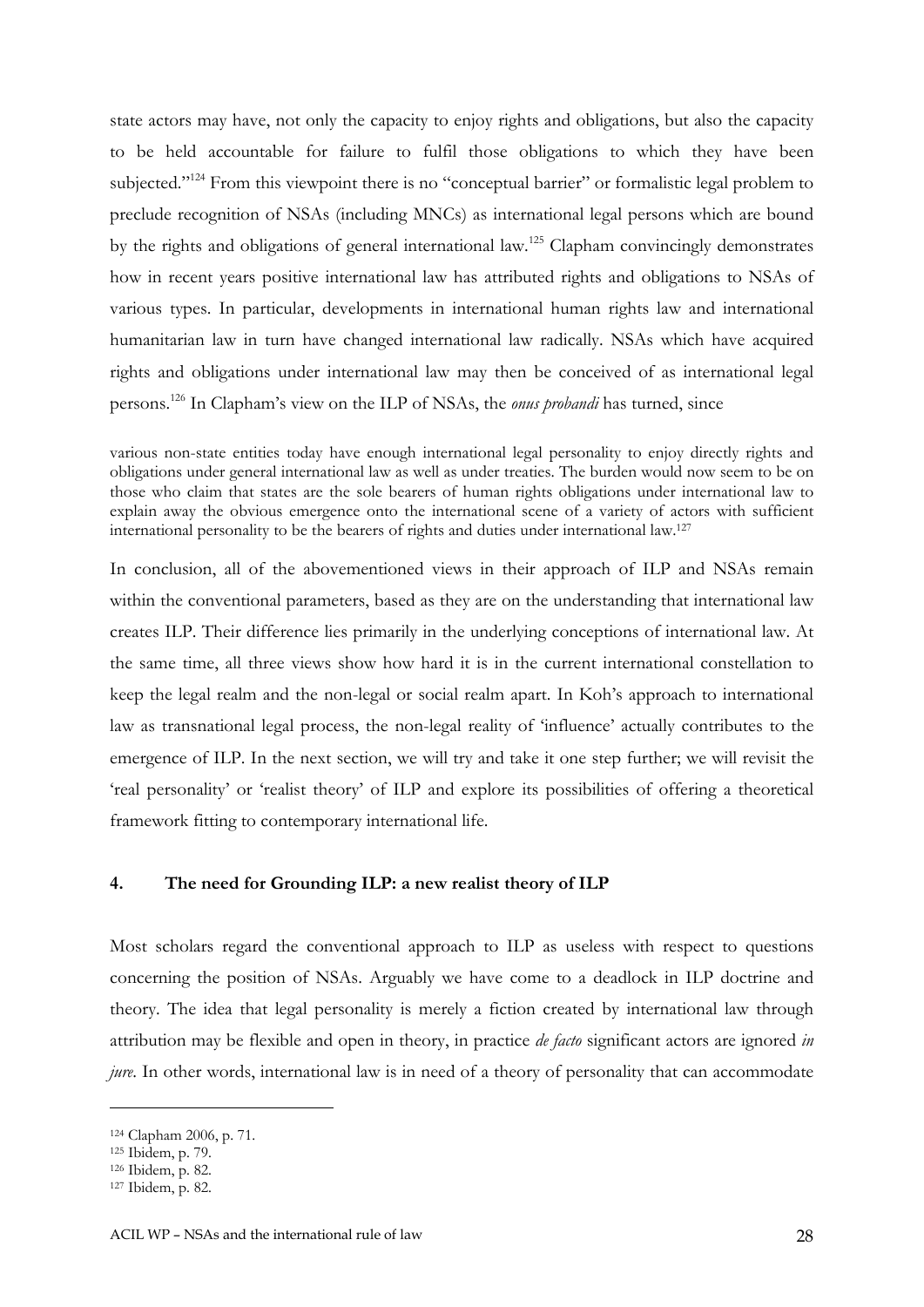non-state (collective) entities.<sup>128</sup> These entities, like the human subject, emerge from 'components'. Elsewhere I have argued for the restoration of the human individual as the original and primary international legal person. Related to this proposition ILP was reconstructed on the basis of anthropology and ethics.<sup>129</sup> Here, rather discussing ILP theory with respect to the collective non-state subject on the basis of the hermeneutics of the collective self, I aim to stir up the debate on the nature of ILP and to revisit 'real personality theory', also called the 'realist theory'. Gunther Teubner and Alexander Wendt are already participants in this debate. A revisit of the real personality theory may provide us with leads for a new theory which can contribute to the grounding of ILP, and can reconnect the emergence of ILP to social facts and moral foundations. Before recapturing three elements of the real personality theory that are relevant here, I will briefly discuss the controversy that surrounded its eclipse.

#### *a. On the controversy over realist theory of personality*

Today's conventional use and definition of ILP is formally indifferent to the social reality bearing ILP. As mentioned, it draws on one of the two principal theories on the nature of legal persons, the fiction theory. On the other hand, the real personality or realist theory, which in brief holds that the legal person is not merely a legal fiction created by law but emerges from social facts, disappeared from both the municipal law debate and the international law debate in the early decades of the twentieth century. John Dewey's article The *Historic Background of Corporate Legal Personality* has been critical to the disappearance of the real personality theory in the context of the first debate.<sup>130</sup> The international law debate was basically decided around the same time.

 Late nineteenth and early-twentieth century mainstream personality discourse focused on the State. For many, the ILP of the state had been firmly connected to a *real* personality of the State or at least to a pre-legal, factual *existence* of a state entity. 131 Gradually, leaving details aside, however, the understanding of both state personality and state 'will' as legal fictions came to dominate mainstream scholarship. Otto von Gierke's realist theory gave way to the fiction theory

<sup>128</sup> See also, Anthony Carty, International Legal Personality and the End of the Subject: natural law and phenomenological responses to new approaches to international law, Review Essay: The Concept of International Legal Personality, 6 MJIL 535 (2005).

<sup>&</sup>lt;sup>129</sup> Janne Nijman, Paul Ricoeur and International Law: Beyond "The End of the Subject" - Towards a reconceptualisation of international legal personality*,* 20 *LJIL* (2007), pp. 25-64. 130 John Dewey, The Historic Background of Corporate Legal Personality, *Yale Law Journal* XXXV (6), April 1926,

pp. 655-673.

<sup>131</sup> See, e.g., Triepel who maintained that the State had a *real* personality: "*L'État est une véritable personnalité, il est une personnalité indépendante, distincte de la somme des individus qui le composent*." H. Triepel, *Les Rapports entre le Droit Interne et le Droit International,* 1 RCADI 87 (1923).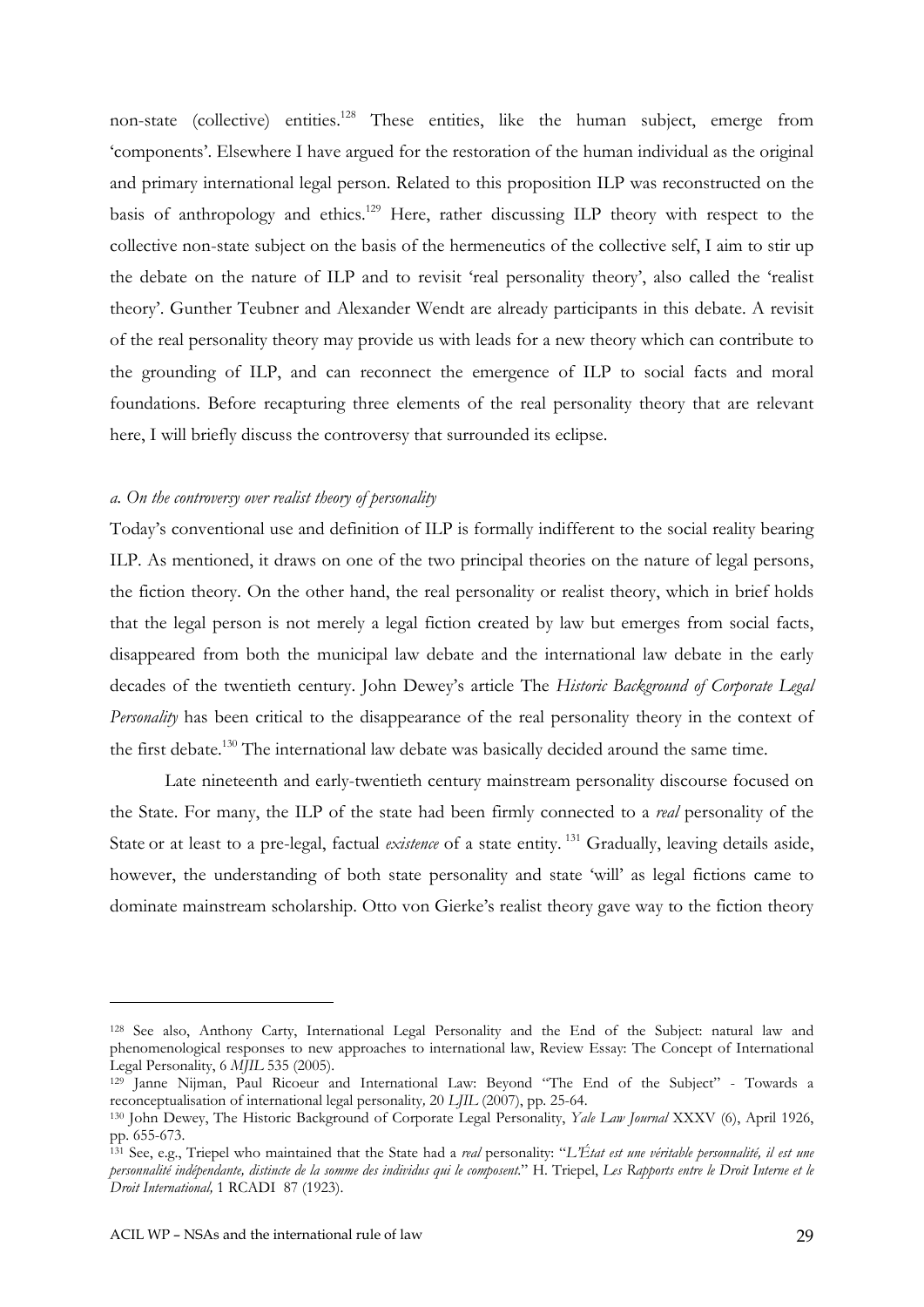propagated by, for example, another German voluntarist and legal positivist, Georg Jellinek.<sup>132</sup> International law is then seen as created by the fictitious will of sovereign states to apply a selfimposed order. States were the only subjects of international law, <sup>133</sup> safe one or two exceptions. The international rule of law accordingly is weak - international law is law *by* states and not above states.134As such, it has failed to prevent world war and to constrain state power.

 It may be kept in mind that in the nineteenth century, realist theory had emerged in a rather progressive context, and had aimed to contribute to the establishment of the responsibility of corporations. However, developed at that time as part of German jurisprudence, it was marked by Hegelian and Neo-Hegelian thinking about the State. This means that the State was personified as a real person, glorified as God marching on Earth. In this version of real theory, the individual as well as all social groups are absorbed by, and merged into, the state collective, thus losing their identity and liberty. The real personality was later perceived to have prepared the way for "corporative" and Fascist states. As Friedmann points out,<sup>135</sup> it became "an important stepping-stone towards that merger of the individual in the collective, which is an essential and vital aspect of modern totalitarian government."136 Realist theory became untenable in the actual political context of growing collectivism and totalitarianism. The individual, its autonomy, dignity and liberty had to be protected. Progressive international law scholars of the Interbellum indeed recognised these political dangers intrinsic in the realist legal personality conception and fought against it. Each with their own approach aimed for a renewal of international law and the liberation and emancipation of the individual.<sup>137</sup> Many – Hans Kelsen was already mentioned drew on fiction theory.

<sup>132</sup> Jellinek rejected the idea that legal personality could have its source in factual existence: legal persons come into being *only* by attribution of an entity by the legal order. The law determines which entity has legal personality, the factual existence of an entity, its nature, and properties belong to the world of (social) facts and not to the legal realm. Legal personality is established by the law and is a relation of the law with an entity irrespective of (the nature of) existence. In Jellink's view the state can only be bound by his own sovereign will, international law is created by *Selbst*-*Verpflichtung*. Hence, international law attaches ILP to sovereign states only. Jellinek conceived of the law of the international society as "anarchisches Recht." G. Jellinek, Allgemeine Staatslehre (1905), at 368.<br><sup>133</sup> H. Triepel, Les Rapports entre le Droit Interne et le Droit International, 1 RCADI 82 (1923); D. Anzilotti, Cours de

*International* vol. I, (1929); A. Cavaglieri, *Règles Générales du Droit de la Paix*, 28 RCADI 318-9 (1929); P. Heilborn, *Les Sources du Droit International*, 11 RCADI 5 (1926); P. Heilborn, *Subjecte des Völkerrechts*, in K. Strupp (Ed.), II *Wörterbuch des Völkerrechts und der Diplomatie* 685 (1925); L. Oppenheim (R.F. Roxburgh Ed.), *International Law: A Treatise* 18-19 (1920). *See also, e.g.*, E. Kaufmann, *Règles Générales du Droit de la Paix*, 54 RCADI 324-5 (1935-IV) ; S. Séfériadès,

<sup>&</sup>lt;sup>134</sup> Oppenheim-Roxburgh, at 19; Triepel, at 81; Cavaglieri, at 318; Heilborn-1926, at 5; Kaufmann, 320-5; The PCIJ confirmed this position in 1927 in the Lotus case, PCIJ Ser. A. 10, at 18 (1927).<br><sup>135</sup> W. Friedmann, *Legal Theory* (London: Stevens& Sons, 1967, 5<sup>th</sup> ed.), p. 559.<br><sup>136</sup> Ibid., p. 248.<br><sup>137</sup> Nijman 2004, at 126 *et seq.*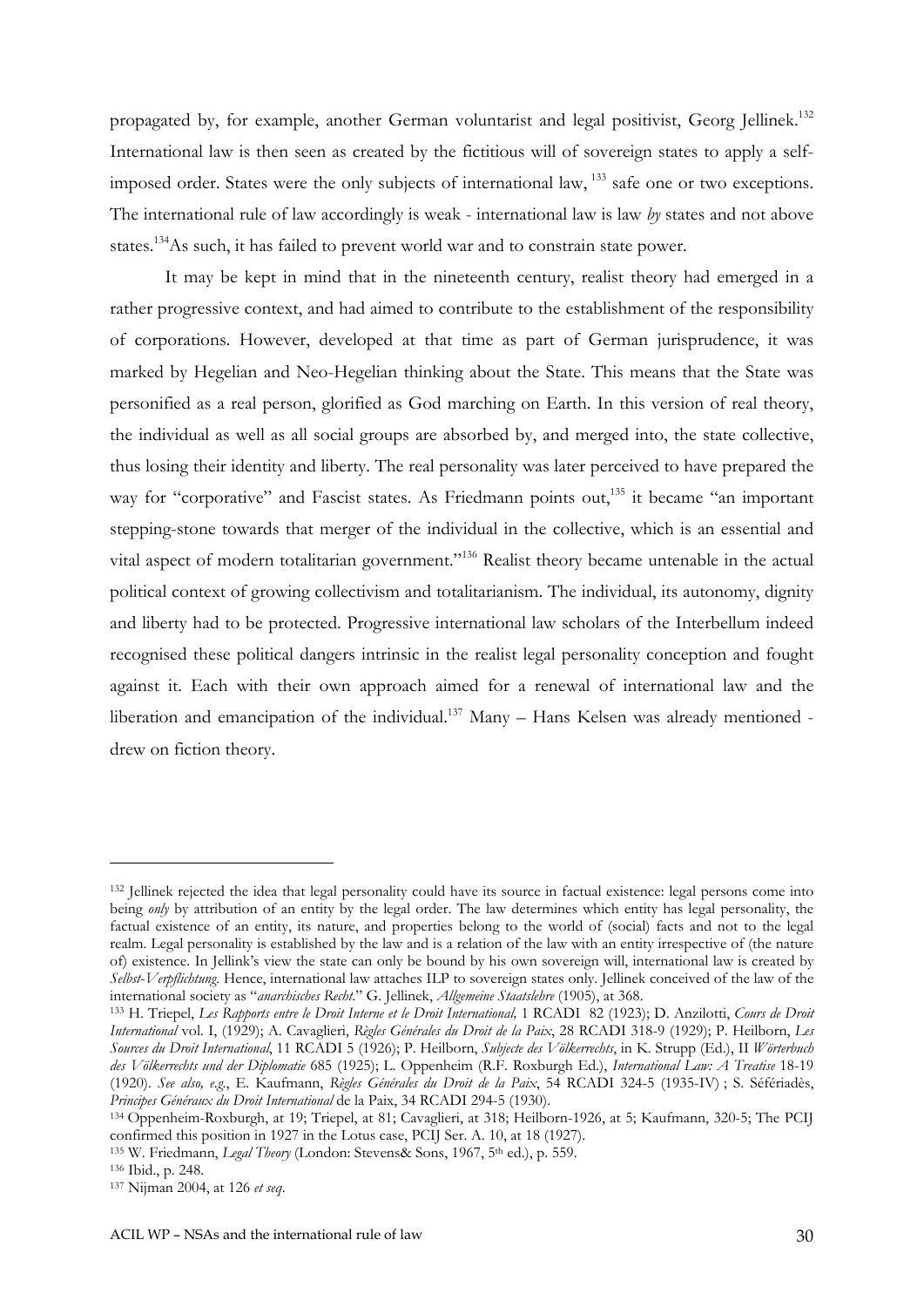'The fiction theory … regards the legal personality of entities other than human beings as the result of a fiction. *"Real" personality can only attach to individuals.* States, corporations, institutions, cannot be subjects of rights and persons, but they are treated as if persons.'138

Brierly, Kelsen, Lauterpacht, Politis, Scelle, to mention just a few of the anti-statist liberal IL scholars, repudiated collectivist and organic conceptions of the (international) legal personality of the state for having autocratic and anti-democratic tendencies. They noticed the dangers of the state as a "real corporate personality" – a (mysterious) super-entity with a will and life of its own – and thus adhered to (methodological) individualism.139 They basically denied the existence of anything like a real collective entity and reduced it to the level of individual actions. Social entities are nothing but the aggregation of individuals. The individual was in their eyes the *true* or *real*, primary and original subject of international law.<sup>140</sup> Brierly, Kelsen, Scelle, and many more were committed to strengthening the international Rule of  $Law<sup>141</sup>$  and saving individual human responsibility.142 The ILP of individual human beings makes the individualisation of responsibility conceptually possible. For the abovementioned authors, only individuals have consciousness, will, and personality required to bear the moral obligation to obey (international) law and to further justice through law and institutions. Hence "[r]*eal" personality can only attach to individuals*, not to states nor to any other social actor. If attributed by the legal system to such actor it was a pure fiction.

 The realist understanding of the international legal person has been considered methodologically and epistemologically as well as politically questionable ever since the early twentieth century. Rejection of this old version of realist theory of personality will not be disputed here. The human individual may never be a means to an end, nor merged into a collective subject at the expense of its identity and autonomy. The susceptibility of the 'old'

<sup>138</sup> W. Friedmann, *Legal Theory* (London: Stevens& Sons, 1967, 5th ed.), p. 556. Emphasis added. 139 See, e.g., H. Kelsen, Problem der Souveränität (1920), at 19; G. Scelle, La doctrine de L. Duguit et les fondements du droit des gens, 1-2 *Archives de Philosophies du droit et de Sociologie juridique* (1932), at 118. See also, N. Politis, *The New Aspects of International Law* (1928), at 13. Hersch Lauterpacht's theory of law is also carried by methodological individualism. H. Lauterpacht, The Grotian Tradition of International Law, in E. Lauterpacht (Ed.), International Law: being the Collected Papers of Hersch Lauterpacht (1970-1978), vol. 2, at 333-337. Also, James Brierly, *The Law of Nations* (4th edition, 1949), at 56?. Also, The basis of obligation, at 51. See, Nijman 2004, at 192 et seq. See also, M. Koskenniemi, The Gentle Civilizer of Nations: The Rise and Fall of International Law 1870-1960 (2002), at 330.<br><sup>140</sup> See, e.g., Le Fur, "La personnalité juridique doit être la simple traduction juridique de la personnalité

*reconnue à tout individu*." L. Le Lur, *La Théorie du Droit Naturel Depuis le XVIIe Siècle et la Doctrine Moderne*, 18 RCADI 404 (1927-III). See, more extensively Nijman 2004.

<sup>&</sup>lt;sup>141</sup> The objective of Brierly's redefinition of ILP is indeed the establishment of "the international rule of law" – see *The Rule of Law in International Society* (1936), at 263. In Scelle's words "*le Droit seul est souverain*." See also, Scelle: Scelle: "[l]es gouvernants étatique [sont les] principaux sujets du droit des gens" (Théorie et Pratique de la Fonction Exécutive en Droit International (1936), 55 *RCADI* (1936), p. 91).<br><sup>142</sup> The fiction of the (international legal) personality of the state leads to the eclipse of responsibility: "d'abord, à

faire disparaître ensuite la responsabilité. … on cède à une mystique qui attribue des qualités immanentes à des êtres fictifs, mais qui bénéficie à des personnes réelles devenues irresponsables et toutes puissantes derrière l'écran qui les dissimule." Scelle, Précis I, at 12.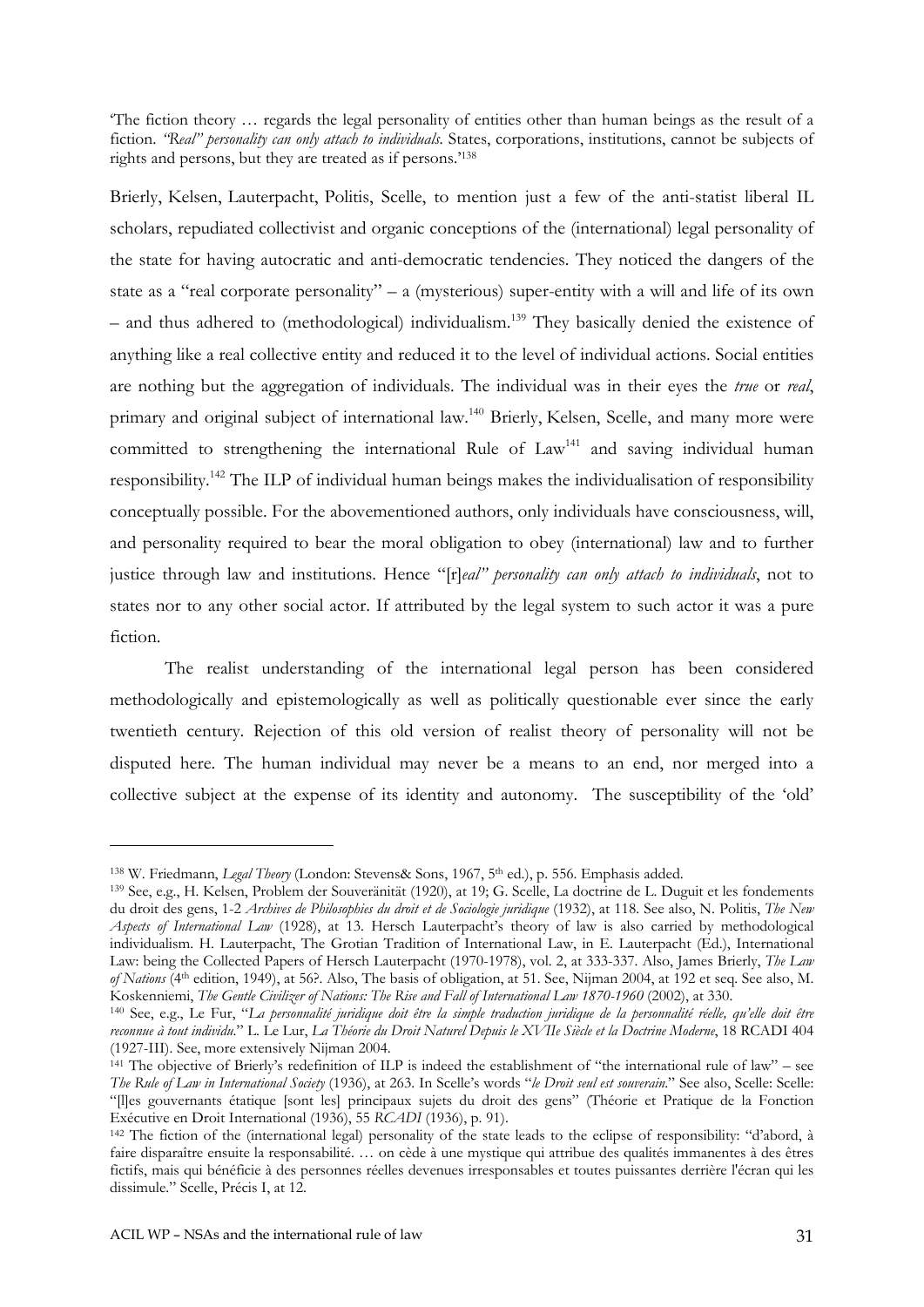realist theory to absolutist tendencies and the role it allegedly played in the dark history of our continent<sup>143</sup> are however related particularly to the version of the Hegelian scholar Otto von Gierke. There is another version of the realist theory of personality, which also draws on Gierke, but which is less politically contaminated. In this vision the state is but one of many group personalities rather than the Sovereign Person that absorbs all. This approach was asserted by the 'Pluralists'.144 For them, the real existence of groups is also the source of their legal personality, but the State does not absorb all legal persons within society, nor does it merge and devour individuals into the divine State Person. The state is merely one of many groups, which all have legal personality based on their actual existence. My suggestion to revisit realist theory is not an argument for reviving the old version nor the political interpretation given to Gierke's theory. Rather I aim to explore the old idea that legal personality emerges from 'real' existence so as to find leads for the development of a new, modern version of real personality theory.

#### *b. Revisiting the realist theory of (international) legal personality*

In 1926, John Dewey wrote a firm defence of fiction theory and made a decisive contribution to the end of the debate on legal personality, which had waged heavily since arguably the early 1880s when Gierke attacked fiction theorist (and founder of the historical school) Friedrich Carl von Savigny. With Von Savigny, adherent of an individualist theory of personality, the debate had shifted focus from the nature of legal personality to issues of attribution. One reason why Dewey turned against Frederick Maitland was because "his discussion [of legal personality] depends upon an assumption that there are properties which any unit must antecedently and inherently have in order to be a right-and-duty-bearing unit."<sup>145</sup> Maitland was indeed a propagator of the realist theory of legal personality. He translated parts of Otto von Gierke's *Das deutsche Genossenschaftsrecht* into English (as *Political Theories of the Middle Age*, 1900) and therewith introduced Gierke's realist theory into the Anglo-American legal discourse. As the title of the English translation reflects, Gierke's theory of law and state has German medieval roots. This means that it is a theory that "starts from the Whole, but ascribes an instrinsic value to every Partial Whole, down to and including the Individual."<sup>146</sup> In a way, this sounds very post-modern.

 Gierke identified three ways in which the legal person can come into being. Next to explicit attribution (ie formal announcement) and implicit attribution of legal personality by the

<sup>&</sup>lt;sup>143</sup> Friedmann, p. 236.<br><sup>144</sup> David Runciman, *Pluralism and the Personality of the State* (Cambridge: CUP, 1997).<br><sup>145</sup> See supra note 130, p. 657.<br><sup>146</sup> Gierke, *Political Theories of the Middle Age* (1900) (translated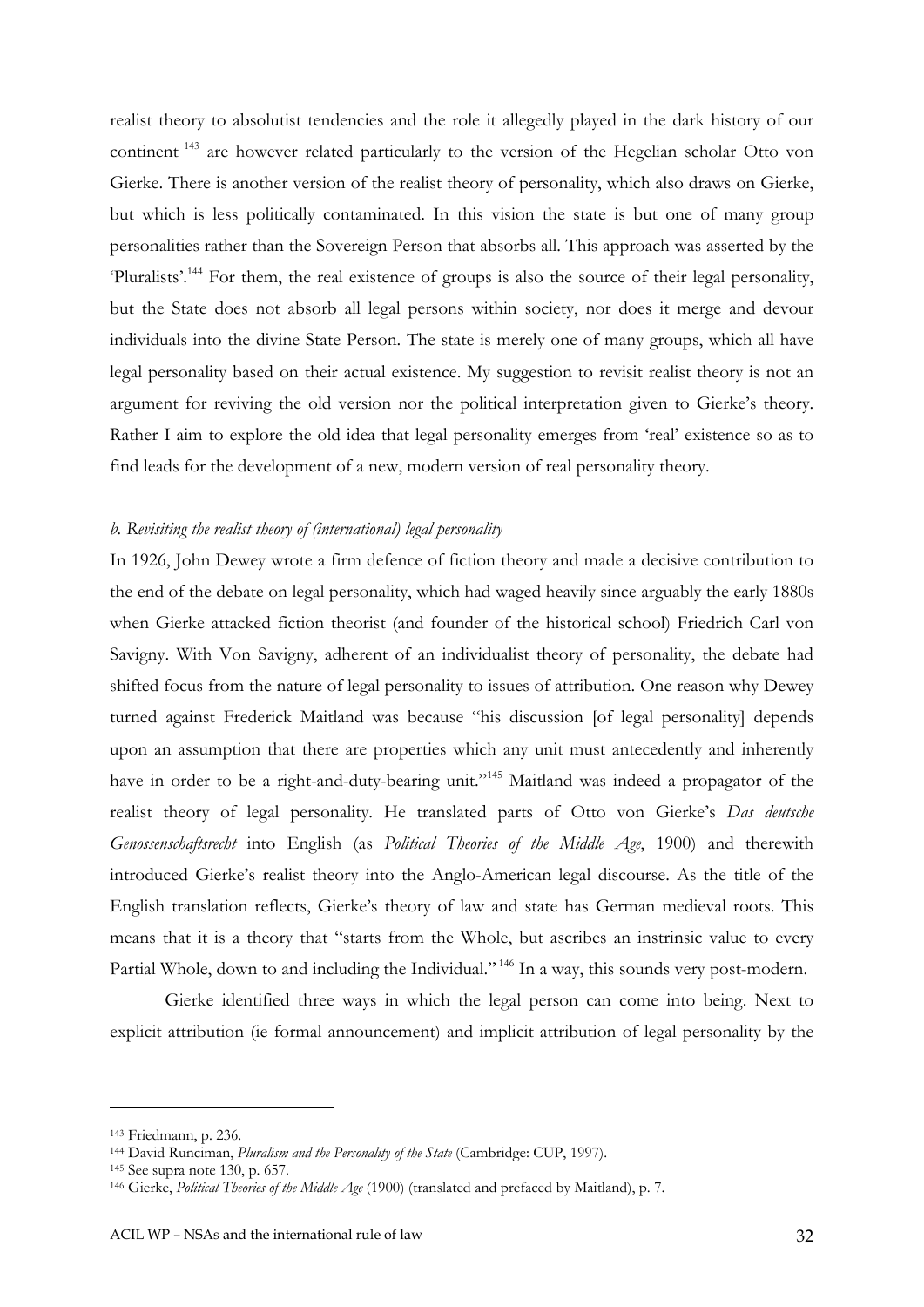legal order,147 he discerned a third option: *Persönlichkeit kraft Daseins* – legal personality which emerges from factual existence.<sup>148</sup> In this case, the basis of legal personality is pre-legal in nature; factual circumstances or particular capacities or properties of an entity determined the emergence of (its) legal personality. ILP is more than a legal relation, it is rooted in factual existence (*Dasein*), the factual existence and characteristics of the entity are the basis of its legal personality. What is this "pre-juristic being [*vorjuristischen Dasein*]," what are the qualities or capacities of the social reality from which legal personality emerges?

 In Gierke's theory, legal personality emerges from social circumstances which he calls *Genossenschaft* [Fellowship]. This notion refers to the medieval conception of collective unity as 'plurality in unity.'149 As such, it is a person in its own right. In other words, legal personality is the legal conception of this unity. Maitland explains in his introduction to *Political Theories of the Middle Age* :

[W]hatever the Roman *universitas* may have been – and Dr Gierke is for pinning the Roman jurists to Savignianism – our German Fellowship [*Genossenshaft*] is no fiction, no symbol, no piece of the State's machinery, no collective name for individuals, but a living organism and a real person, with body and members and a will of its own. Itself can will, itself can act; it wills and acts by the men who are its organs as a man wills and acts by brain, mouth and hand. It is not a fictitious person; it is a *Gesammtperson*, and its will is a *Gesammtwille*; it is a group-person, and its will is a group-will.<sup>150</sup>

*Genossenshaft* is used to describe composed, super-individual entities as diverse as companies, cities, churches, unions, and so on. In Gierke's theory of legal personality corporation is declared as "*reale Gesammtperson nicht bloß rechtsfähig, sondern auch willens und handlungsfähig*".151 The legal person that emerges from the social constellation is thus a real person constituted by, but more than, its members. It has its own capacity to bear rights and obligations, to act and to decide freely. As such, it has 'real' existence without having physical or material existence. Rights and obligations of the Group-persons are inherent to the nature of these persons, they do not lose them being part of the state. They have moral personality (being an organised group that can act and express a will) and legal personality.152 Law applies to *Genossenshaften* as it applies to man, yet law creates neither.

<sup>&</sup>lt;sup>147</sup> Otto Gierke, *Deutsches Privatrecht*, Erster Band. Allgemeiner Teil und Personenrecht (1895), at 489-491.<br><sup>148</sup> Ibidem, at 488: "Die Rechtsordnung kann die Anerkennung eines Verbandes als Körperschaft unmittelbar an

Dasein eines geeigneten Thatbestandes knüpfen, so dass die Körperschaften in ähnlicher Weise, wie der einzelne Mensch, durch die Geburt Person wird."

<sup>149 &</sup>quot;[A] 'unity-in-plurality' … is, a unity which is prior to, and in some senses determinant of, the individuality of a group's members; the whole comes before the parts." Runciman, supra note 144, p. 37.<br><sup>150</sup> Gierke, *Political Theories of the Middle Age* (1900) xxv-xxvi (translated and prefaced by Maitland).<br><sup>151</sup> Gierke, *Die Genossensc* 

p. 603.

<sup>&</sup>lt;sup>152</sup> See infra note 156.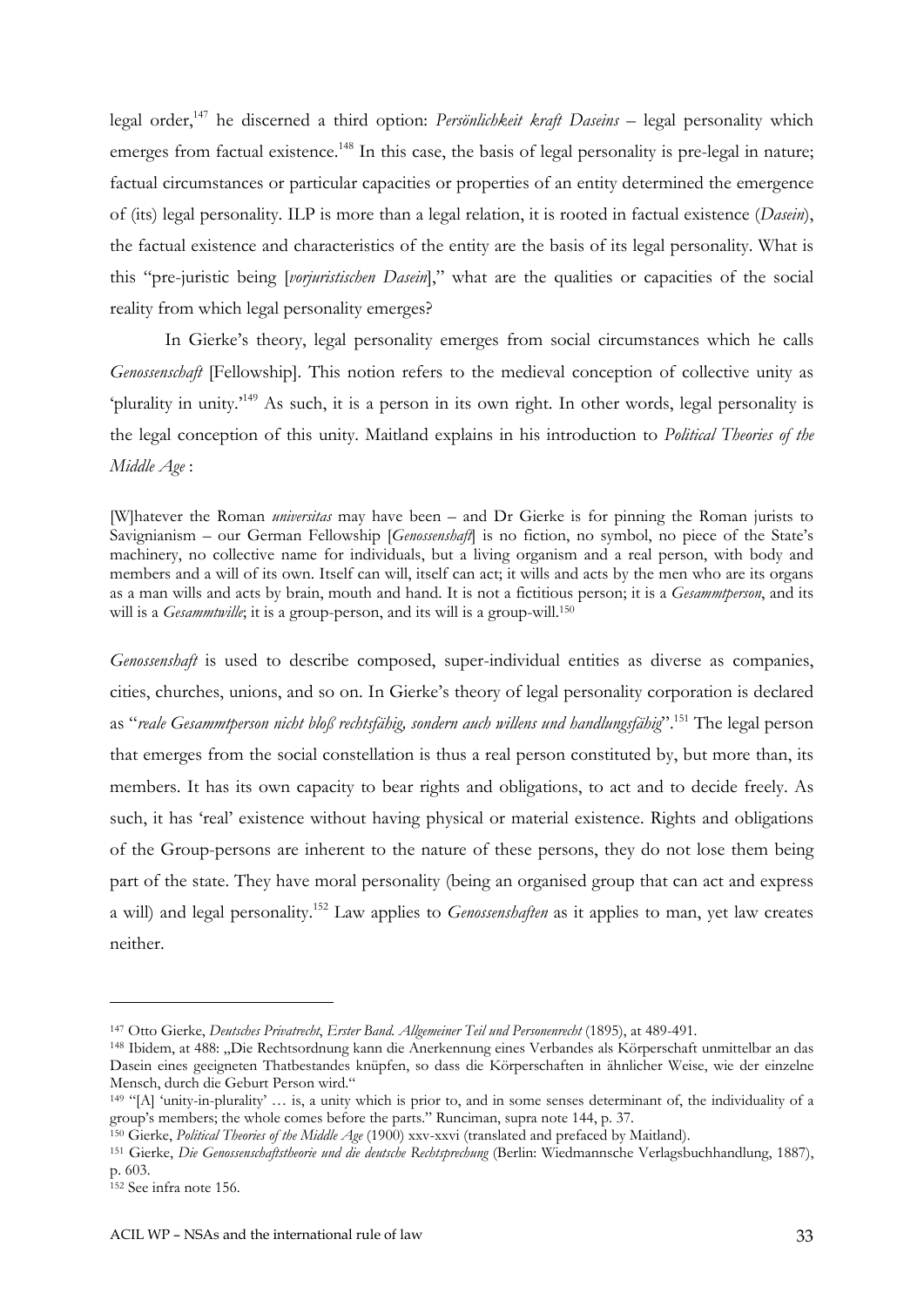In Gierke's theory, the non-state actors – they are what Gierke calls *Genossenshaften* – that have these capacities are indeed legal persons due to their actual *Dasein* and not due to the law of the state. Gierke approaches the legal personality of the state in the same way.153 The factual existence of a state is the source of its (international) legal personality. The community of communities from which the legal personality of the state emerges, is an entity with a life and will of its own. In other words, there is ample room for group life within the state; neither individuals nor collective non-state entities are completely subsumed by the state and therewith lose their identity and autonomy. In this view the state *needs* the groups living within it, and without these individuals and collective entities will not be able to take shape. Hence, the real personality of the state (which generates from its community) precedes and gives birth to its (international) legal personality. State or non-state, the legal person is a conscious and willful metaphysical person, a super-individual being with a life, mind, and will of its own.<sup>154</sup>

Gierke's and Maitland's challenge to individualism in legal theory was connected to the rise of powerful collective entities such as commercial corporations and labour unions in the context of industrialization. Society was changing rapidly and they felt it should be possible to hold these new powerful actors to account. Others however used the realist theory to accomplish the contrary, that is: no regulation of companies by the state. This was one of the reasons for intense debate on corporate personality at the turn of the century.155 In short, the realist position conceived of legal personality as rooted in social(-political) and moral life.

 In *Moral personality and Legal Personality* (1903), Maitland shows how legal personality is indeed a theme that resides in "the borderland where ethical speculation marches with jurisprudence."<sup>156</sup> For a realist, moral personality and legal personality cannot be separated, "[f]or the morality of common sense the group is person, is right-and-duty bearing unit." Maitland quotes Dicey and explains that when men bind themselves to one another in an association or organised group, "they create a body, which *by no fiction of law, but by the very nature of things*, differs from the individuals of whom it is constituted."157 Organised groups or collective entities then are 'persons', i.e. right-and-duty bearing units. To Maitland realist theory is progressive to the extent that it serves responsibility, whereas otherwise the "responsible right-and-duty-bearing unit"

<sup>153 &</sup>quot;For, when all is said, there seems to be a genus of which State and Corporation are species. They seem to be permanently organized groups of men ; they seem to be group units; we seem to attribute acts and intents, rights and wrongs to these groups, to these units." Maitland, in Introduction to *Political Theories of the Middle Age*, p. ix<br><sup>154</sup> O. Von Gierke, *Das Wesen der menschlichen Verbände* (1902), p. 24.<br><sup>155</sup> See, e.g., M. J. Horwitz,

*and Corporation*, *Cambridge Texts in the History of Political Thought* (2003), p. 62-74. 157 Ibidem, p. 63.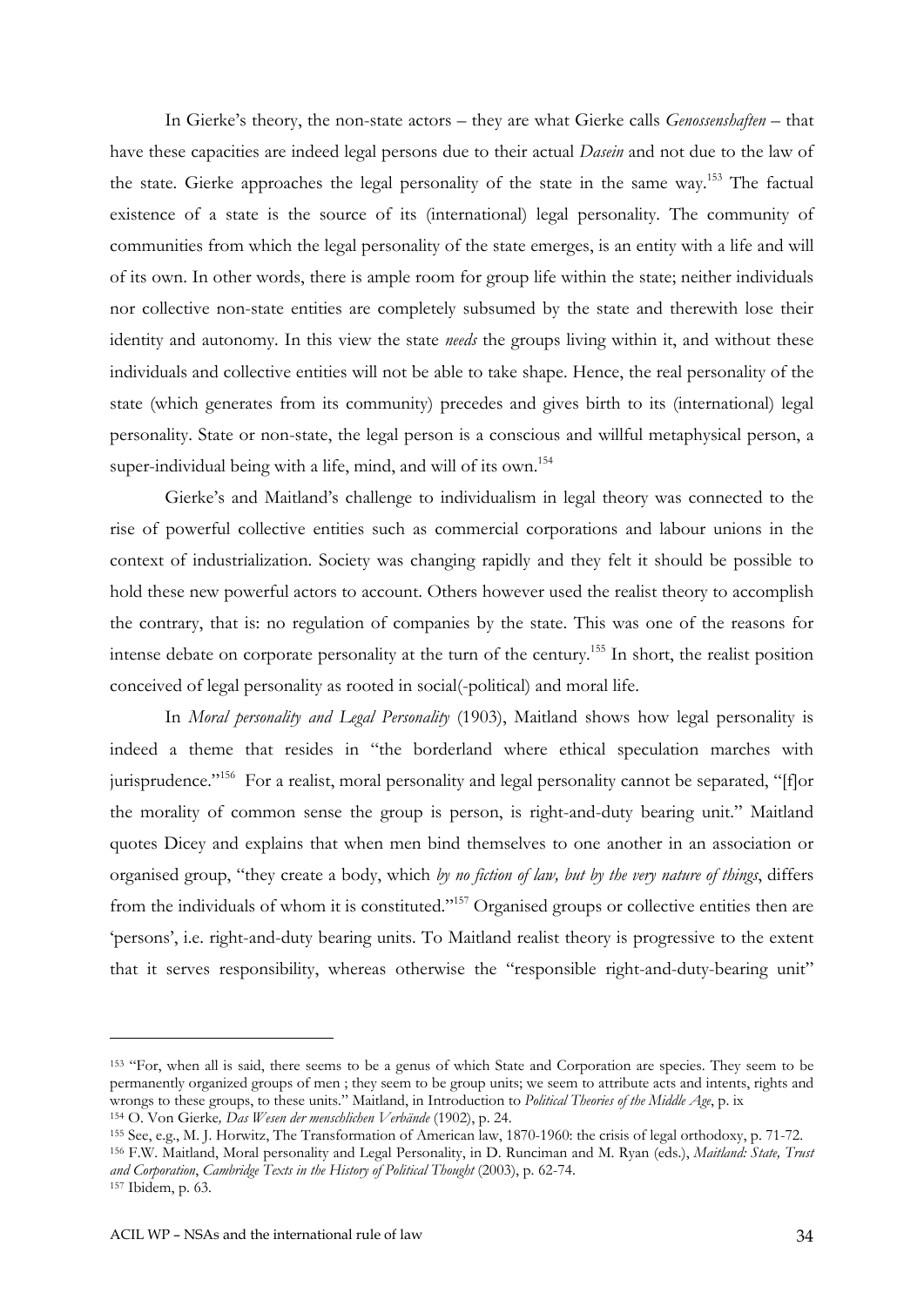would become an "irresponsible many." The law may fail to recognise a collective entity as a person, but "as a matter of moral sentiment, it does exist."158

Against this background, the present contribution seeks to make a substantiated call for reopening the personality theory debate. Such in particular as we are faced with an imminent crisis of legitimacy due to the situation in which *de facto* international powers live outside international law. Its aim is not to present a completely new theory, but to indicate how a revisit of the realist theory is worthwhile. What then should we take from the revisit of the old realist theory?

 First, there should be some reflection on social reality as a source of legal personality, by way of a viable alternative to the current approach to ILP. The old realist theory shows how a non-purely legal foundation of legal personality offers the possibility of social and ethical grounding of the legal person. Let's discuss the possibilities and challenges of a *new* realist theory. Such a theory would be 'new' also because what we consider 'real' today differs greatly from the 'metaphysical realist' and organicist understandings which prevailed at the turn of the previous century. Leaving behind what some have called 'bad metaphysics', the idea that there is something *real* to international legal persons and that internationally operating NSAs fulfil that 'reality' is worth discussing. We will get to this in 4c.

 Secondly, the 'old' realist theory described above may also be read as an attempt to make powerful actors, which up to then were barely visible to the law, bear responsibility. The realist theory challenged the liberal, individualist theory (in which ILP of a collective was conceived as a fiction) as it could not account well for the newly emerging collective entities. The quest for accountability and responsibility of entities which dispose of actual power on the international stage remains highly topical in our time.

 Thirdly, if legal personality emerges from the "nature of things," what does this mean? It satisfies the common intuition that *legal* personality implies social, political and/or economic existence. But what underlying social constellation would or should give rise to legal personality? According to the old version of the realist theory, the common nature or essence of all legal persons - whether an individual or collective actor, and whether a state or NSA - can be found in *the capacity to will and to act*. In case of a collective entity, these pre-judicial capacities are born from what Gierke termed 'fellowship' among the group members, they require a group that is wellorganised around a purpose and with a *'mind' or 'conscience' of its own*. Its 'reality' shows from its actions as one and independent of its members. In these postmodern and post-postmodern days,

<sup>158</sup> Ibidem, p. 68.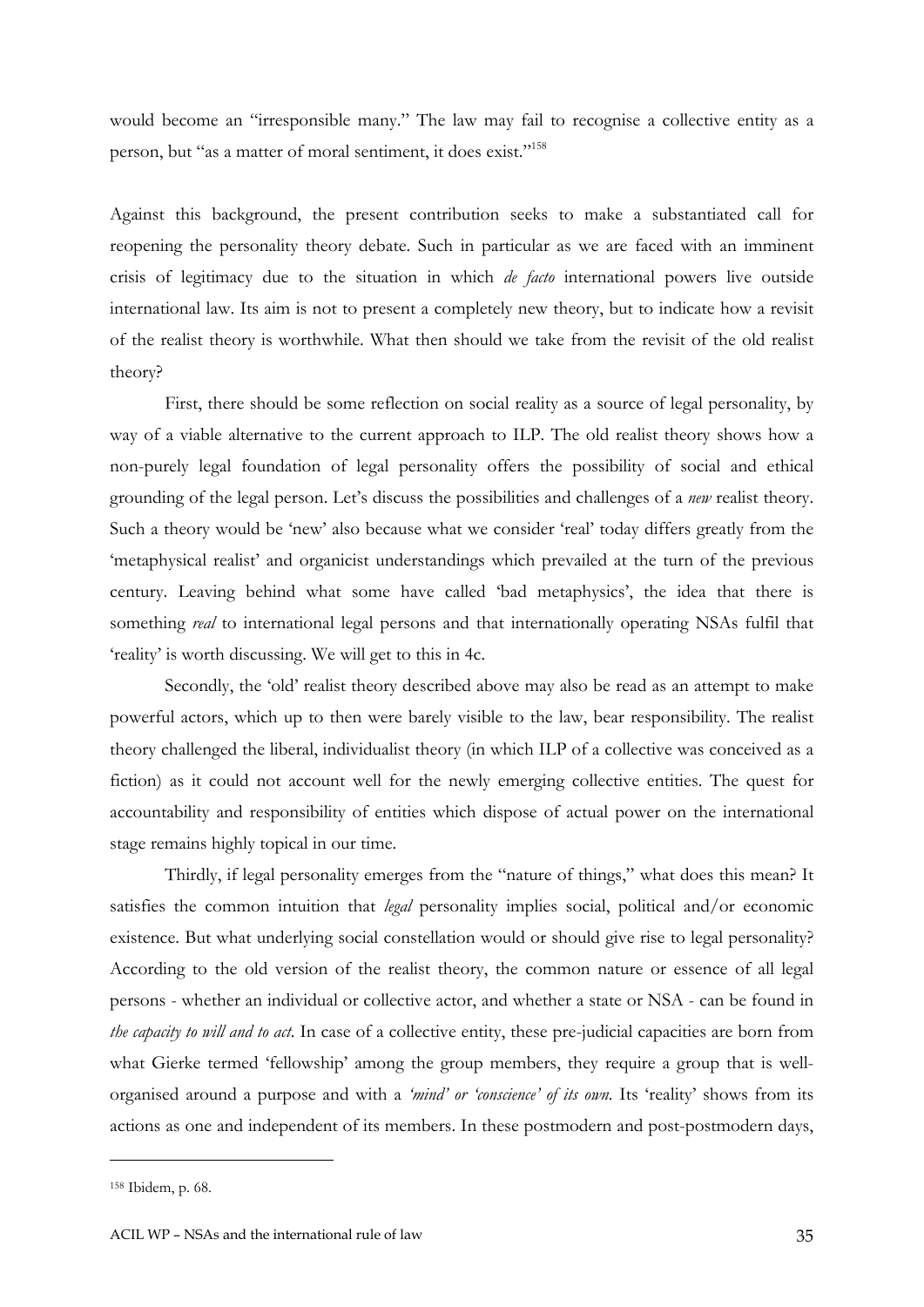oneness or unity is a difficult concept. Even man is 'constituted' by fragments. This understanding in a way mirrors Gierke's observation a century ago on the existence of social unities: "*Ein unmittelbarer Beweis für das Dasein von sozialen Lebenseinheiten lässt sich nicht führen. Ist doch auch die individuelle Lebenseinheit nicht unmittelbar erweislich."159* Legal personality by virtue of *Dasein* (being, real existence) raises questions with respect to the *Dasein* – from what kind of social existence does legal personality emerge? Which capacities have to exist for legal personality to develop? The emphasis on social existence or on the capacities of a social actor is still relevant and helpful today, be it in a new version which includes the capacity to be held responsible and accountable.

 Finally, Gierke's realist theory of personality offers an approach to social actors that starts neither with the law nor with the state, but with the *reality* of the actor. It doesn't approach legal personality from the outside but from the inside, so to speak. State and NSAs have legal personality based on their factual existence and the latter actors are not created by the law nor by the state through the law. This however does not mean they are not bound by the law - on the contrary. But it does tell us something about the relationship between law and society which is worth exploring also at the international level. In the words of John Figgis, one of the British pluralists (who consider it in man's nature to associate and form Group-persons): "What we actually see in the world is not on the one hand the state, and on the other a mass of unrelated individuals; but a vast complex of gathered unions." This he described as a "*communitas communitatum.*"<sup>160</sup> In this pluralist version of realist theory, the state does not absorb all social actors and communities but it lives among them. This may be an interesting concept to contemplate with respect to the international community, which after all can no longer be modelled as an inter-state community and is in need for new conceptions and theory. In a 'community of communities' each has their own purpose - the international community, as well as the state and NSAs that are members of the international community – but all also work towards the purpose of the whole, which respects the purpose of the parts. This universal end is no longer God, but may be universal justice. Likewise it is interesting – though outside the scope of this contribution – to explore Gierke's view on the Rule of Law or *Rechtsstaat*, 161 and to examine how it may be useful for the conceptualisation of the IRoL.

*c. The contours of a (debate on) new realist ILP theory* 

<sup>159</sup> Otto Gierke*, Das Wesen der menschlichen Verbände* (1902), p. 19. 160 John N. Figgis, *Churches in the Modern State* (1913), p. 47. 161 See e.g., Runciman, p. 53.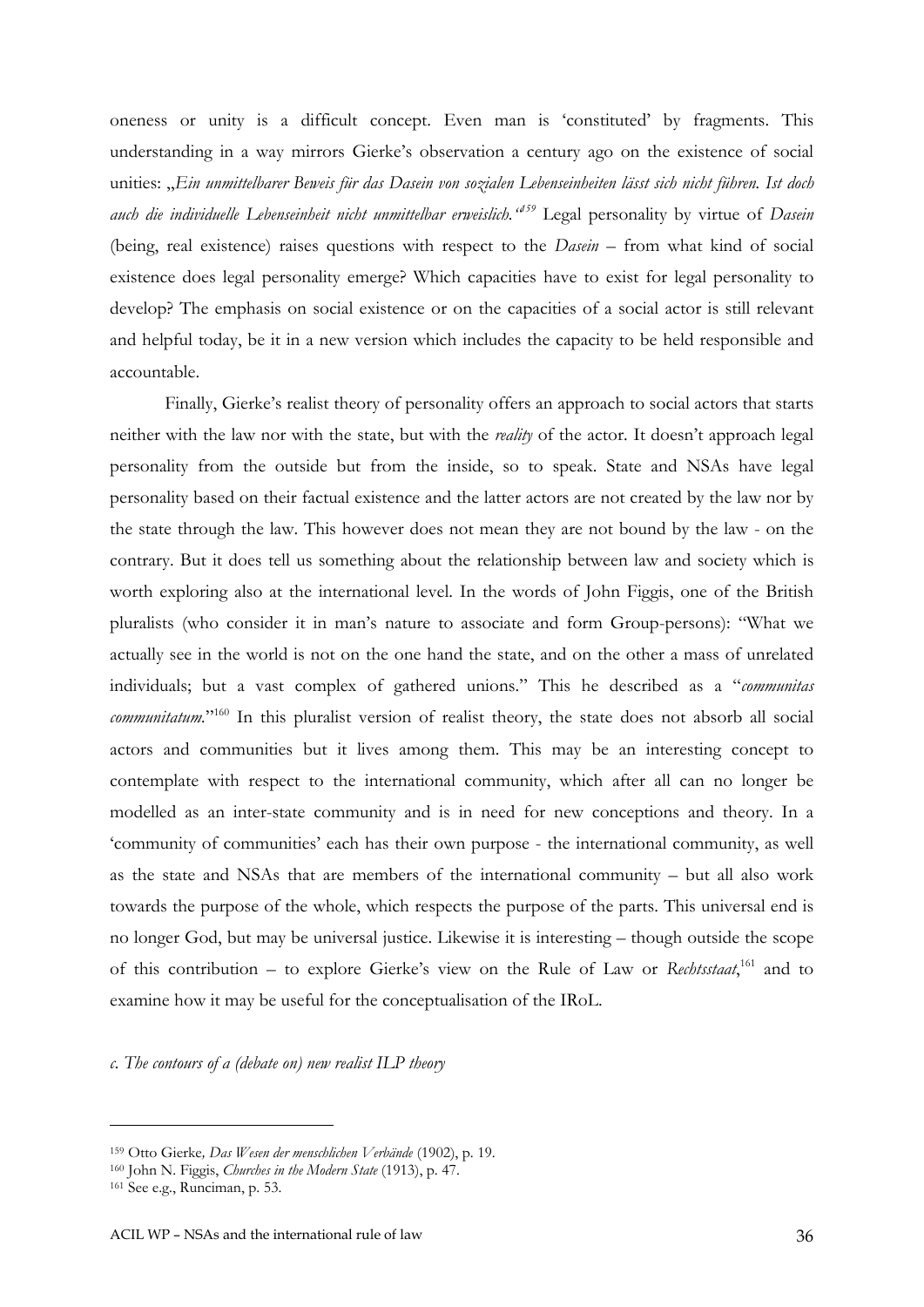We are in need of a new theory of ILP which embraces both state and NSAs. The lack of such a theory hinders international law practice and scholarship from the construction of NSAs as international legal persons. A new realist theory on the nature *in se* of the legal person would rely on the existence of a social reality behind both types of collective actors, the social substratum of the international legal person. Global developments as described in this chapter's first section arguably reinforce the relevance of real personality theory. An endogenous perspective on ILP, which starts from the idea that there is indeed *something real* to the international legal person, is however not very common in IL and IR literature. The mainstream approach is exogenous, i.e. the international legal system determines which entity has ILP. The (international) legal person has been "an inert person" around which philosophical, political and economic discussions have subsided.<sup>162</sup> A more ontological or essential approach to actors in international relations has long been unpopular and controversial. However, current ontological insights differ significantly from those earlier generation of real personality theory. Today, we have new views on what is 'real', in order to BE one does not need to exist physical or materially.

 The progressive Interbellum scholars, for whom individuals were the only real persons, worked with a modern ontology of physicalism and firmly rejected any metaphysical realism. This prevented them from being 'realists' about corporate persons. States in particular are social constructions dependent fully on the individual to constitute them. The turn to methodological individualism – so influential for the ILP debate – was part of a more general orientation of pre-WWII liberal international law theory "to construe international law as a *scientifically* based, operative constraint on the conduct of foreign policy," as Koskenniemi has put it.163 After the Second World War, the metaphysical realist approach was history. The ('fiction theory'-based) reductionist, non-metaphysical approach to legal personality of the (methodological) individualists existed side by side with the mainstream ILP conception which conceived of ILP as a legal fiction attached to states only. In other words, the social and moral grounding of ILP has long been a non-issue in IL scholarship as well. In the work of (only) a few scholars, the nonlegal dimensions of legal personality are re-examined on the basis of the latest insights in what is 'real' today. Two different constructive approaches may be mentioned briefly here by way of setting the stage for a debate on a new version of realist theory of ILP.

 Legal sociologist Gunther Teubner moves beyond the old individualism/collectivism debate thanks to a self-referential system theory approach. In Teubner's theory of legal

<sup>162</sup> Gunther Teubner, "Enterprise Corporatism: New Industrial Policy and the "Essence" of the Legal Person", XXXVI American Journal of Comparative Law 1988, at 130. See also for exceptions to this general observation (note 3).<br><sup>163</sup> M. Koskenniemi, The Gentle Civilizer of Nations: The Rise and Fall of International Law 1870-1960 Emphasis added.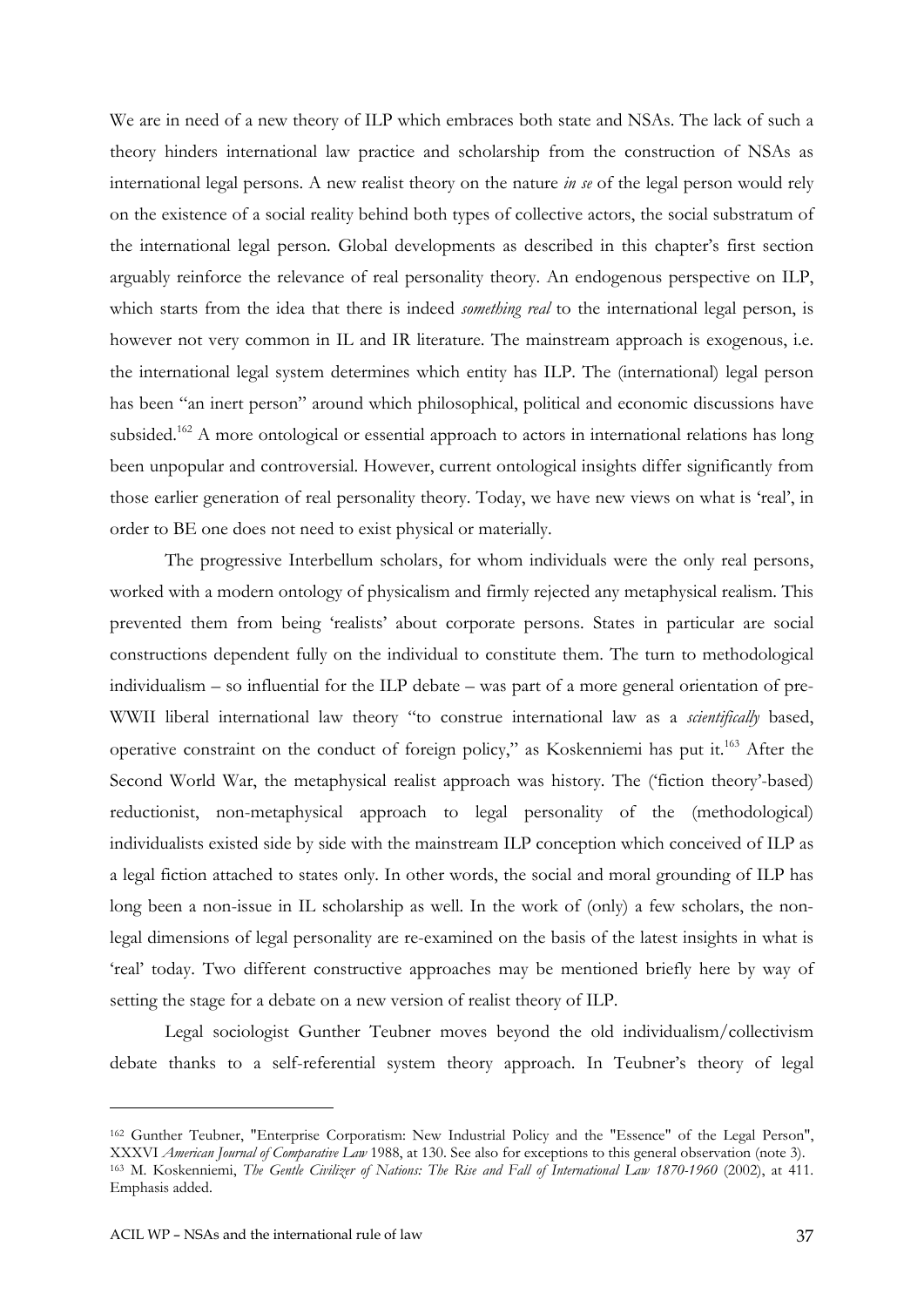personality, the social substratum of the legal person is conceived of as a 'collectivity,' i.e. "the self-description of a (usually formally) organized action system that brings about a cyclical linkage of self-referentially constituted system identity and action." The internal dynamics of the social substratum is conceived as "an autonomous communicative process with actual people simply being treated as part of this process' environment." In Teubner's vocabulary, the substratum of the legal person is an "autopoietic social system" which is a system of actions/communications that "reproduces itself by constantly producing from the network of its elements new communications/actions as elements." The capacity for action and reflexive communication is the qualifying characteristic of the social substratum of the legal person. Hence, the (international) legal person "is 'fictional' because it is not identical with the real organization but only with the semantics of its self-description." However, "it is '*real*' because this fiction takes on structural effect and orients social actions by binding them collectively."<sup>164</sup> The collectivity is more than an idea in the brain of people involved, the hard reality of the collectivity is constituted by communicative self-description in the action system. It produces moreover the qualifying capacity of collective action and constitution of self-referential identity.

 Social constructivist Alexander Wendt resumed the discussion on personhood of states in international theory a few years ago.<sup>165</sup> Wendt too aimed to move beyond the old metaphysical metaphors and atomizing reduction of the state person, in order to find a conception of personhood that can stand the tests of the latest philosophical, political and social sciences insights. In this exploration of personhood focus is on the state, but this is a matter of choice rather than principle. Wendt's analysis of how states are socially constructed within the international system is an IR disciplinary choice. After all, IR literature and its political realism is a "states systemic project." Yet, he notes that a discourse on the social construction of other important (non-state) actors such as MNCs and NGOs might be equally needed to explain contemporary world politics.166 Social constructivism as a method is not prescribing which actors to study.167 International NSAs and international law as the structure in which they are embedded can be studied well from a social constructivist perspective too.168

 We may learn something from Wendt's examination of the (psychological) personhood of the state about personhood of international actors more generally. Wendt identifies three conceptions of personhood: (1) being an intention system, (2) being an organism, and (3) the even thicker conception of having consciousness. The second and third sense are not required in

<sup>&</sup>lt;sup>164</sup> Gunther Teubner, at 138. Emphasis added.<br><sup>165</sup> Alexander Wendt, The State as Person in International Theory, 30 Review of International Studies (2004), at 289-316.<br><sup>166</sup> Wendt, State as Person, at 292; Wendt, Social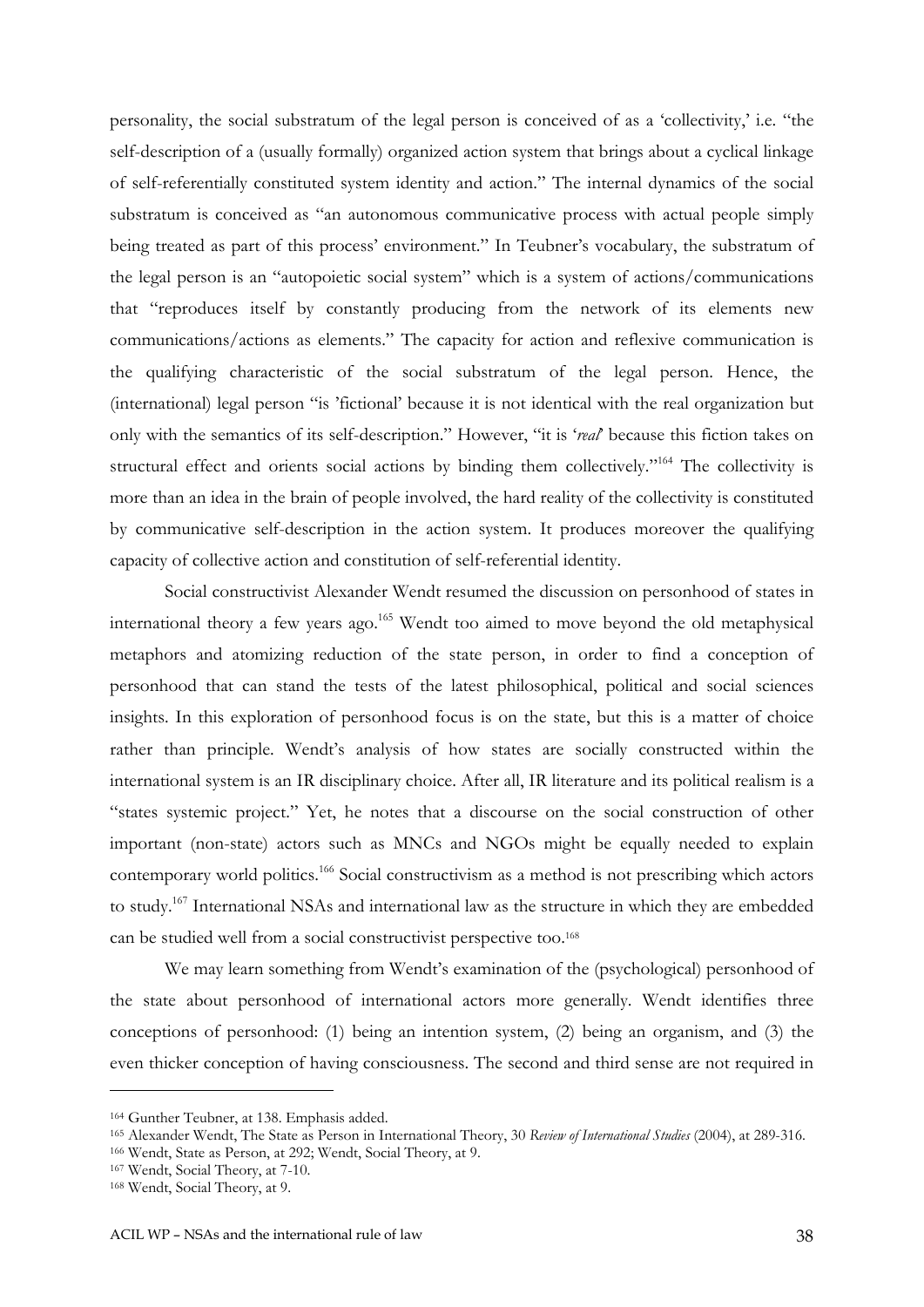the rational actor model, which conceives of the person as an intentional – purposive or goaldirected – system. The state as intentional system, neither real nor fictitious. But the state is not the only global actor whose members see themselves as part of a group in pursuit of shared ends and which is institutionalised and hierarchical: "[m]ost of the important actors in contemporary world politics - states, MNCs, and most NGOs - have corporate intentionality."<sup>169</sup>

 Today, NSAs are interacting increasingly with the ideational system called international law and through that interaction shape the international system as well as their own (social and legal) identity. Arguably, the current reproduction and transformation of the structures of international politics and law involves states as well as international NSAs.<sup>170</sup> The latter are slowly but surely being constituted not so much as an ignorable Other but as an Other with whom ideas – the ideational structure of international law – are shared. Albeit slowly, international NSAs, like MNCs, are internalizing international (human rights and environmental) norms and values. A social constructivism that is less state-centric is possible and necessary. This fundamental change of theory is worth to be examined. Here, I would like to point out that social constructivism allows for international NSAs to be conceived as *real* agents too. They too are self-organizing, constituted by internal social structures (real but non-material), possess intentionality and intrinsic motivational dispositions, and in the self-reproduction of their identity and interests they interact with the international legal system and other (state and non-state) actors (socialization).

 Another approach is possible, which draws more on the idea of an ontological foundation of ILP. This would entail a modern conception of what the 'reality' of an entity should be for ILP to emerge; of which capacities the international actor should have for ILP to emerge. Gierke has offered the concept of 'action', a capacity that returns in Teubner's approach though in a less ontological context. Next to the capacity to act, Gierke identified the capacity to will something, hence the capacity to purposive action. Gierke conceptualized the collective entity with a mind and spirit of its own. In his day and age, these notions were loaded with Hegelian connotations and metaphysical realism. Wendt however shows on the basis of the latest insights that to use the word 'mind' no longer means the same as 100 years ago. If today organized groups work as intentional systems by using their 'mind', there is nothing physical about this qualification of social reality. A contemporary real personality theory may clarify when international NSAs qualify as international legal persons; when they are capable of operation at the international stage, within the international legal order; when they are intentional actors capable of purposive action and self-reflexive communication in terms of international law. It could be added - when they are

<sup>169</sup> Wendt, State as Person, at 298. 170 Wendt, Social Theory, at 310.